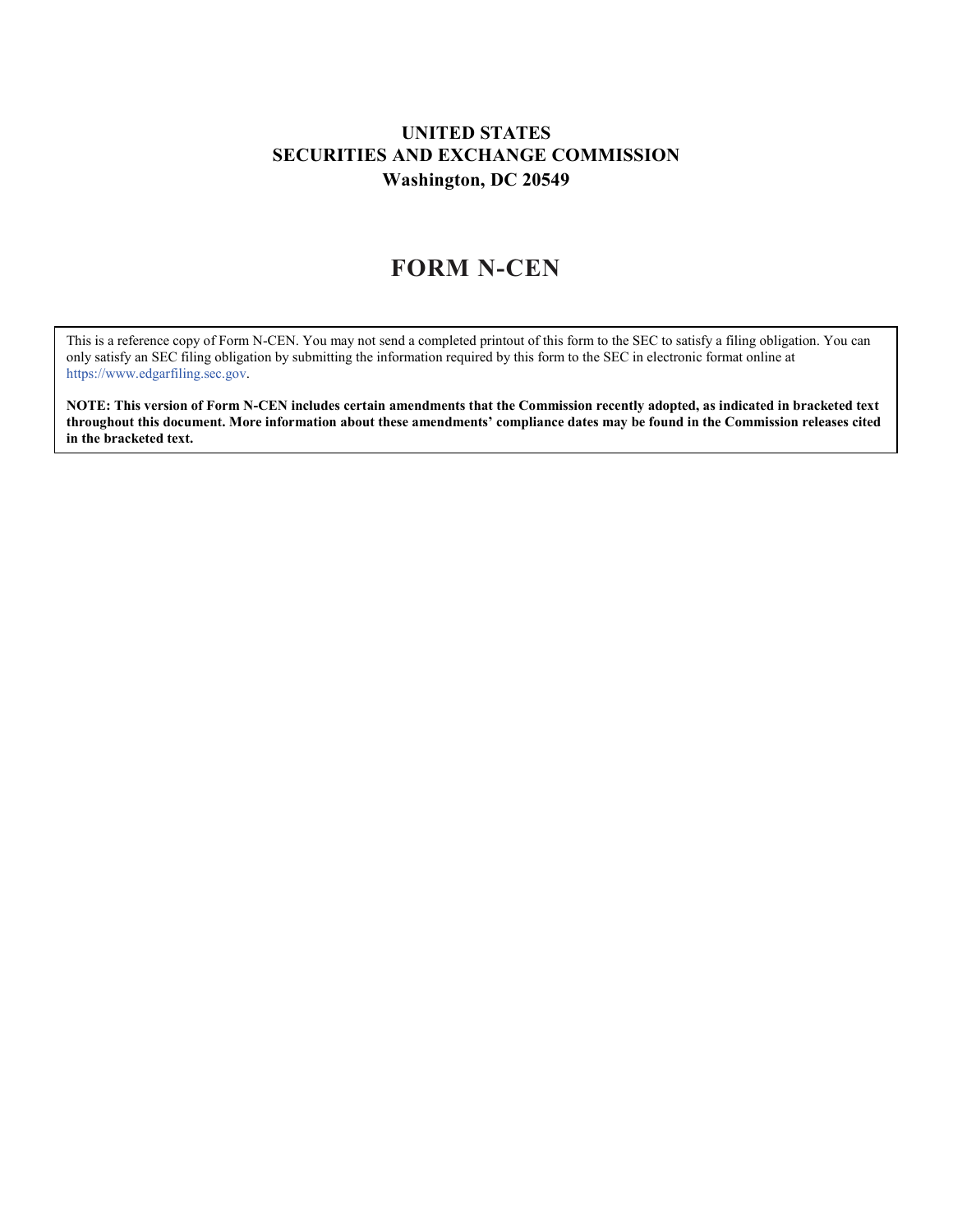OMB APPROVAL

Expires: hours per response ..........19.36 OMB Number: 3235-0729 July 31, 2024 Estimated average burden

# **FORM N-CEN ANNUAL REPORT FOR REGISTERED INVESTMENT COMPANIES**

 not later than 75 days after the close of the fiscal year for which the report is being prepared, except that unit investment trusts shall file such reports not later than 75 days after the close of Form N-CEN is to be used by all registered investment companies, other than face-amount certificate companies, to file annual reports with the Commission. Such reports should be filed the calendar year for which the report is being prepared, pursuant to rule 30a-1 under the Investment Company Act of 1940 ("Act") (17 CFR 270.30a-1). Face-amount certificate companies should continue to file periodic reports pursuant to section 13 or 15(d) of the Securities Exchange Act of 1934 ("Exchange Act"). The Commission may use the information provided on Form N-CEN in its regulatory, enforcement, examination, disclosure review, inspection, and policymaking roles.

# **GENERAL INSTRUCTIONS**

# **A. Rule as to Use of Form N-CEN**

 30a-1 under the Act (17 CFR 270.30a-1) by registered investment companies, other than face-Form N-CEN is the reporting form that is to be used for annual reports filed pursuant to rule amount certificate companies, under section 30(a) of the Act and, in the case of small business investment companies and registered unit investment trusts, under section 13 or 15(d) of the Exchange Act, if applicable.

 this General Instruction A. If an item within a required Part is inapplicable, the Registrant Parts of Form N-CEN that they are not required by this General Instruction A to respond to. Registrants must respond to all items in the relevant Parts of Form N-CEN, as listed below in should respond "N/A" to that item. Registrants are not, however, required to respond to items in

 of this Form as directed by Item B.6.c.i. *Management investment companies*: Management investment companies other than small business investment companies must complete Parts A, B, C, and G of this Form. Management investment companies that offer multiple series must complete Part C as to each series separately, even if some information is the same for two or more series. Closed-end management investment companies also must complete Part D of this Form. Small business investment companies must complete Parts A, B, D, and G of this Form. Management investment companies that are registered on Form N-3 also must complete certain items in Part F

*Exchange-traded funds or exchange-traded managed funds*: Funds that are exchange-traded funds or exchange-traded managed funds, as defined by this Form, must complete Part E of this Form in addition to any other required Parts.

*Unit investment trusts*: Unit investment trusts must complete Parts A, B, F, and G of this Form.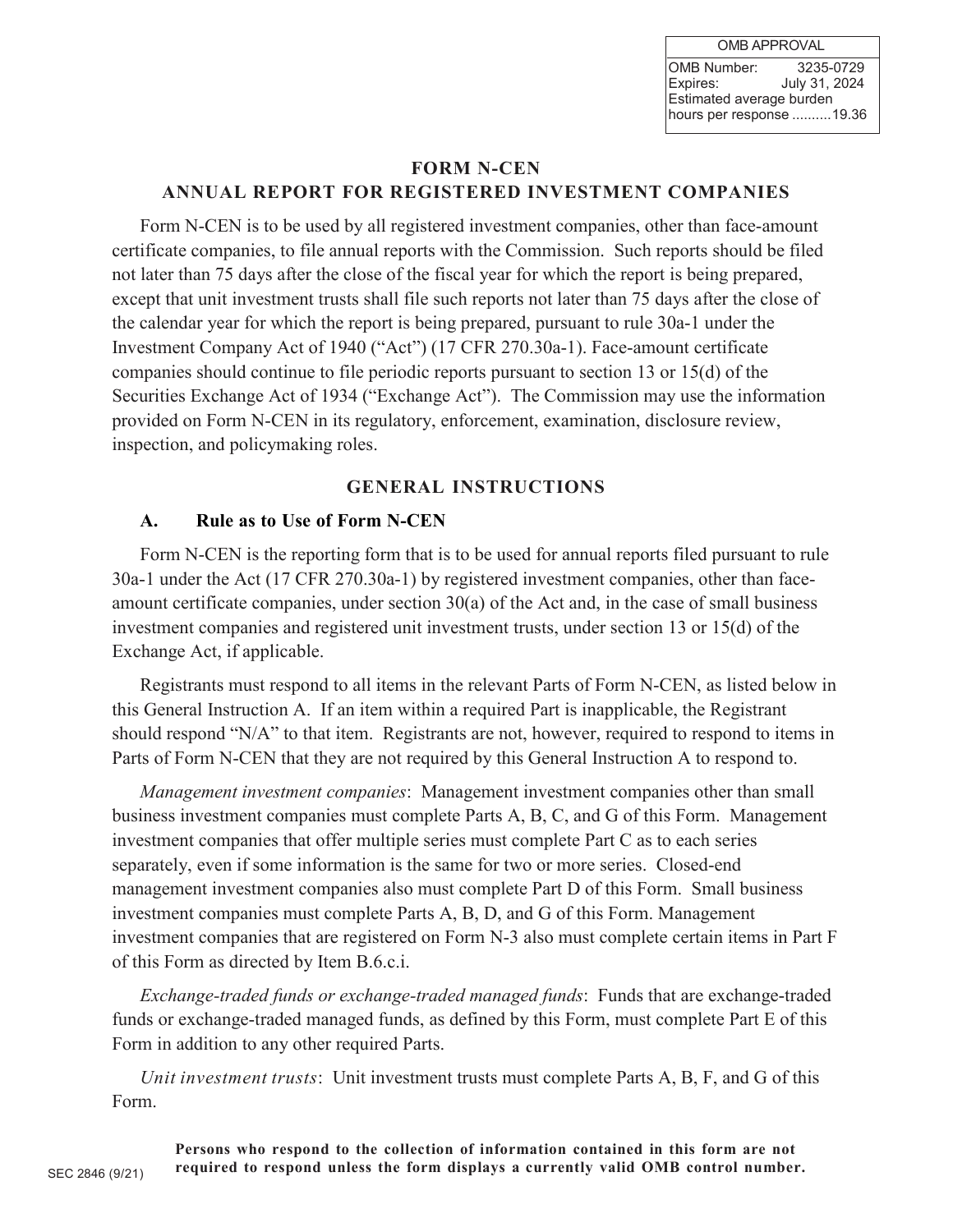# **B. Application of General Rules and Regulations**

 are applicable to reporting on any form under the Act. These general requirements should be carefully read and observed in the preparation and filing of reports on this Form, except that any provision in the Form or in these instructions shall be controlling. The General Rules and Regulations under the Act contain certain general requirements that

# **C. Filing of Report**

 in connection with an initial investment to satisfy section 14(a) of the Act) must file a offering multiple series with different fiscal year ends must file a report as of each 1. All registered investment companies with shares outstanding (other than shares issued report on Form N-CEN at least annually. Management investment companies fiscal year end that responds to (i) Parts A, B, and G, and (ii) Part C and, if applicable, Part E as to only those series with the fiscal year end covered by the report.

 period shorter than 12 months, but in no event may a report filed on Form N-CEN If a Registrant changes its fiscal year, a report filed on Form N-CEN may cover a cover a period longer than 12 months or a period that overlaps with a period covered by a previously filed report. For example, if in 2017 a Registrant with a September 30 fiscal year end changes its fiscal year end to December 31, the Registrant could file a report on this Form for the fiscal period ending September 30, 2017 and a report for the period ending December 31, 2017. A Registrant could not, however, only file a report for the fiscal period ending December 31, 2017 if its last report was filed for the fiscal period ending September 30, 2016.

An extension of time of up to 15 days for filing the form may be obtained by following the procedures specified in rule l2b-25 under the Exchange Act (17 CFR 240.12b-25).

- 2. A registrant may file an amendment to a previously filed report at any time, including an amendment to correct a mistake or error in a previously filed report. A registrant that files an amendment to a previously filed report must provide information in response to all required items of Form N-CEN, regardless of why the amendment is filed.
- 3. Reports must be filed electronically using the Commission's Electronic Data Gathering, Analysis, and Retrieval ("EDGAR") system in accordance with Regulation S-T. Consult the EDGAR Filer Manual and Appendices for EDGAR filing instructions.

### **D. Paperwork Reduction Act Information**

 Item B.9.h. A registrant is not required to respond to the collection of information contained in A registrant is required to disclose the information specified by Form N-CEN, and the Commission will make this information public, except for information reported in response to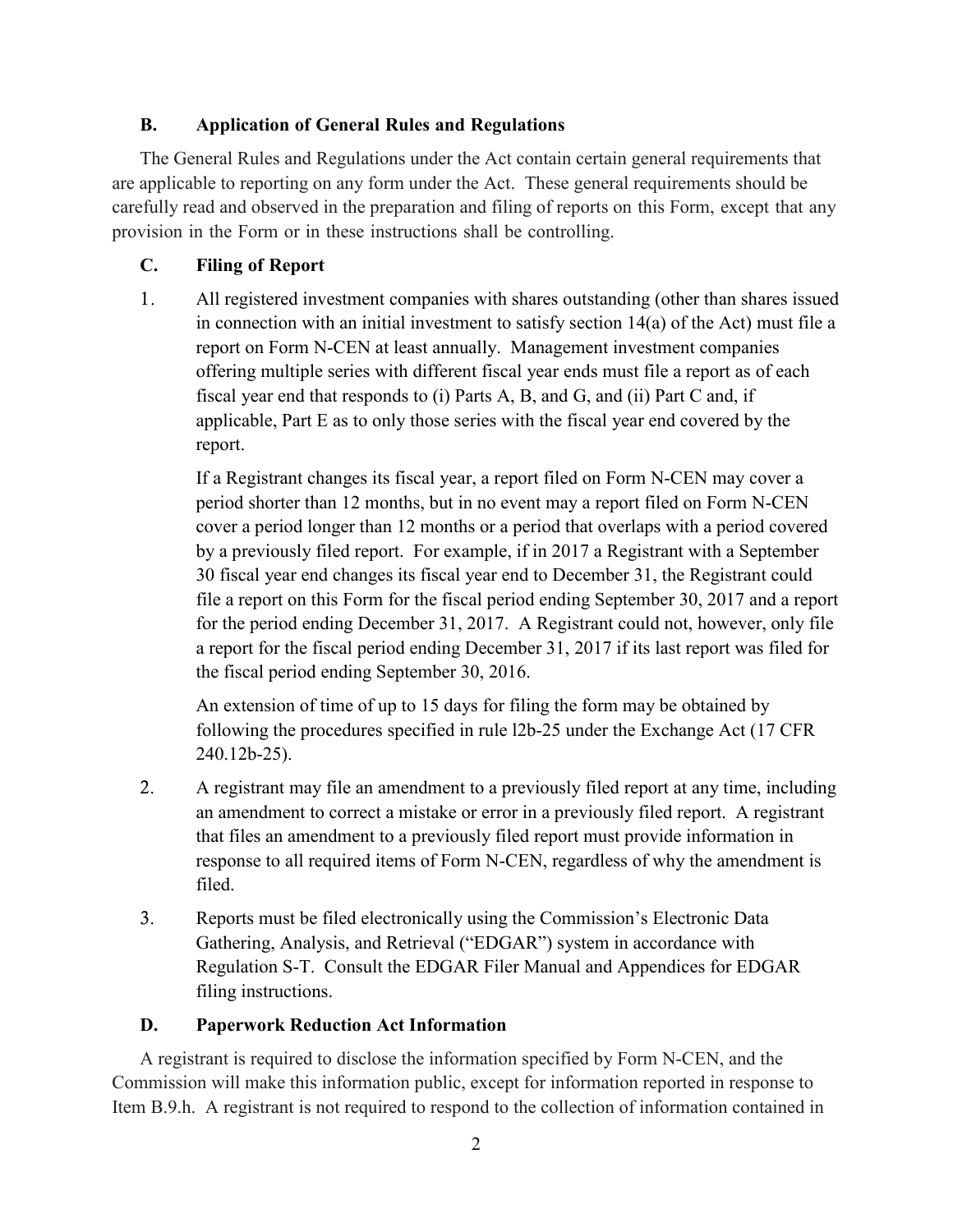("OMB") control number. Please direct comments concerning the accuracy of the information Form N-CEN unless the form displays a currently valid Office of Management and Budget collection burden estimate and any suggestions for reducing the burden to the Secretary, Securities and Exchange Commission, Washington, DC 20549. The OMB has reviewed this collection of information under the clearance requirements of 44 U.S.C. 3507.

#### **E. Definitions**

 Form N-CEN have meanings as defined in the Act and the rules and regulations thereunder. Unless otherwise indicated, all references in the form or its instructions to statutory sections or to rules are sections of the Act and the rules and regulations thereunder. Except as defined below or where the context clearly indicates the contrary, terms used in

In addition, the following definitions apply:

**"Class"** means a class of shares issued by a Fund that has more than one class that represents interest in the same portfolio of securities under rule 18f-3 under the Act (17 CFR 270.18f-3) or under an order exempting the Fund from provisions of section 18 of the Act (15 U.S.C. 80a-18).

 **"CRD number"** means a central licensing and registration system number issued by the Financial Industry Regulatory Authority.

**"Exchange-Traded Fund"** means an open-end management investment company (or Series or Class thereof) or unit investment trust (or series thereof), the shares of which are listed and traded on a national securities exchange at market prices, and that has formed and operates under an exemptive order under the Act granted by the Commission or in reliance on an exemptive rule under the Act adopted by the Commission.

 (or Series or Class thereof) or unit investment trust (or series thereof), the shares of which are **"Exchange-Traded Managed Fund"** means an open-end management investment company listed and traded on a national securities exchange at net asset value-based prices, and that has formed and operates under an exemptive order under the Act granted by the Commission or in reliance on an exemptive rule under the Act adopted by the Commission.

**"Fund"** means the Registrant or a separate Series of the Registrant. When an item of Form N-CEN specifically applies to a Registrant or Series, those terms will be used.

 **"LEI"** means, with respect to any company, the "legal entity identifier" as assigned by a assigned, then provide the RSSD ID, if any, assigned by the National Information Center of the utility endorsed by the Global LEI Regulatory Oversight Committee or accredited by the Global LEI Foundation. In the case of a financial institution, if a "legal entity identifier" has not been Board of Governors of the Federal Reserve System.

 **"Money Market Fund"** means an open-end management investment company registered under the Act, or Series thereof, that is regulated as a money market fund pursuant to rule 2a-7 under the Act (17 CFR 270.2a-7).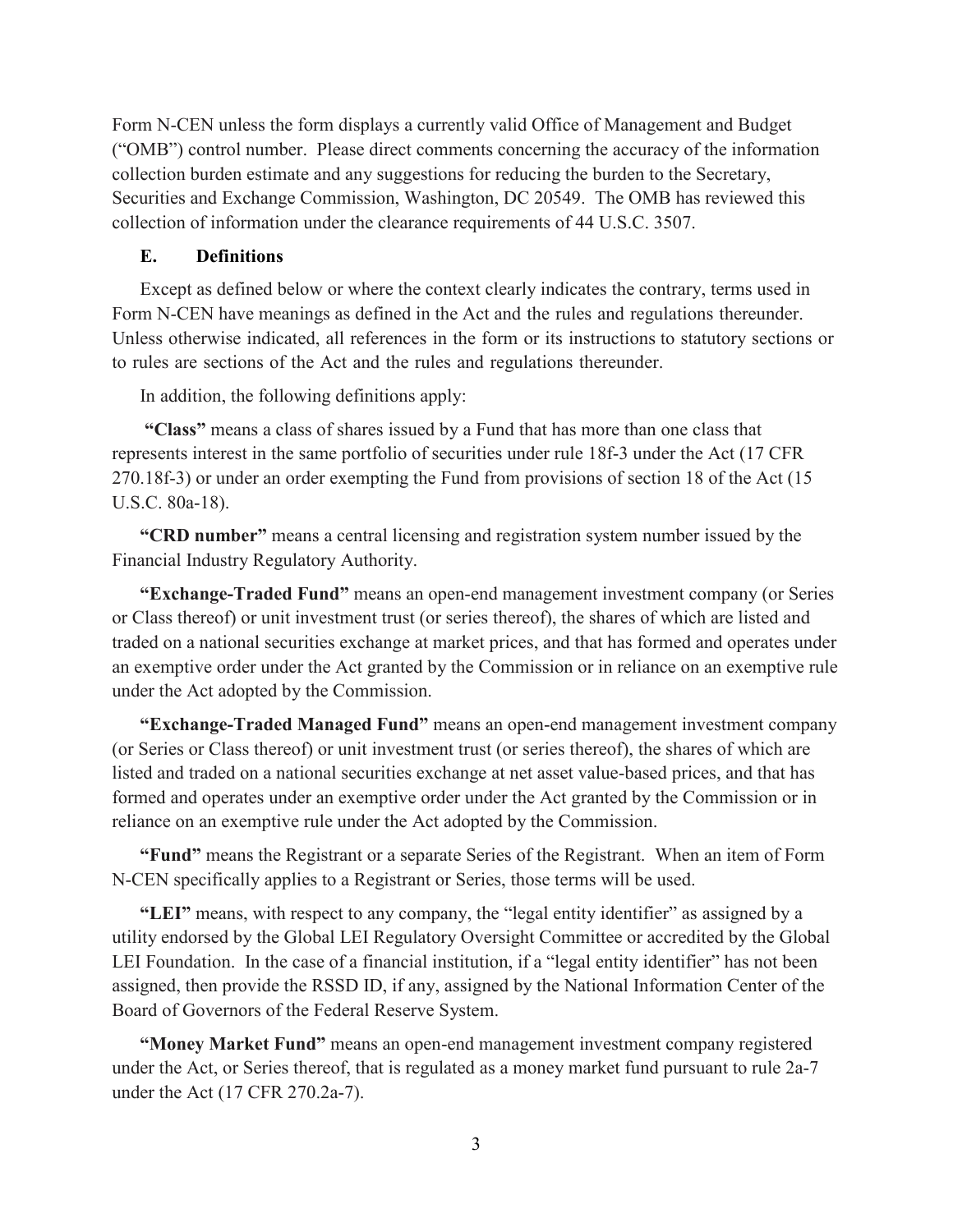**"PCAOB number"** means the registration number issued to an independent public accountant registered with the Public Company Accounting Oversight Board.

 **"Registrant"** means the investment company filing this report or on whose behalf the report is filed.

 **"SEC File number"** means the number assigned to an entity by the Commission when that entity registered with the Commission in the capacity in which it is named in Form N-CEN.

**"Series"** means shares offered by a Registrant that represent undivided interests in a portfolio of investments and that are preferred over all other Series of shares for assets specifically allocated to that Series in accordance with rule 18f-2(a) (17 CFR 270.18f-2(a)).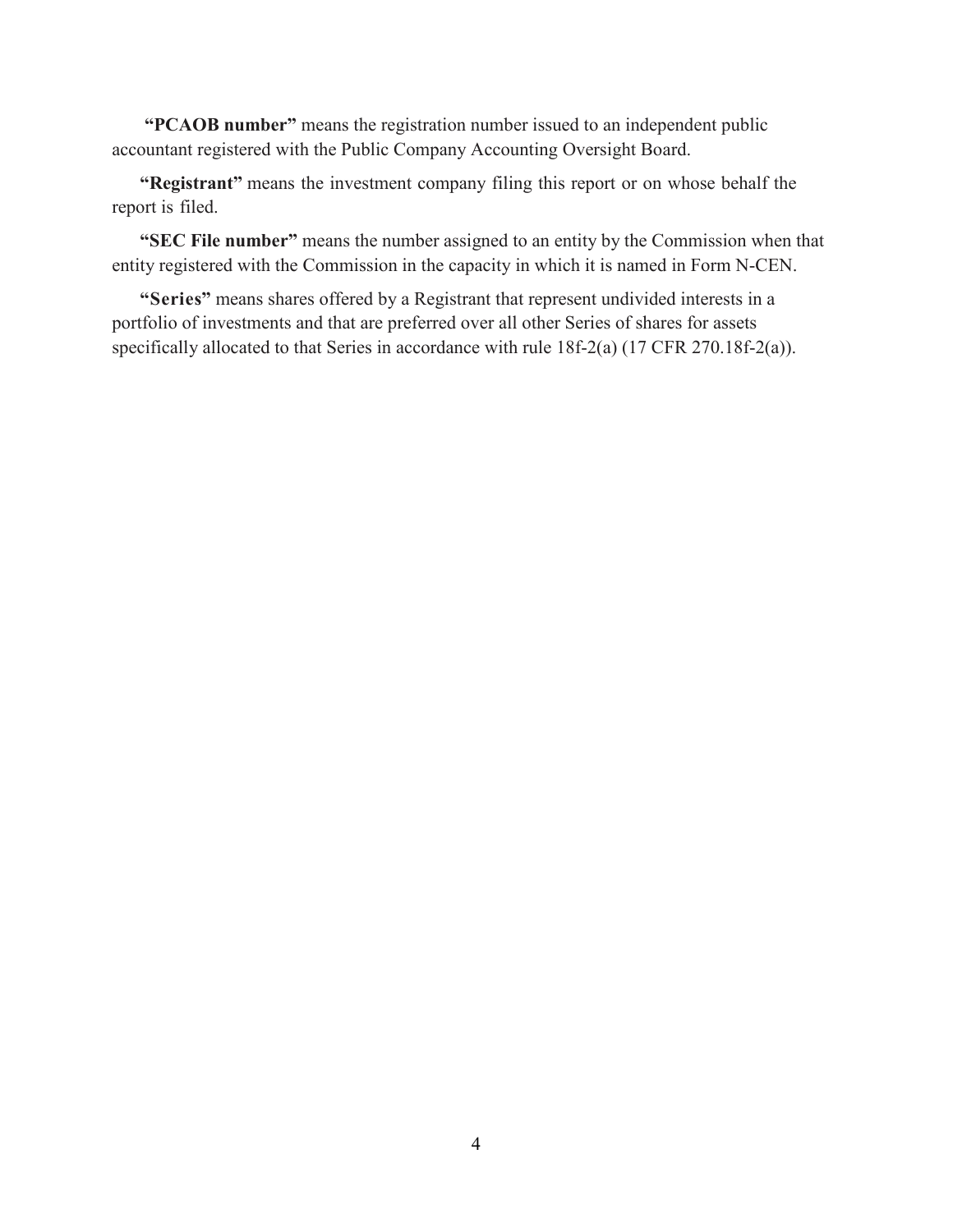### **FORM N-CEN ANNUAL REPORT FOR REGISTERED INVESTMENT COMPANIES**

#### **Part A: General Information**

**Item A.1.** Reporting period covered.

- a. Report for period ending: [yyyy/mm/dd]
- b. Does this report cover a period of less than 12 months? [Y/N]

#### **Part B: Information About the Registrant**

**Item B.1.** Background information.

- a. Full name of Registrant: \_\_\_\_\_
- b. Investment Company Act file number (*e.g.,* 811-): \_\_\_\_
- c. CIK: \_\_\_\_
- d. LEI: \_\_\_\_

**Item B.2.** Address and telephone number of Registrant.

- a. Street: \_\_\_\_\_
- b. City: \_\_\_\_
- c. State, if applicable: \_\_\_\_\_
- d. Foreign country, if applicable:
- e. Zip code and zip code extension, or foreign postal code:
- f. Telephone number (including country code if foreign): \_\_\_\_
- g. Public website, if any: \_\_\_\_

**Item B.3.** Location of books and records.

a. Name of person (*e.g.*, a custodian of records):

- b. Street: \_\_\_\_
- c. City:  $\qquad \qquad$
- d. State, if applicable:
- e. Foreign country, if applicable:
- f. Zip code and zip code extension, or foreign postal code: \_\_\_\_
- g. Telephone number (including country code if foreign):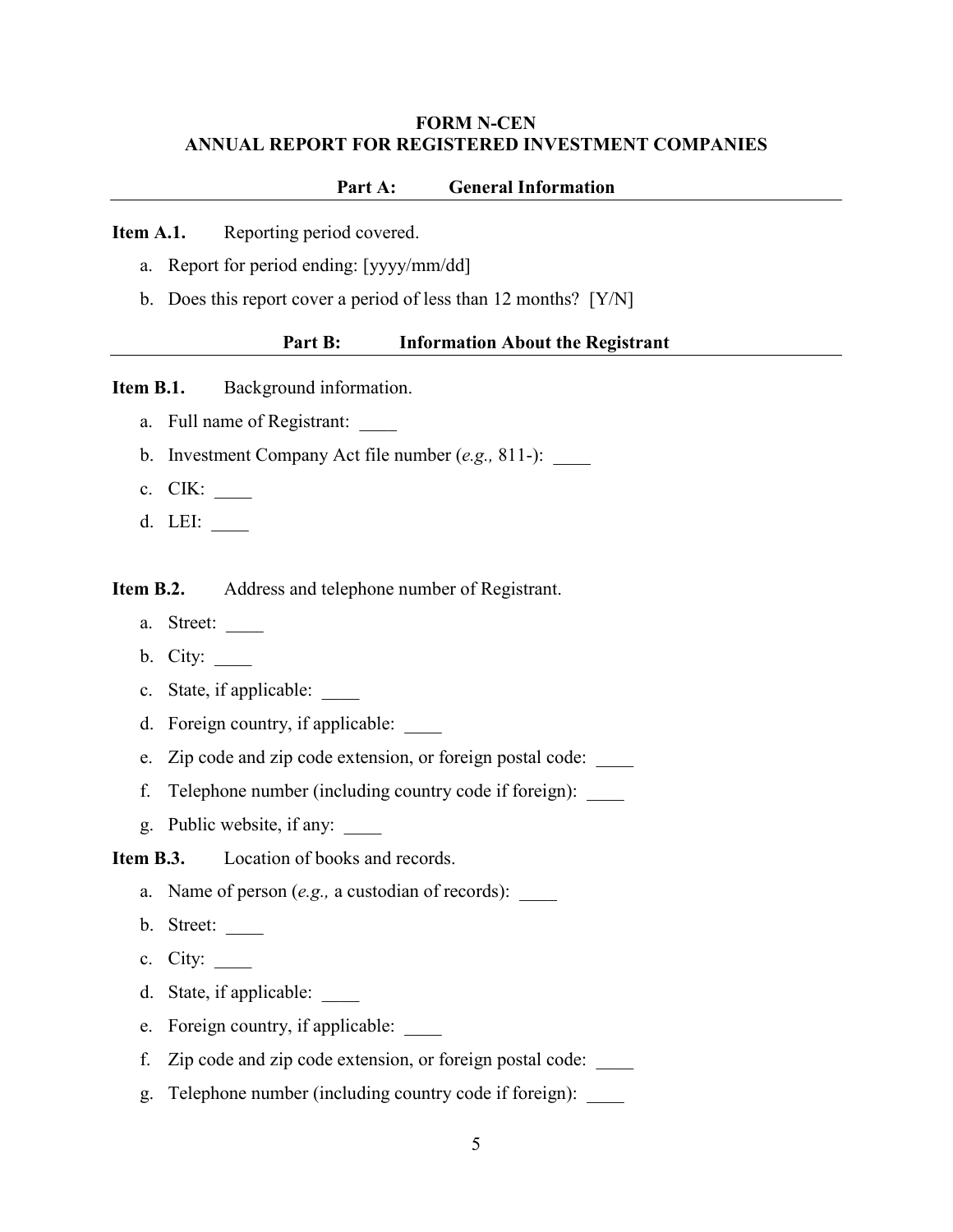h. Briefly describe the books and records kept at this location:

 of each account, book, or other document required to be maintained by section 31(a) of the Act *Instruction.* Provide the requested information for each person maintaining physical possession (15 U.S.C. 80a-30(a)) and the rules under that section.

**Item B.4.** Initial or final filings.

- a. Is this the first filing on this form by the Registrant? [Y/N]
- b. Is this the last filing on this form by the Registrant? [Y/N]

 *Instruction.* Respond "yes" to Item B.4.b only if the Registrant has filed an application to deregister or will file an application to deregister before its next required filing on this form

**Item B.5.** Family of investment companies.

- a. Is the Registrant part of a family of investment companies? [Y/N]
	- i. Full name of family of investment companies:

companies identically. *Instruction.* "Family of investment companies" means, except for insurance company separate accounts, any two or more registered investment companies that (i) share the same investment adviser or principal underwriter; and (ii) hold themselves out to investors as related companies for purposes of investment and investor services. In responding to this item, all Registrants in the family of investment companies should report the name of the family of investment

Insurance company separate accounts that may not hold themselves out to investors as related companies (products) for purposes of investment and investor services should consider themselves part of the same family if the operational or accounting or control systems under which these entities function are substantially similar.

- **Item B.6.** Organization. Indicate the classification of the Registrant by checking the applicable item below.
	- $N-1A:$ a. Open end management investment company registered under the Act on Form
		- i. Total number of Series of the Registrant:
		- ii. If a Series of the Registrant with a fiscal year end covered by the report was terminated during the reporting period, provide the following information:
			- 1. Name of the Series:

 $\frac{1}{2}$ 

- 2. Series identification number:
- 3. Date of termination (month/year):
- b. Closed-end management investment company registered under the Act on Form N-2:<br>
<u>6</u>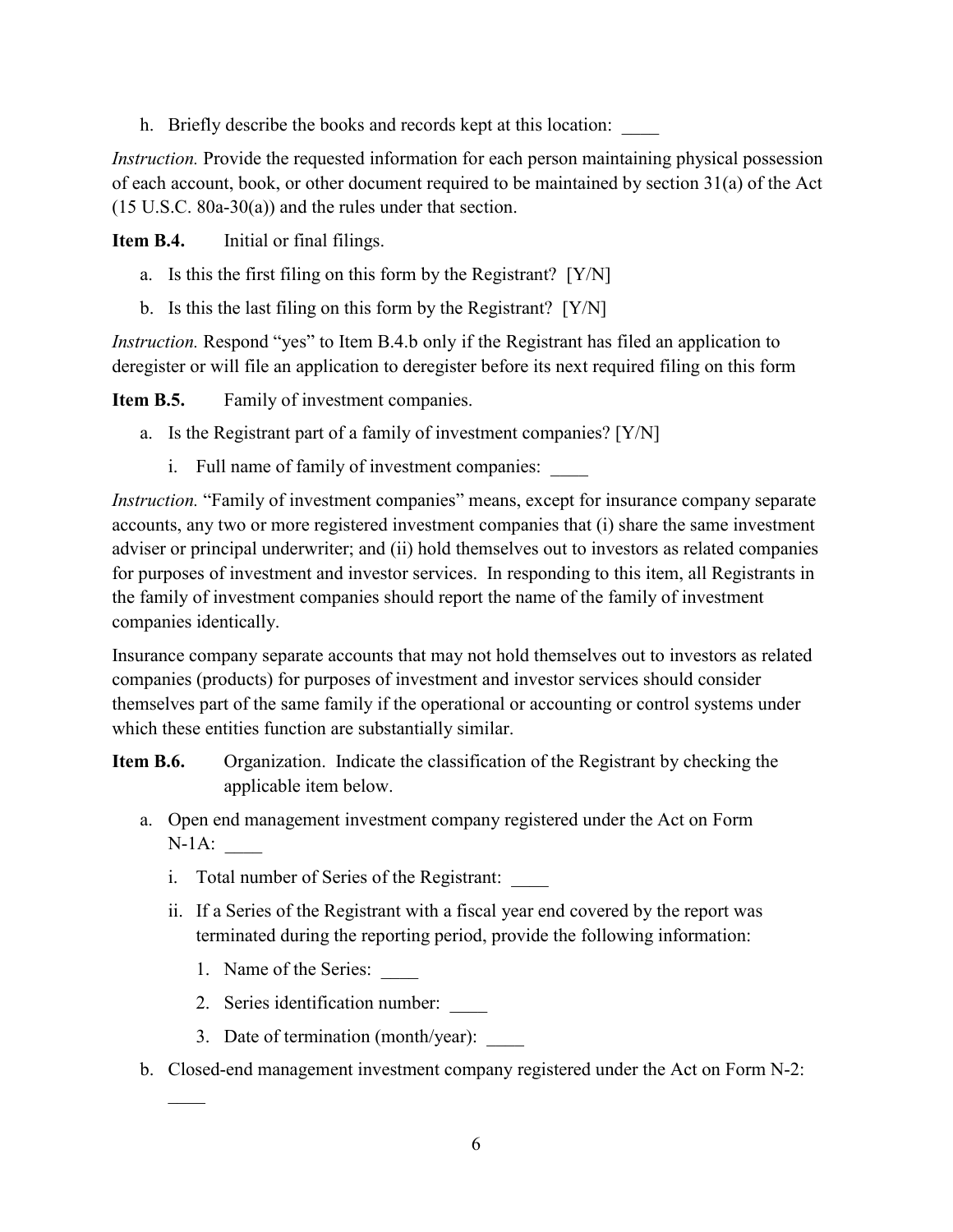- c. Separate account offering variable annuity contracts which is registered under the Act as a management investment company on Form N-3:
	- addition to the Parts required by General Instruction A of this Form. i. Registrants that indicate they are a management investment company registered under the Act on Form N-3, should respond to Item F.13 through Item F.16 of this Form in
- d. Separate account offering variable annuity contracts which is registered under the Act as a unit investment trust on Form N-4:
- e. Small business investment company registered under the Act on Form N-5: \_\_\_\_\_
- f. Separate account offering variable life insurance contracts which is registered under the Act as a unit investment trust on Form N-6:
- g. Unit investment trust registered under the Act on Form N-8B-2:

*Instruction.* For Item B.6.a.i, the Registrant should include all Series that have been established by the Registrant and have shares outstanding (other than shares issued in connection with an initial investment to satisfy section 14(a) of the Act).

- **Item B.7.** Securities Act registration. Is the Registrant the issuer of a class of securities registered under the Securities Act of 1933 ("Securities Act")? [Y/N]
- **Item B.8.** Directors: Provide the information requested below about each person serving as director of the Registrant (management investment companies only):
	- a. Full name:
	- b. CRD number, if any:
	- c. Is the person an "interested person" of the Registrant as that term is defined in section  $2(a)(19)$  of the Act (15 U.S.C. 80a-2(a)(19))? [Y/N]
	- d. Investment Company Act file number of any other registered investment company for which the person also serves as a director  $(e.g., 811-)$ :
- person serving as chief compliance officer of the Registrant for purposes of rule **Item B.9.** Chief compliance officer. Provide the information requested below about each 38a-1 (17 CFR 270.38a-1):
	- a. Full name:
	- b. CRD number, if any:
	- c. Street:
	- d. City:
	- e. State, if applicable: \_\_\_\_
	- f. Foreign country, if applicable: \_\_\_\_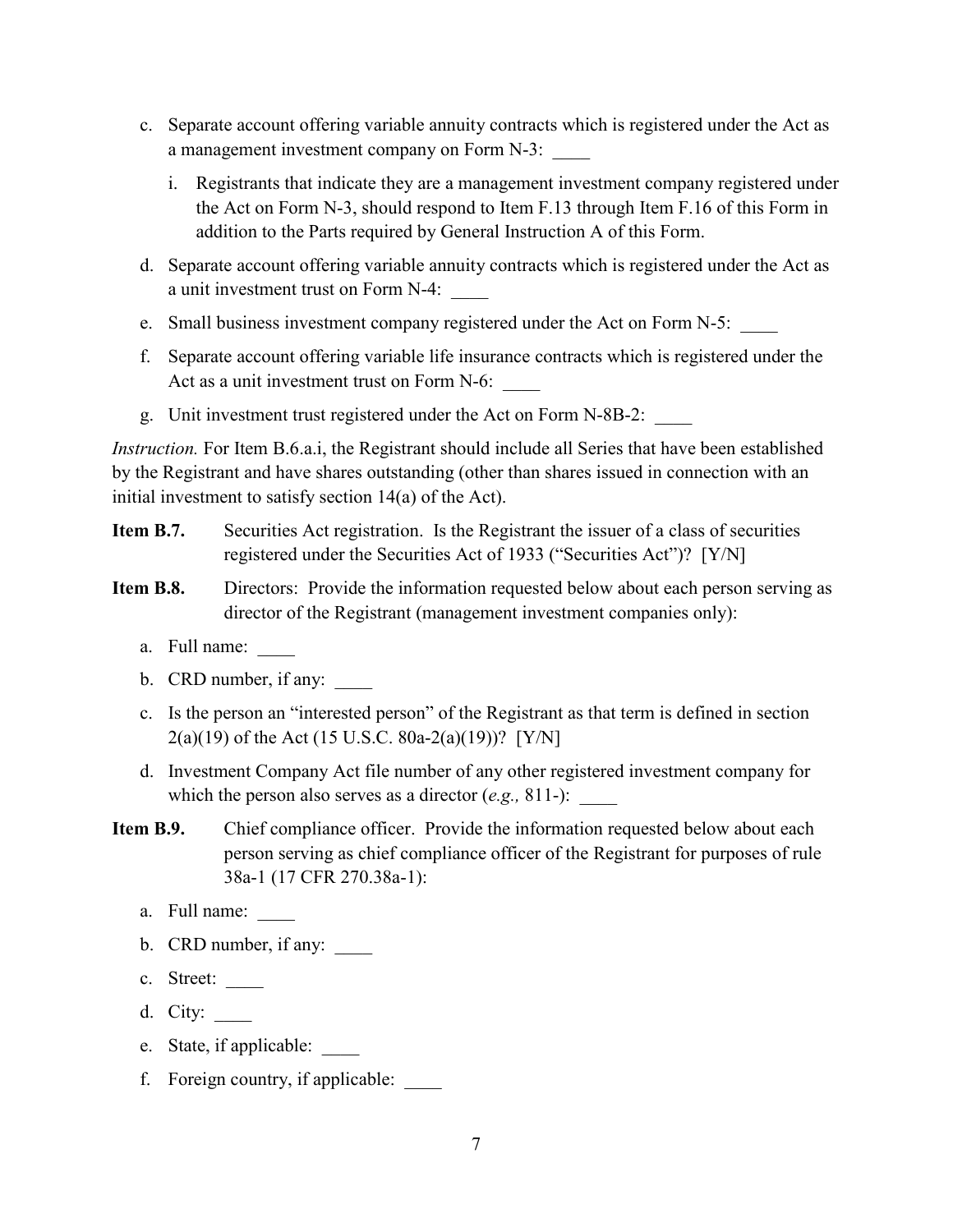- g. Zip code and zip code extension, or foreign postal code: \_\_\_\_
- h. Telephone number (including country code if foreign):
- i. Has the chief compliance officer changed since the last filing? [Y/N]
- Registrant, or an affiliated person of the Registrant, for providing chief compliance j. If the chief compliance officer is compensated or employed by any person other than the officer services, provide:
	- i. Name of the person:
	- ii. Person's IRS Employer Identification Number:
- for its security holders' vote during the reporting period? [Y/N] **Item B.10.** Matters for security holder vote. Were any matters submitted by the Registrant
	- indicate the series involved: a. If yes, and to the extent the response relates only to certain series of the Registrant,
		- i. Series name:
		- ii. Series identification number:

 *Instruction.* Registrants registered on Forms N-3, N-4 or N-6, should respond "yes" to this Item only if security holder votes were solicited on contract-level matters.

### **Item B.11.** Legal proceedings.

- any of their property was the subject during the reporting period? [Y/N] If yes, include a. Have there been any material legal proceedings, other than routine litigation incidental to the business, to which the Registrant or any of its subsidiaries was a party or of which the attachment required by Item G.1.a.i.
	- i. If yes, and to the extent the response relates only to certain series of the Registrant, indicate the series involved:
		- 1. Series name:
		- 2. Series identification number:
- b. Has any proceeding previously reported been terminated? [Y/N] If yes, include the attachment required by Item G.1.a.i.
	- i. If yes, and to the extent the response relates only to certain series of the Registrant, indicate the series involved:
		- 1. Series name:
		- 2. Series identification number: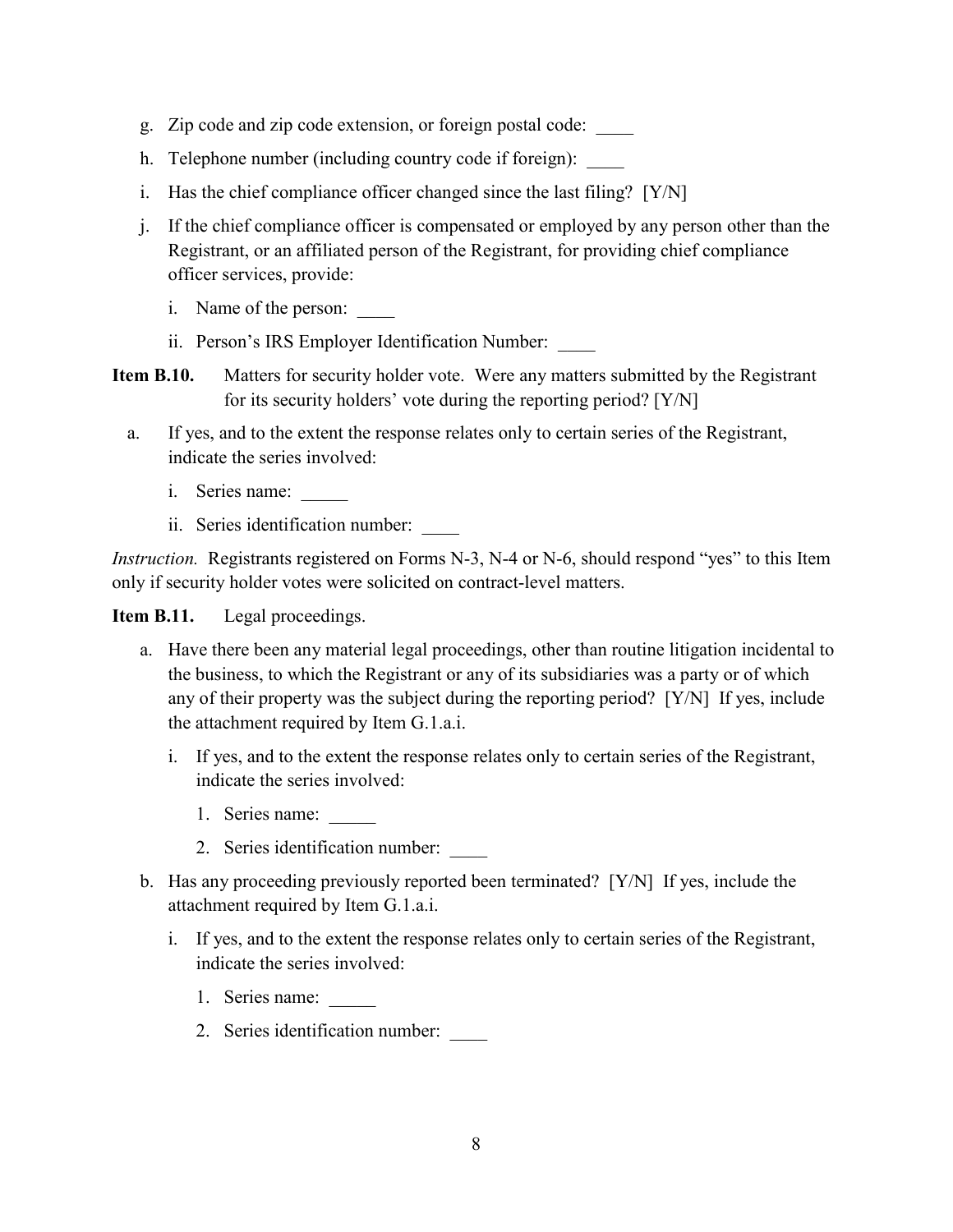*Instruction.* For purposes of this Item, the following proceedings should be described: (1) any bankruptcy, receivership or similar proceeding with respect to the Registrant or any of its proceeding involving the revocation or suspension of the right of the Registrant to sell securities. significant subsidiaries; (2) any proceeding to which any director, officer or other affiliated person of the Registrant is a party adverse to the Registrant or any of its subsidiaries; and (3) any

**Item B.12.** Fidelity bond and insurance (management investment companies only).

- not limited to, the fidelity insuring agreement of the bond) during the reporting period?<br>[Y/N] a. Were any claims with respect to the Registrant filed under a fidelity bond (including, but
	- i. If yes, enter the aggregate dollar amount of claims filed:
- companies only). **Item B.13.** Directors and officers/errors and omissions insurance (management investment
	- by the Registrant or anyone else? [Y/N] a. Are the Registrant's officers or directors covered in their capacities as officers or directors under any directors and officers/errors and omissions insurance policy owned
		- by the Registrant or anyone else? [Y/N]<br>i. If yes, were any claims filed under the policy during the reporting period with respect to the Registrant? [Y/N]
- form of financial support to the Registrant during the reporting period? [Y/N] If Money Market Fund. **Item B.14.** Provision of financial support. Did an affiliated person, promoter, or principal underwriter of the Registrant, or an affiliated person of such a person, provide any yes, include the attachment required by Item G.1.a.ii, unless the Registrant is a
	- a. If yes and to the extent the response relates only to certain series of the Registrant, indicate the series involved:
		- i. Series name: \_\_\_\_\_
		- ii. Series identification number: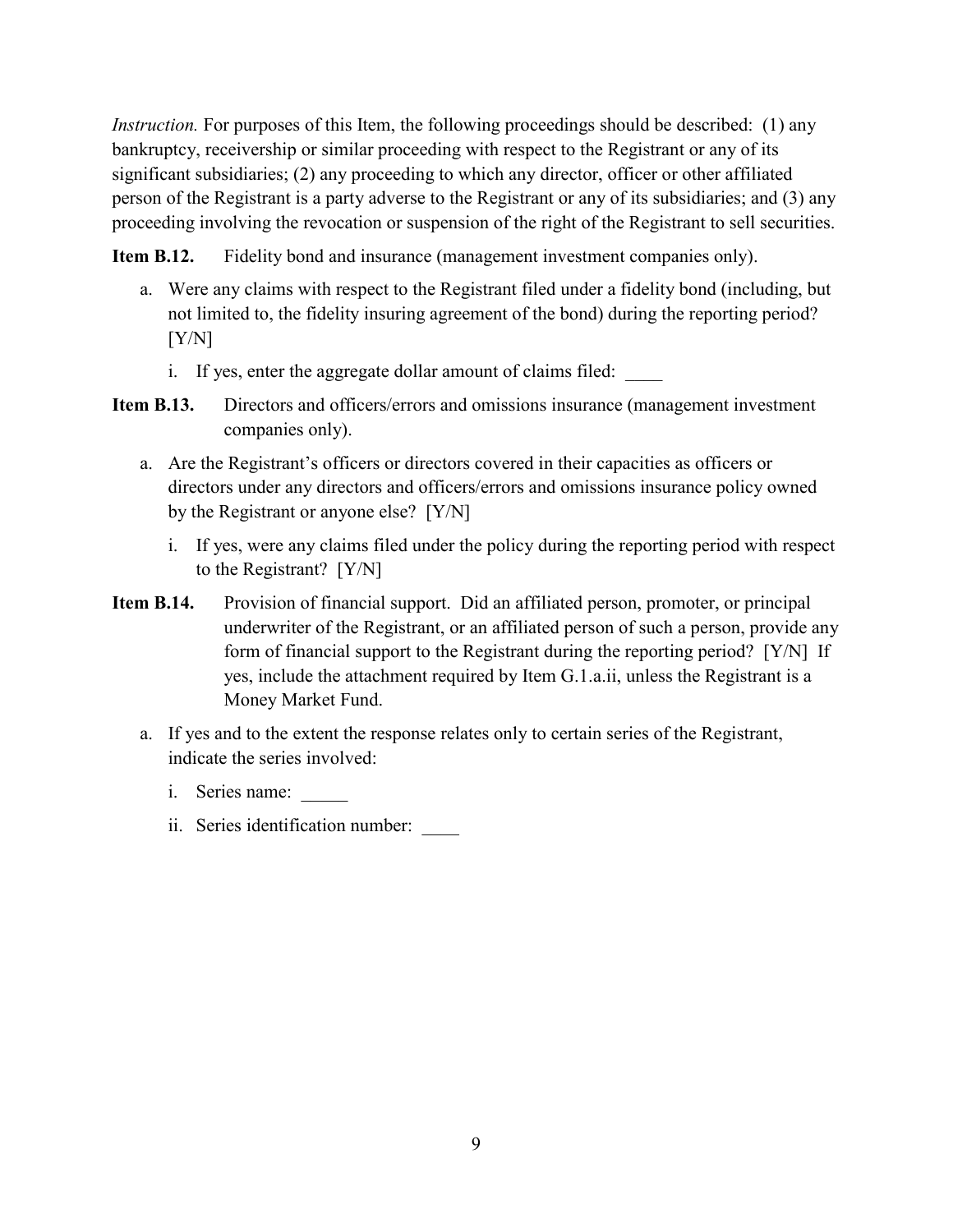*Instruction.* For purposes of this Item, a provision of financial support includes any (1) capital portfolio, (4) execution of letter of credit or letter of indemnity, (5) capital support agreement to increase or stabilize the value or liquidity of the Registrant's portfolio. contribution, (2) purchase of a security from a Money Market Fund in reliance on rule 17a-9 under the Act (17 CFR 270.17a-9), (3) purchase of any defaulted or devalued security at fair value reasonably intended to increase or stabilize the value or liquidity of the Registrant's (whether or not the Registrant ultimately received support), (6) performance guarantee, or (7) other similar action reasonably intended to increase or stabilize the value or liquidity of the Registrant's portfolio. Provision of financial support does not include any (1) routine waiver of fees or reimbursement of Registrant's expenses, (2) routine inter-fund lending, (3) routine interfund purchases of Registrant's shares, or (4) action that would qualify as financial support as defined above, that the board of directors has otherwise determined not to be reasonably intended

#### **Item B.15.** Exemptive orders.

- a. During the reporting period, did the Registrant rely on any orders from the Commission Exchange Act? [Y/N] granting an exemption from one or more provisions of the Act, Securities Act or
	- i. If yes, provide below the release number for each order:

#### **Item B.16.** Principal underwriters.

- a. Provide the information requested below about each principal underwriter:
	- i. Full name:
	- ii. SEC file number  $(e.g., 8-)$ :
	- iii. CRD number:
	- iv. LEI, if any:
	- v. State, if applicable:
	- vi. Foreign country, if applicable:
	- adviser(s) or depositor? [Y/N] vii. Is the principal underwriter an affiliated person of the Registrant, or its investment
- b. Have any principal underwriters been hired or terminated during the reporting period? [Y/N]
- **Item B.17.** Independent public accountant. Provide the following information about each independent public accountant:
	- a. Full name:
	- b. PCAOB number:
	- c. LEI, if any: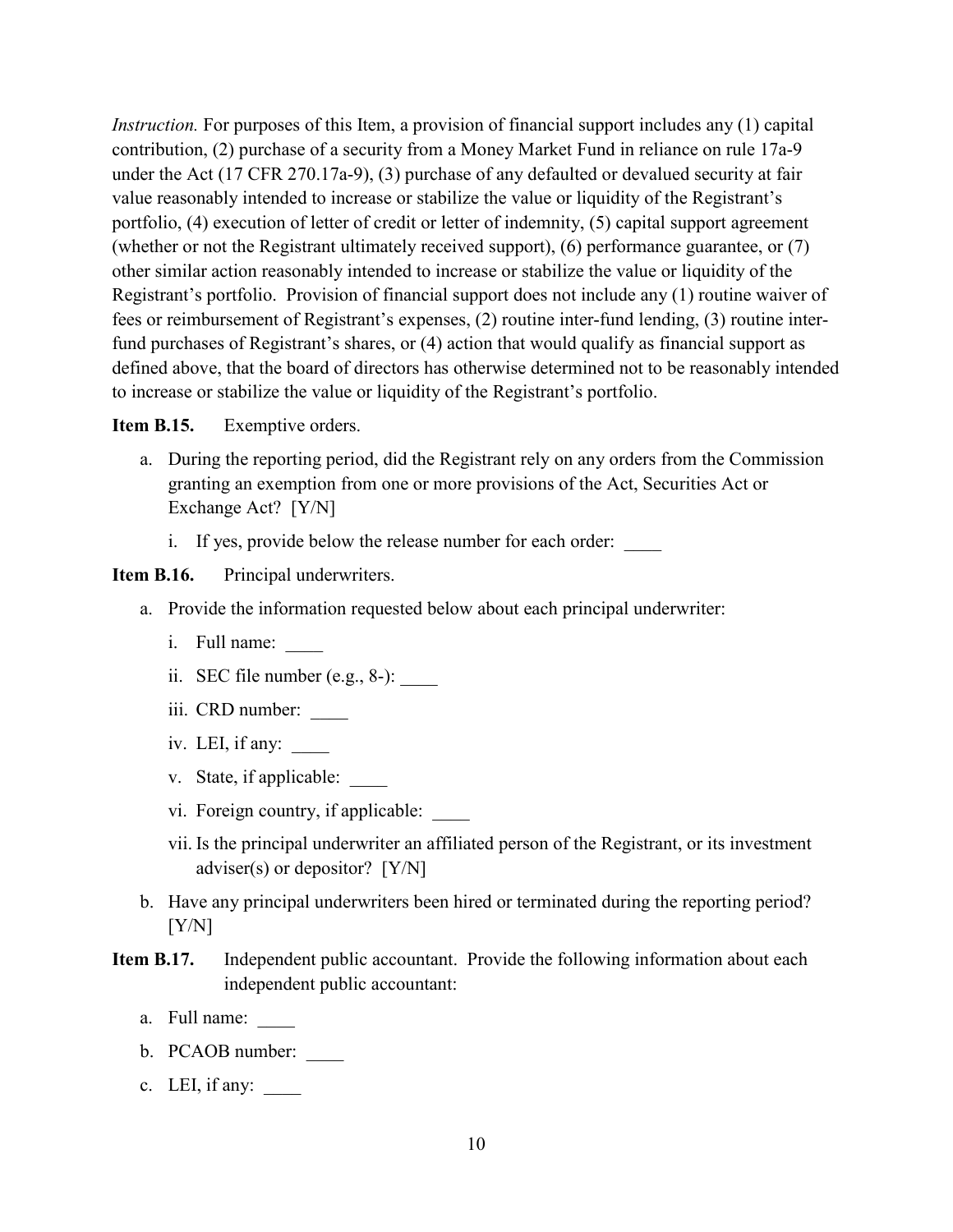- d. State, if applicable:
- e. Foreign country, if applicable:
- f. Has the independent public accountant changed since the last filing? [Y/N]
- **Item B.18.** Report on internal control (management investment companies only). For the note any material weaknesses? [Y/N] reporting period, did an independent public accountant's report on internal control
- *Instruction.* Small business investment companies are not required to respond to this item.
- Registrant's financial statements? [Y/N] **Item B.19.** Audit opinion. For the reporting period, did an independent public accountant issue an opinion other than an unqualified opinion with respect to its audit of the
	- a. If yes, and to the extent the response relates only to certain series of the Registrant, indicate the series involved:
		- i. Series name:
		- ii. Series identification number:

 securities or change in trigger threshold for use of fair value factors on period? [Y/N] If yes, provide the following: **Item B.20.** Change in valuation methods. Have there been material changes in the method of valuation (e.g., change from use of bid price to mid price for fixed income international equity securities) of the Registrant's assets during the reporting

- a. Date of change:
- b. Explanation of the change:
- c. Asset type involved:
- d. Type of investments involved:
- e. Statutory or regulatory basis, if any:
- f. To the extent the response relates only to certain series of the Registrant, indicate the series involved:
	- i. Series name:
	- ii. Series identification number: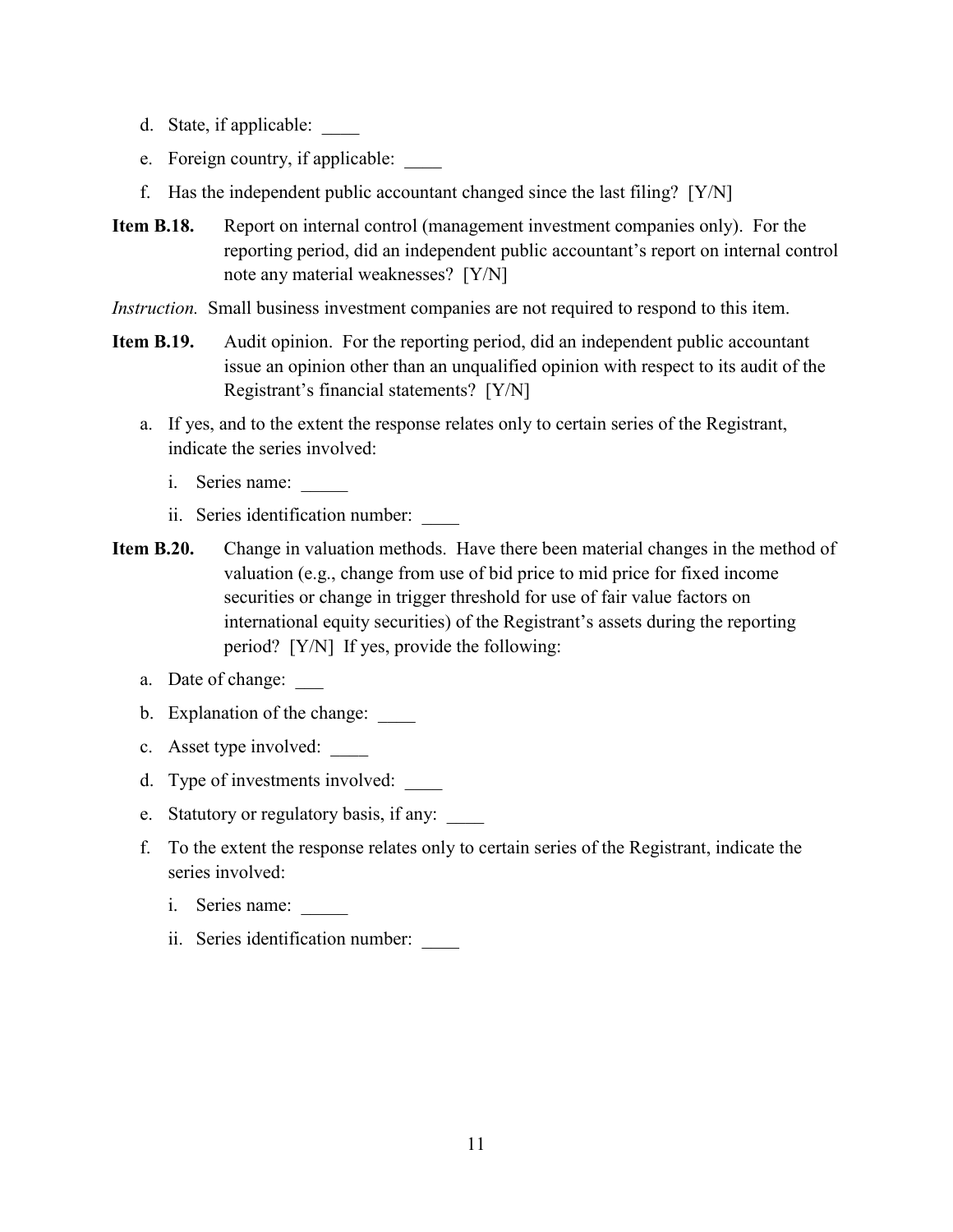specified in Item C.4.a. of Form N-PORT. In responding to Item B.20.d., provide a brief types in the response to Item B.20.d. The responses to Item B.20.c. and Item B.20.d. should be *Instruction.* Responses to this item need not include changes to valuation techniques used for individual securities (*e.g.*, changing from market approach to income approach for a private equity security). In responding to Item B.20.c., provide the applicable "asset type" category description of the type of investments involved. If the change in valuation methods applies only to certain sub-asset types included in the response to Item B.20.c., please provide the sub-asset identical only if the change in valuation methods applies to all assets within that category.

- has not been previously reported? [Y/N] If yes, include the attachment required **Item B.21.** Change in accounting principles and practices. Have there been any changes in accounting principles or practices, or any change in the method of applying any such accounting principles or practices, which will materially affect the financial statements filed or to be filed for the current year with the Commission and which by Item G.1.a.iv.
- **Item B.22.** Net asset value error corrections (open-end management investment companies only).
	- a. During the reporting period, were any payments made to shareholders or shareholder accounts reprocessed as a result of an error in calculating the Registrant's net asset value (or net asset value per share)? [Y/N]
		- i. If yes, and to the extent the response relates only to certain Series of the Registrant, indicate the Series involved:
			- 1. Series name:
			- 2. Series identification number:
- **Item B.23.** Rule 19a-1 notice (management investment companies only). During the reporting period, did the Registrant pay any dividend or make any distribution in the nature of a dividend payment, required to be accompanied by a written statement pursuant to section 19(a) of the Act (15 U.S.C. 80a-19(a)) and rule 19a-1 thereunder (17 CFR 270.19a-1)? [Y/N]
	- a. If yes, and to the extent the response relates only to certain Series of the Registrant, indicate the Series involved:
		- i. Series name:
		- ii. Series identification number: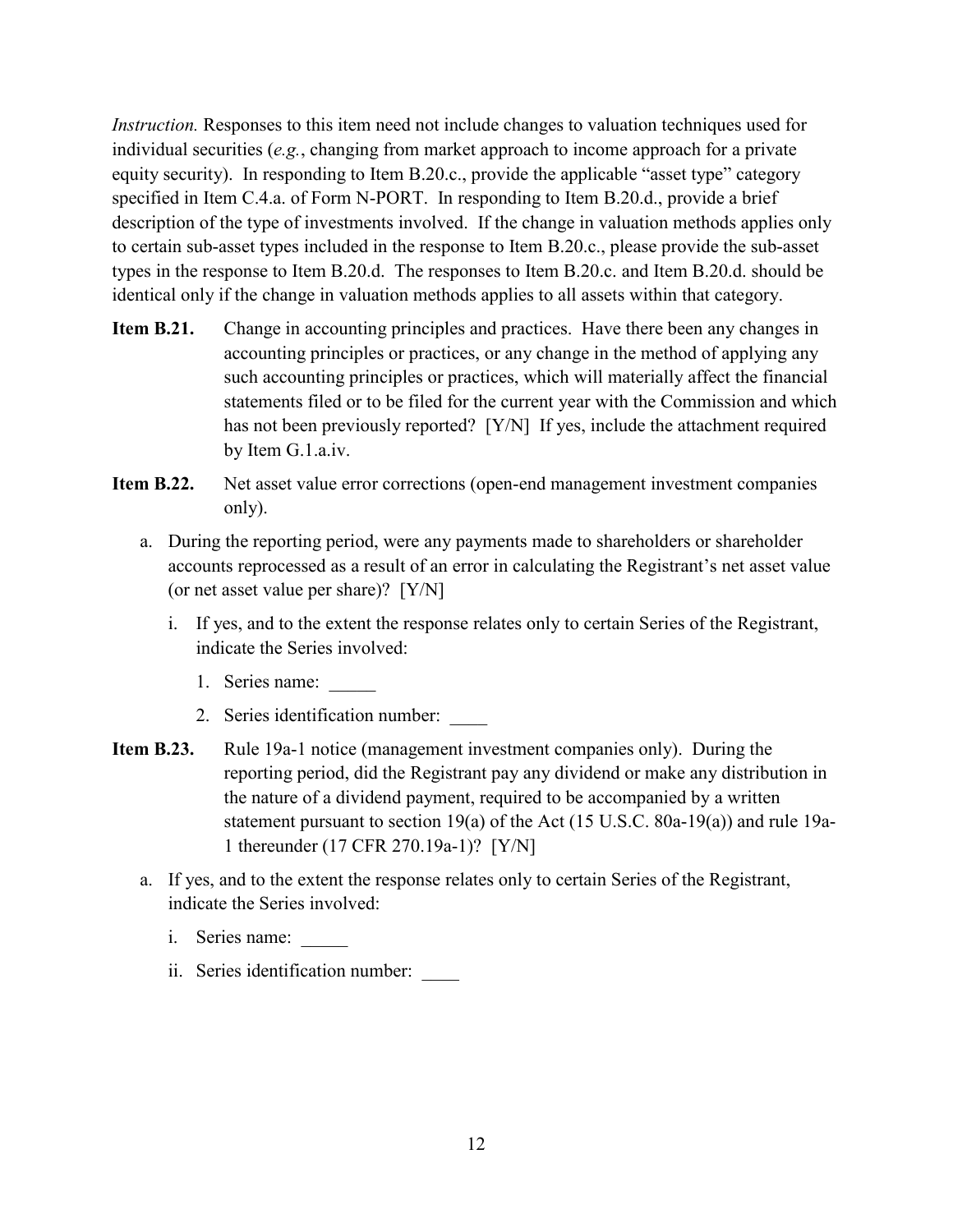**Item C.1.** Background information.

- a. Full name of the Fund:
- b. Series identification number, if any:
- c. LEI: \_\_\_\_

 $\frac{1}{2}$ 

d. Is this the first filing on this form by the Fund? [Y/N]

**Item C.2.** Classes of open-end management investment companies.

- a. How many Classes of shares of the Fund (if any) are authorized?
- b. How many new Classes of shares of the Fund were added during the reporting period? c. How many Classes of shares of the Fund were terminated during the reporting period? d. For each Class with shares outstanding, provide the information requested below:
- c. How many Classes of shares of the Fund were terminated during the reporting period?
- - i. Full name of Class:
	- ii. Class identification number, if any:
	- iii. Ticker symbol, if any:
- **Item C.3.** Type of fund. Indicate if the Fund is any one of the types listed below. Check all that apply.
	- a. Exchange-Traded Fund or Exchange-Traded Managed Fund or offers a Class that itself is an Exchange-Traded Fund or Exchange-Traded Managed Fund:
		- i. Exchange-Traded Fund: \_\_\_\_\_
		- ii. Exchange-Traded Managed Fund:
	- b. Index Fund:
		- i. Is the index whose performance the Fund tracks, constructed:
			- 1. By an affiliated person of the fund? [Y/N]
			- 2. Exclusively for the fund? [Y/N]
		- ii. Provide the annualized difference between the Fund's total return during the reporting period and the index's return during the reporting period (*i.e.*, the Fund's total return less the index's return):<br>1. Before Fund fees and expenses:
			-
			- 2. After Fund fees and expenses (*i.e.*, net asset value):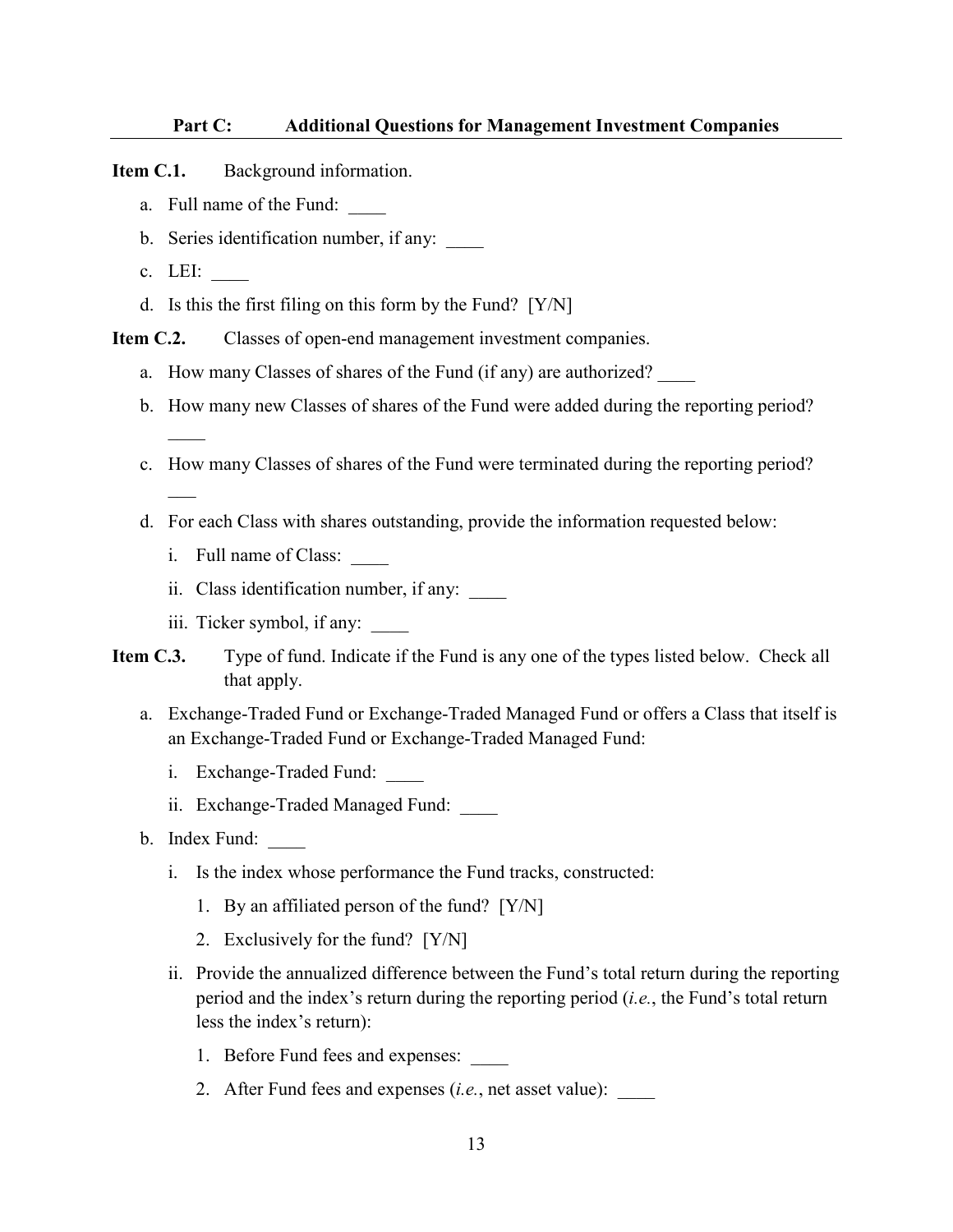- total return and the index's return during the reporting period:<br>1. Before Fund fees and expenses: \_\_\_\_\_\_ iii. Provide the annualized standard deviation of the daily difference between the Fund's
	-
	- 2. After Fund fees and expenses *(i.e.*, net asset value):
- the inverse of an index or other benchmark, or a multiple of the inverse of an index or c. Seeks to achieve performance results that are a multiple of an index or other benchmark, other benchmark: \_\_\_\_
- d. Interval Fund: \_\_\_\_\_
- e. Fund of Funds:
- f. Master-Feeder Fund: \_\_\_\_
	- i. If the Registrant is a master fund, then provide the information requested below with respect to each feeder fund:
		- 1. Full name:
		- 2. For registered feeder funds:
			- A. Investment Company Act file number (*e.g.,* 811-): \_\_\_\_
			- B. Series identification number, if any:
			- C. LEI of feeder fund:
		- 3. For unregistered feeder funds:
		- 3. For unregistered feeder funds:<br>A. SEC file number of the feeder fund's investment adviser (*e.g.,* 801-): \_\_\_\_\_\_
			- B. LEI of feeder fund, if any:
	- ii. If the Registrant is a feeder fund, then provide the information requested below with respect to a master fund registered under the Act:
		- 1. Full name:  $\frac{1}{\sqrt{1-\frac{1}{c^2}}}$
		- 2. Investment Company Act file number (*e.g.,* 811-): \_\_\_\_
		- 3. SEC file number of the master fund's investment adviser (*e.g.,* 801-): \_\_\_
		- 4. LEI: \_\_\_
- g. Money Market Fund: \_\_\_\_\_
- h. Target Date Fund:
- i. Underlying fund to a variable annuity or variable life insurance contract: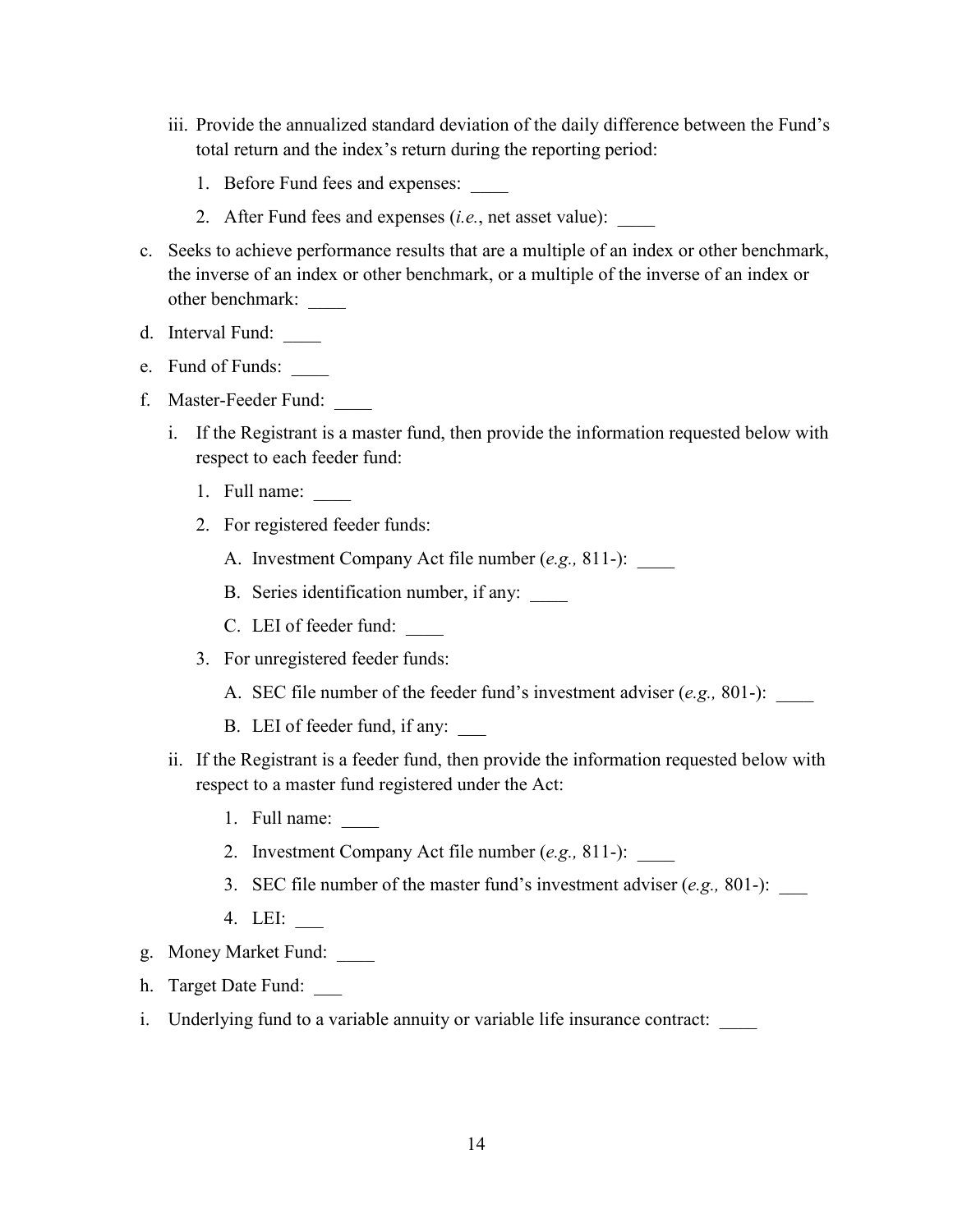### *Instructions.*

- 1. "Fund of Funds" means a fund that acquires securities issued by any other investment company in excess of the amounts permitted under paragraph  $(A)$  of section  $12(d)(1)$  of the Act (15 U.S.C. 80a-12(d)(1)(A)), but, for purposes of this Item, does not include a fund that acquires securities issued by another investment company solely in reliance on rule 12d1-1 under the Act (CFR 270.12d1-1).
- 2. "Index Fund" means an investment company, including an Exchange-Traded Fund, that seeks to track the performance of a specified index.
- 3. "Interval Fund" means a closed-end management investment company that makes periodic repurchases of its shares pursuant to rule 23c-3 under the Act (17 CFR 270.23c-3).
- 4. "Master-Feeder Fund" means a two-tiered arrangement in which one or more funds (each a feeder fund) holds shares of a single Fund (the master fund) in accordance with section  $12(d)(1)(E)$  of the Act (15 U.S.C. 80a-12(d)(1)(E)) or pursuant to exemptive relief granted by the Commission.
- 5. "Target Date Fund" means an investment company that has an investment objective or strategy of providing varying degrees of long-term appreciation and capital preservation through a mix of equity and fixed income exposures that changes over time based on an investor's age, target retirement date, or life expectancy.
- **Item C.4.** Diversification. Does the Fund seek to operate as a "non-diversified company" as such term is defined in section  $5(b)(2)$  of the Act  $(15 \text{ U.S.C. } 80a-5(b)(2))$ ? [Y/N]
- **Item C.5.** Investments in certain foreign corporations.
	- certain types of instruments such as, but not limited to, commodities? [Y/N] a. Does the fund invest in a controlled foreign corporation for the purpose of investing in
	- b. If yes, provide the following information:
		- i. Full name of subsidiary:
		- ii. LEI of subsidiary, if any:

 *Instruction.* "Controlled foreign corporation" has the meaning provided in section 957 of the Internal Revenue Code [26 U.S.C. 957].

**Item C.6.** Securities lending.

- a. Is the Fund authorized to engage in securities lending transactions? [Y/N]
- b. Did the Fund lend any of its securities during the reporting period? [Y/N]
	- i. If yes, during the reporting period, did any borrower fail to return the loaned securities by the contractual deadline with the result that: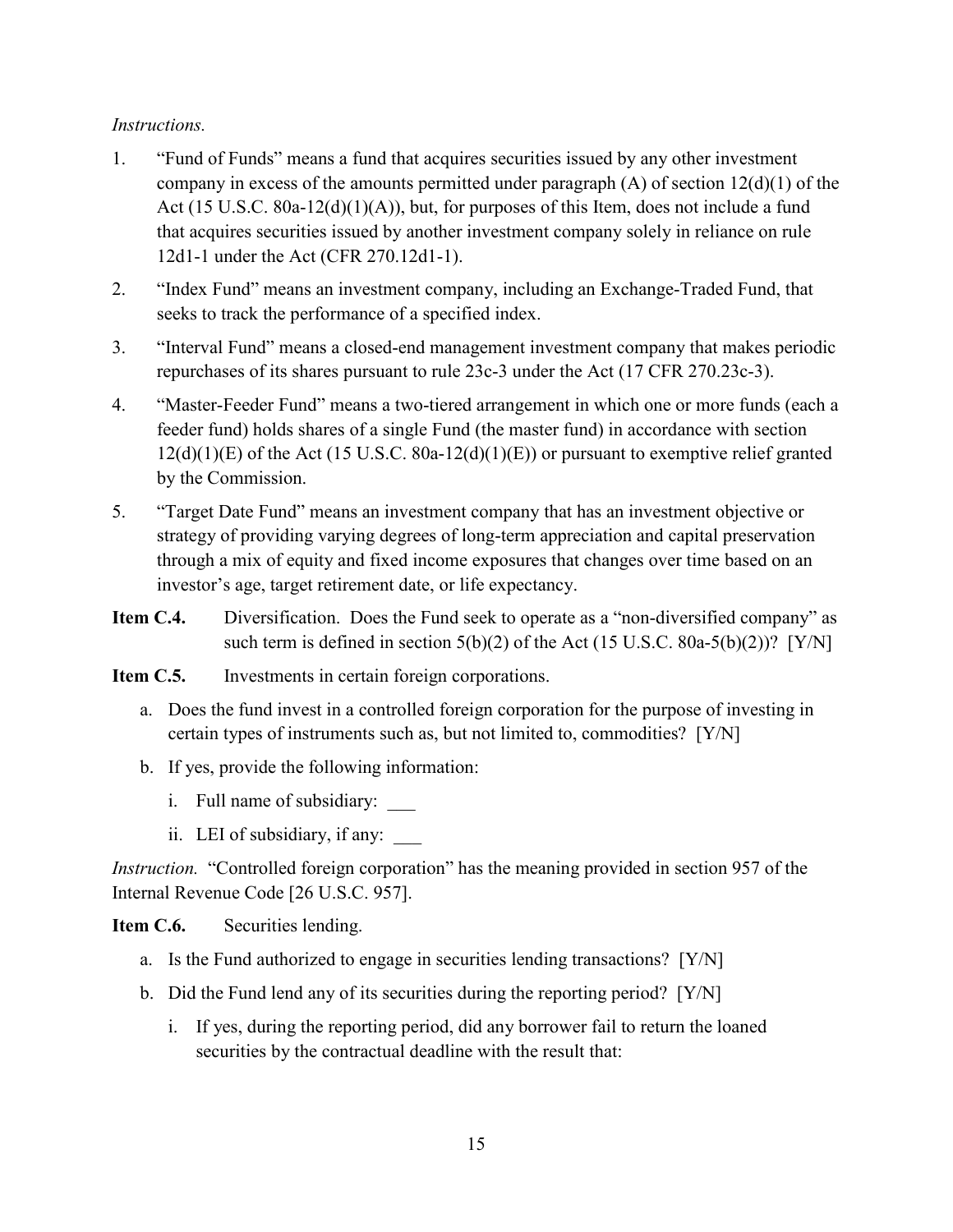- the loaned securities? [Y/N] 1. The Fund (or its securities lending agent) liquidated collateral pledged to secure
- 2. The Fund was otherwise adversely impacted? [Y/N]

 *Instruction.* For purposes of this Item, other adverse impacts would include, for example, (1) a securities or their value, (2) the Fund's ineligibility to vote shares in a proxy, or (3) the Fund's ineligibility to receive a direct distribution from the issuer. loss to the Fund if collateral and indemnification were not sufficient to replace the loaned

- retained by the Fund: c. Provide the information requested below about each securities lending agent, if any,
	- i. Full name of securities lending agent:
	- ii. LEI, if any:
	- iii. Is the securities lending agent an affiliated person, or an affiliated person of an affiliated person, of the Fund? [Y/N]
	- borrower default on loans administered by this agent? [Y/N] iv. Does the securities lending agent or any other entity indemnify the fund against
	- v. If the entity providing the indemnification is not the securities lending agent, provide the following information:
		- 1. Name of person providing indemnification:
		- 2. LEI, if any, of person providing indemnification:
	- vi. Did the Fund exercise its indemnification rights during the reporting period? [Y/N]
- d. If a person managing any pooled investment vehicle in which cash collateral is invested in connection with the Fund's securities lending activities (*i.e.*, a cash collateral manager) does not also serve as securities lending agent, provide the following information about each person:
	- i. Full name of cash collateral manager:
	- ii. LEI, if any:
	- iii. Is the cash collateral manager an affiliated person, or an affiliated person of an affiliated person, of a securities lending agent retained by the Fund? [Y/N]
	- iv. Is the cash collateral manager an affiliated person, or an affiliated person of an affiliated person, of the Fund? [Y/N]
- e. Types of payments made to one or more securities lending agents and cash collateral managers (check all that apply):
	- i. Revenue sharing split:
	- ii. Non-revenue sharing split (other than administrative fee):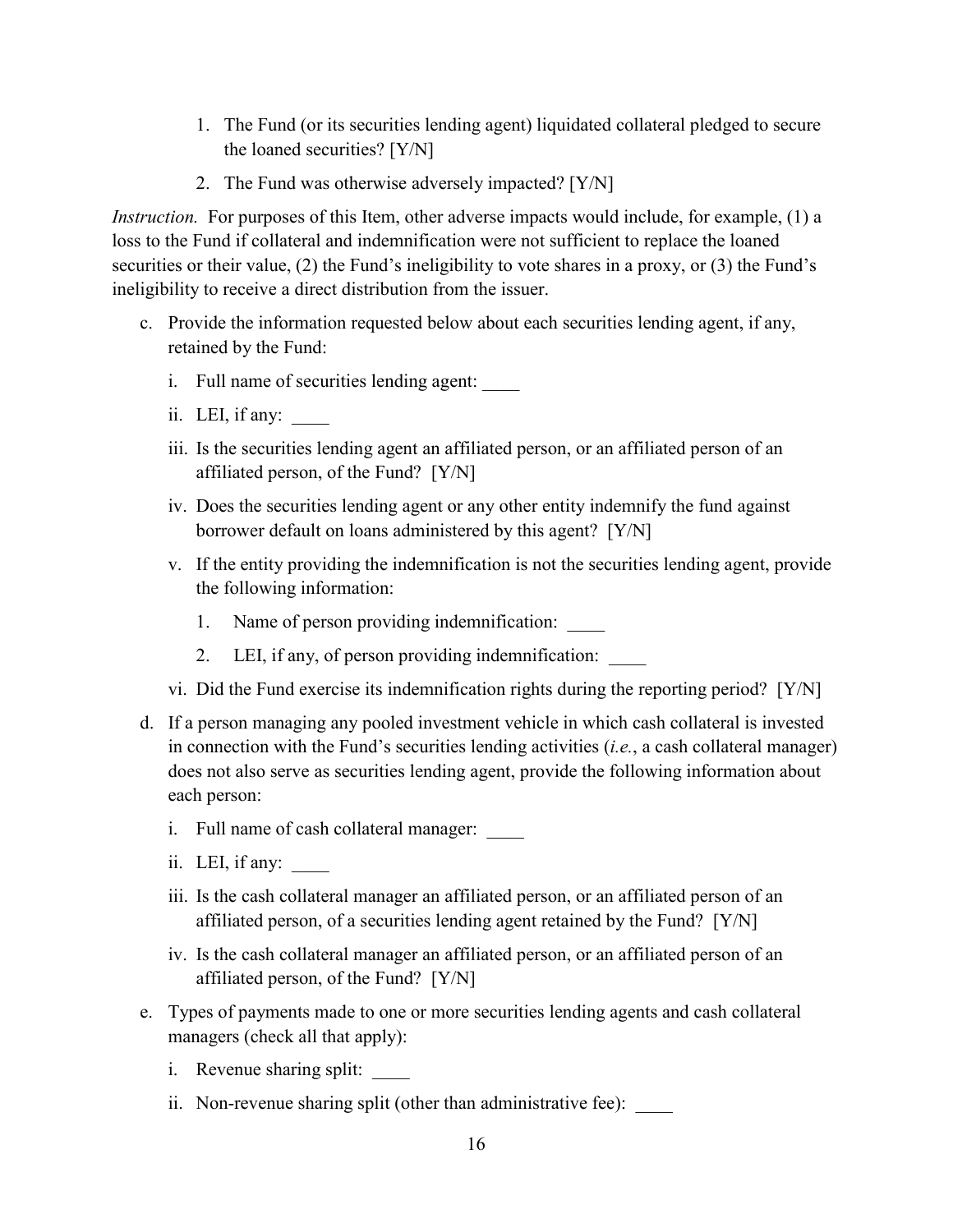- iii. Administrative fee:
- iv. Cash collateral reinvestment fee:
- v. Indemnification fee:
- vi. Other: Figure 1. If other, describe:
- f. Provide the monthly average of the value of portfolio securities on loan during the reporting period.
- g. Provide the net income from securities lending activities. \_\_\_\_
- **Item C.7.** Reliance on certain statutory exemption and rules. Did the Fund rely on the following statutory exemption or any of the rules under the Act during the reporting period? (check all that apply)
	- a. Rule 10f-3 (17 CFR 270.10f-3):
	- b. Rule 12d1-1 (17 CFR 270.12d1-1):
	- c. Rule 15a-4 (17 CFR 270.15a-4): \_\_\_\_
	- d. Rule 17a-6 (17 CFR 270.17a-6):
	- e. Rule 17a-7 (17 CFR 270.17a-7):
	- f. Rule 17a-8 (17 CFR 270.17a-8): \_\_\_\_
	- g. Rule 17e-1 (17 CFR 270.17e-1):
	- h. Rule 22d-1 (17 CFR 270.22d-1):
	- i. Rule  $23c-1$  (17 CFR 270.23c-1):
	- j. Rule  $32a-4$  (17 CFR 270.32a-4):
	- k. Rule  $6(c)$ -11 (17 CFR 270.6c-11): \_\_\_\_\_
	- 1. Rule 12d1-4 (17 CFR 270.12d1-4): \_\_\_\_\_
	- m. Section  $12(d)(1)(G)$  of the Act  $(15 \text{ USC } 80a-12(d)(1)(G))$ : \_\_\_\_\_\_

 [Effective February 19, 2021, new Item C.7.n appears as follows, pursuant to Use of Derivatives by Registered Investment Companies and Business Development Companies, Investment Company Act Release No. 34084 (November 2, 2020) [85 FR 83162 (December 21, 2020)]:

n. Rule 18f-4 (17 CFR 270.18f-4):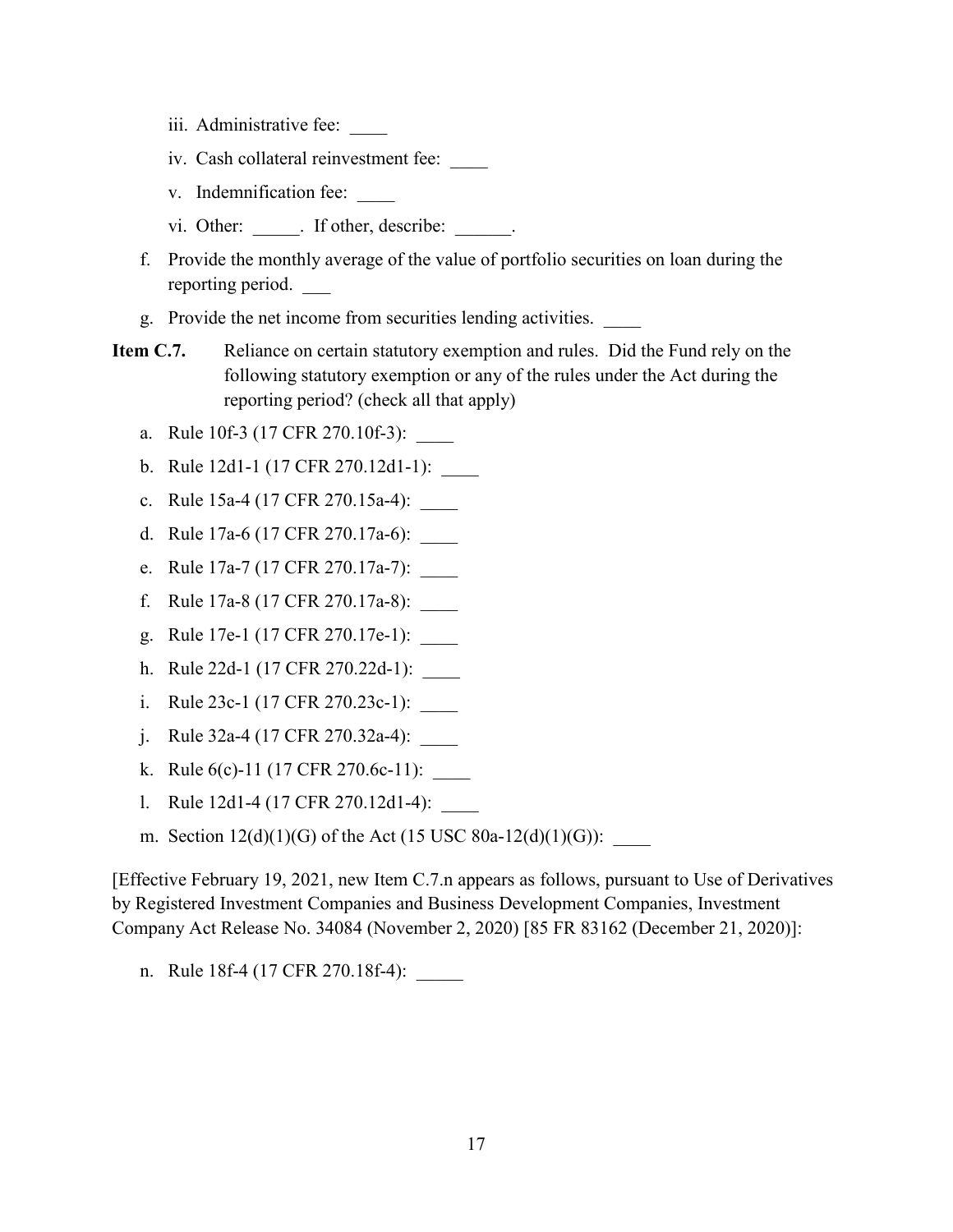- i. Is the Fund excepted from the rule 18f-4 (17 CFR 270.18f-4) program requirement and limit on fund leverage risk under rule 18f-4(c)(4) (17 CFR  $270.18f-4(c)(4)?$
- $ii.$  leverage risk described in rule 18f-4(c)(2) (17 CFR 270.18f-4(c)(2))? \_\_\_\_\_ Is the Fund a leveraged/inverse fund that, under rule  $18f-4(c)(5)$  (17 CFR 270.18f- $4(c)(5)$ , is excepted from the requirement to comply with the limit on fund
- transactions under rule  $18f-4(d)(i)$  (17 CFR 270.18f-4(d)(i))? \_\_\_\_\_\_ iii. Did the Fund enter into any reverse repurchase agreements or similar financing
- iv. Did the Fund enter into any reverse repurchase agreements or similar financing transactions under rule  $18f-4(d)(ii)$  (17 CFR 270.18f-4(d)(ii))?
- 4(e) (17 CFR 270.18f-4(e))? \_\_\_\_ v. Did the Fund enter into any unfunded commitment agreements under rule 18f-
- 270.18f-4(f))? \_\_\_\_\_] vi. Did the Fund invest in a security on a when-issued or forward-settling basis, or with a non-standard settlement cycle, in reliance on rule 18f-4(f) (17 CFR

**Item C.8.** Expense limitations.

- a. Did the Fund have an expense limitation arrangement in place during the reporting period? [Y/N]
- arrangement during the reporting period? [Y/N] b. Were any expenses of the Fund reduced or waived pursuant to an expense limitation
- c. Are the fees waived subject to recoupment? [Y/N]
- d. Were any expenses previously waived recouped during the period? [Y/N]

 reduced fee pursuant to a voluntary fee waiver) or it may apply only for a temporary period such *Instruction.* Provide information concerning any direct or indirect limitations, waivers or reductions, on the level of expenses incurred by the fund during the reporting period. A limitation, for example, may be applied indirectly (such as when an adviser agrees to accept a as for a new fund in its start-up phase.

**Item C.9.** Investment advisers.

- a. Provide the following information about each investment adviser (other than a subadviser) of the Fund:
	- i. Full name:
	- ii. SEC file number  $(e.g., 801-)$ :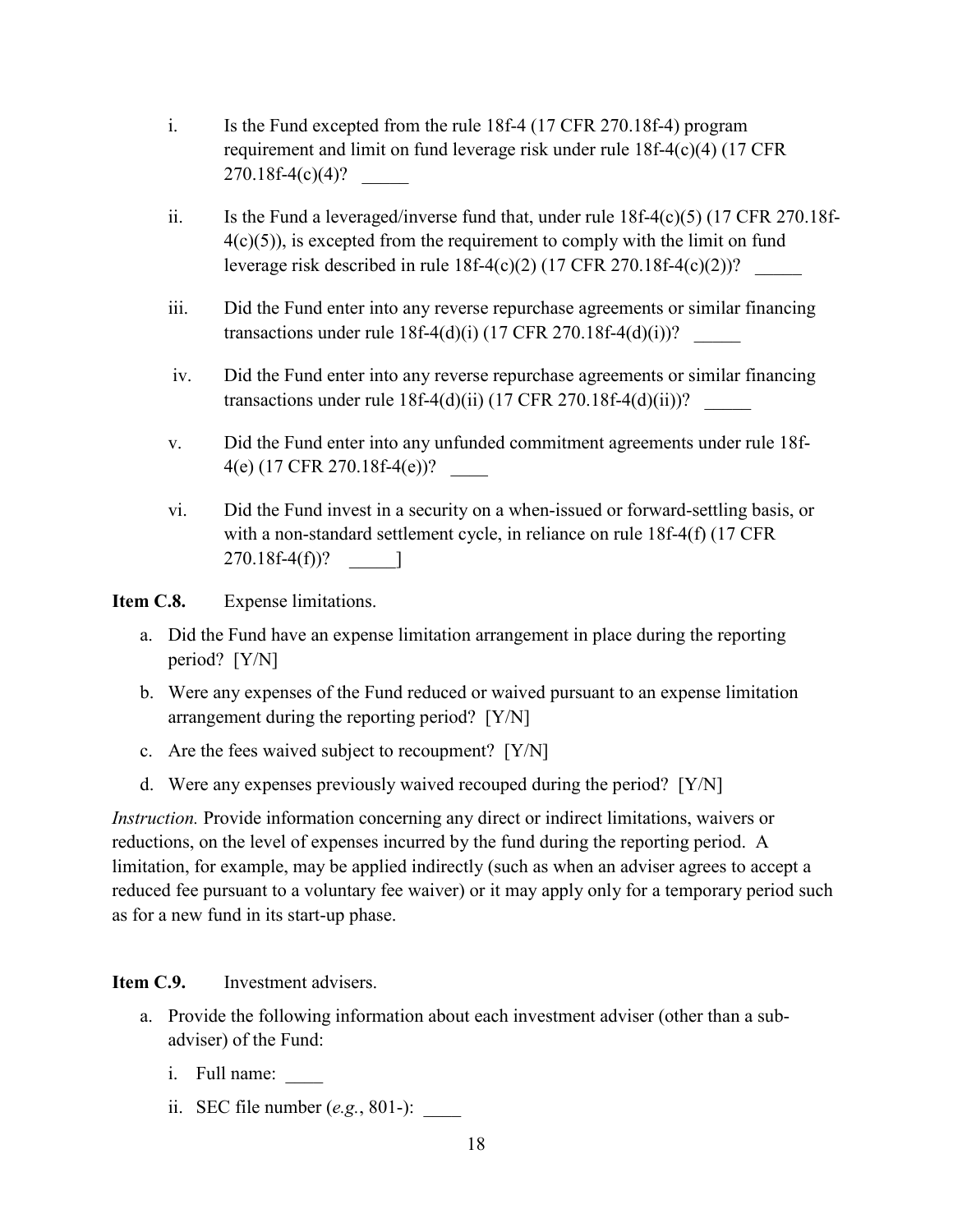- iii. CRD number:
- iv. LEI, if any:
- v. State, if applicable:
- vi. Foreign country, if applicable:
- vii. Was the investment adviser hired during the reporting period? [Y/N]
	- 1. If the investment adviser was hired during the reporting period, indicate the investment adviser's start date: \_\_\_\_
- reporting period, provide the following with respect to each investment adviser:<br>i. Full name: b. If an investment adviser (other than a sub-adviser) to the Fund was terminated during the
	-
	- ii. SEC file number (*e.g.*, 801-): \_\_\_\_
	- iii. CRD number:
	- iv. LEI, if any:
	- v. State, if applicable:
	- vi. Foreign country, if applicable:
	- vii. Termination date:
- c. For each sub-adviser to the Fund, provide the information requested:
	- i. Full name:
	- ii. SEC file number  $(e.g., 801-)$ :
	- iii. CRD number:
	- iv. LEI, if any:
	- v. State, if applicable:
	- vi. Foreign country, if applicable:
	- vii. Is the sub-adviser an affiliated person of the Fund's investment adviser(s)? [Y/N]
	- viii. Was the sub-adviser hired during the reporting period? [Y/N]
		- 1. If the sub-adviser was hired during the reporting period, indicate the sub-adviser's start date: \_\_\_\_
- d. If a sub-adviser was terminated during the reporting period, provide the following with respect to each such sub-adviser:
	- i. Full name:
	- ii. SEC file number  $(e.g., 801-)$ :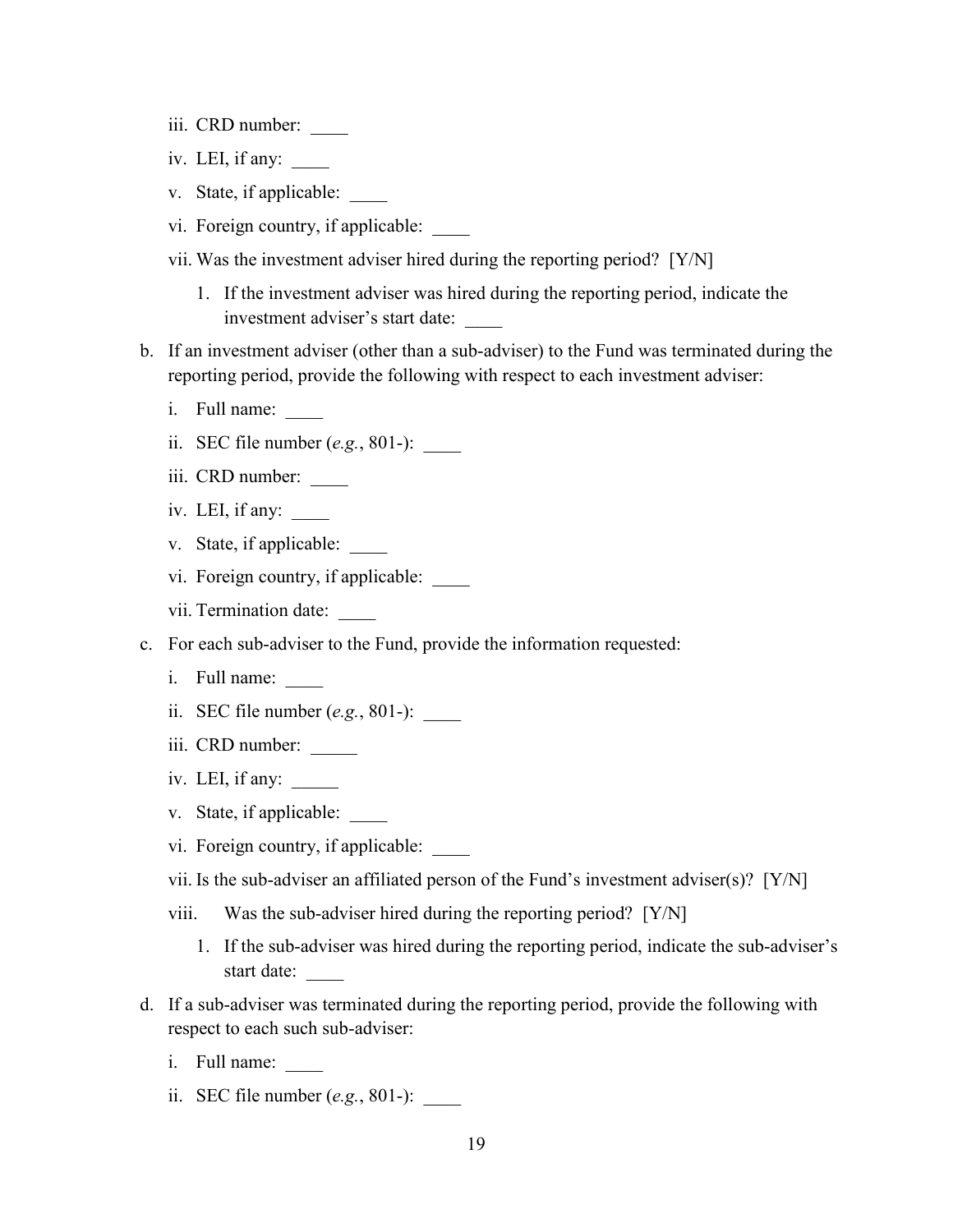- iii. CRD number: \_\_\_\_
- iv. LEI, if any:
- v. State, if applicable:
- vi. Foreign country, if applicable:
- vii. Termination date:

#### **Item C.10.** Transfer agents.

- a. Provide the following information about each person providing transfer agency services to the Fund:
	- i. Full name:
	- ii. SEC file number (e.g.,  $84$  or  $85$ -):
	- iii. LEI, if any:
	- iv. State, if applicable:
	- v. Foreign country, if applicable:
	- vi. Is the transfer agent an affiliated person of the Fund or its investment adviser(s)? [Y/N]

vii. Is the transfer agent a sub-transfer agent? [Y/N]

b. Has a transfer agent been hired or terminated during the reporting period? [Y/N]

#### Pricing services.

- **Item C.11.** Pricing services.<br>
a. Provide the following information about each person that provided pricing services to the Fund during the reporting period:
	- i. Full name:
	- ii. LEI, if any, or provide and describe other identifying number:
	- iii. State, if applicable:
	- iv. Foreign country, if applicable:
	- v. Is the pricing service an affiliated person of the Fund or its investment adviser(s)? [Y/N]
	- b. Was a pricing service hired or terminated during the reporting period? [Y/N]

#### **Item C.12.** Custodians.

- a. Provide the following information about each person that provided custodial services to the Fund during the reporting period:
	- i. Full name: \_\_\_\_\_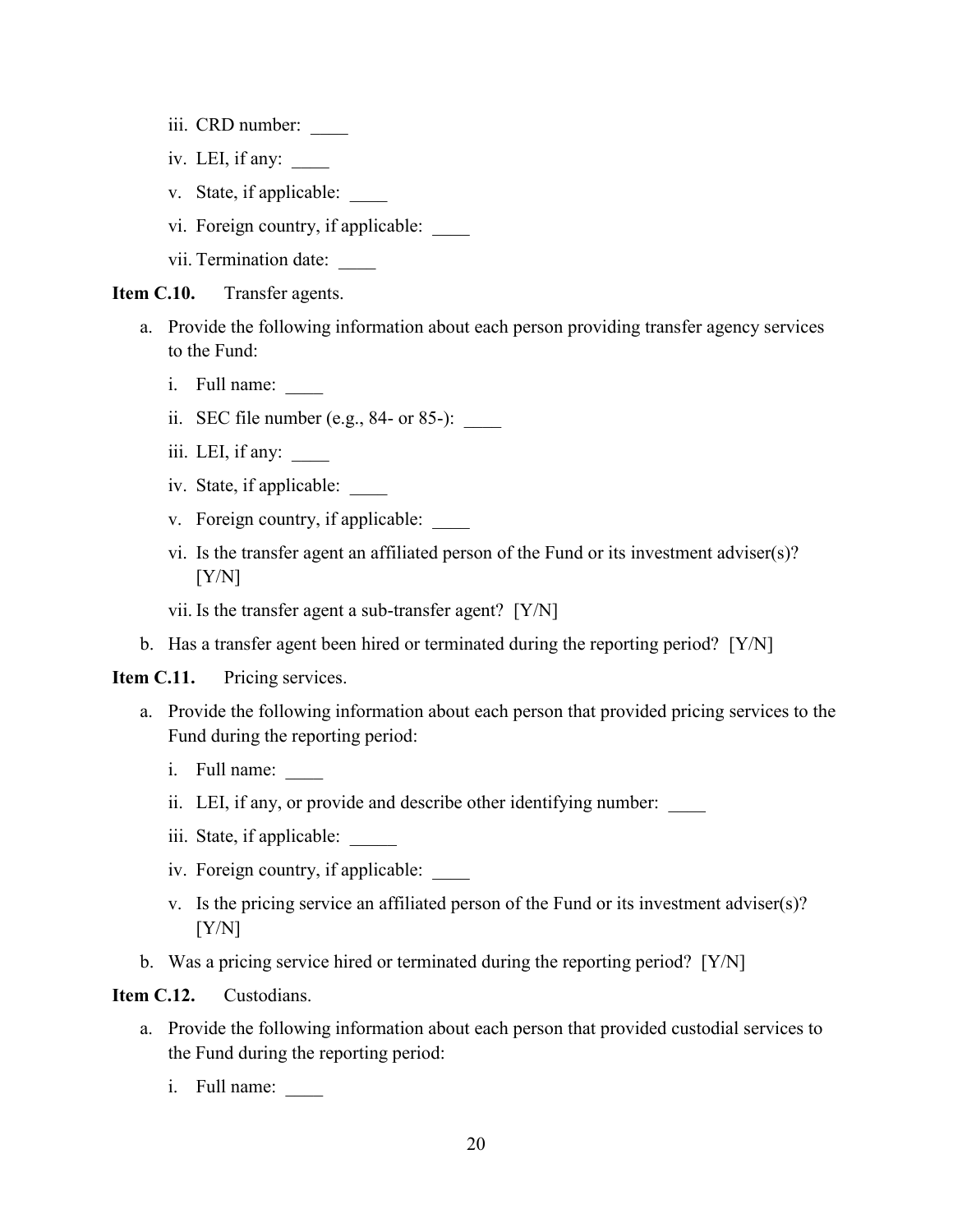- ii. LEI, if any:
- iii. State, if applicable:
- iv. Foreign country, if applicable: \_\_\_\_
- v. Is the custodian an affiliated person of the Fund or its investment adviser(s)? [Y/N]
- vi. Is the custodian a sub-custodian? [Y/N]
- vii. With respect to the custodian, check below to indicate the type of custody:
	- 1. Bank section  $17(f)(1)$  (15 U.S.C. 80a-17(f)(1)):
	- 2. Member national securities exchange rule 17f-1 (17 CFR 270.17f-1): \_\_\_\_\_
	- 3. Self rule 17f-2 (17 CFR 270.17f-2):
	- 4. Securities depository rule 17f-4 (17 CFR 270.17f-4):
	- 5. Foreign custodian rule 17f-5 (17 CFR 270.17f-5):
	- 6. Futures commission merchants and commodity clearing organizations rule 17f-6 (17 CFR 270.17f-6): \_\_\_\_
	- 7. Foreign securities depository rule 17f-7 (17 CFR 270.17f-7): \_\_\_\_\_
	- 8. Insurance company sponsor rule 26a-2 (17 CFR 270.26a-2): \_\_\_\_
	- 9. Other: \_\_\_\_\_. If other, describe: \_\_\_\_\_\_.
- b. Has a custodian been hired or terminated during the reporting period? [Y/N]

**Item C.13.** Shareholder servicing agents.

- a. Provide the following information about each shareholder servicing agent of the Fund:
	- i. Full name:
	- ii. LEI, if any, or provide and describe other identifying number:
	- iii. State, if applicable:
	- iv. Foreign country, if applicable:
	- v. Is the shareholder servicing agent an affiliated person of the Fund or its investment adviser $(s)$ ? [Y/N]
	- vi. Is the shareholder servicing agent a sub-shareholder servicing agent? [Y/N]
- b. Has a shareholder servicing agent been hired or terminated during the reporting period? [Y/N]

#### **Item C.14.** Administrators.

- a. Provide the following information about each administrator of the Fund:
	- i. Full name: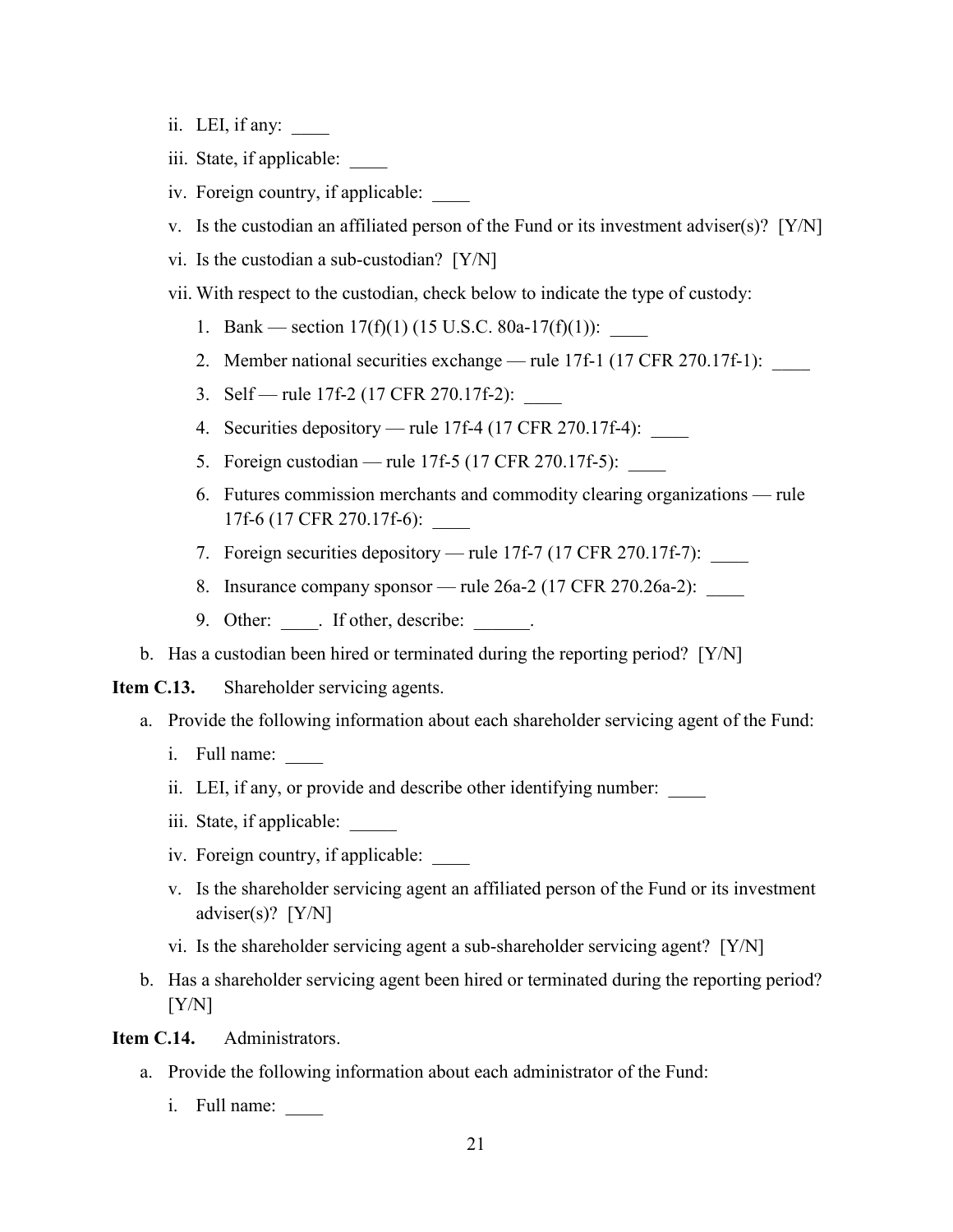- ii. LEI, if any, or provide and describe other identifying number:
- iii. State, if applicable:
- iv. Foreign country, if applicable:
- v. Is the administrator an affiliated person of the Fund or its investment adviser(s)? [Y/N]
- vi. Is the administrator a sub-administrator? [Y/N]
- b. Has an administrator been hired or terminated during the reporting period? [Y/N]

**Item C.15.** Affiliated broker-dealers. Provide the following information about each affiliated broker-dealer:

- a. Full name:
- b. SEC file number:
- c. CRD number:
- d. LEI, if any:
- e. State, if applicable:
- f. Foreign country, if applicable: \_\_\_\_
- g. Total commissions paid to the affiliated broker-dealer for the reporting period: \_\_\_\_

### **Item C.16.** Brokers.

- commissions (excluding dealer concessions in underwritings) by virtue of direct or a. For each of the ten brokers that received the largest dollar amount of brokerage indirect participation in the Fund's portfolio transactions, provide the information below:
	- i. Full name of broker:
	- ii. SEC file number: \_\_\_\_\_
	- iii. CRD number:
	- iv. LEI, if any:
	- v. State, if applicable:
	- vi. Foreign country, if applicable:
	- vii. Gross commissions paid by the Fund for the reporting period:
- b. Aggregate brokerage commissions paid by Fund during the reporting period: \_\_\_\_

**Item C.17.** Principal transactions.

a. For each of the ten entities acting as principals with which the Fund did the largest dollar amount of principal transactions (include all short-term obligations, and U.S. government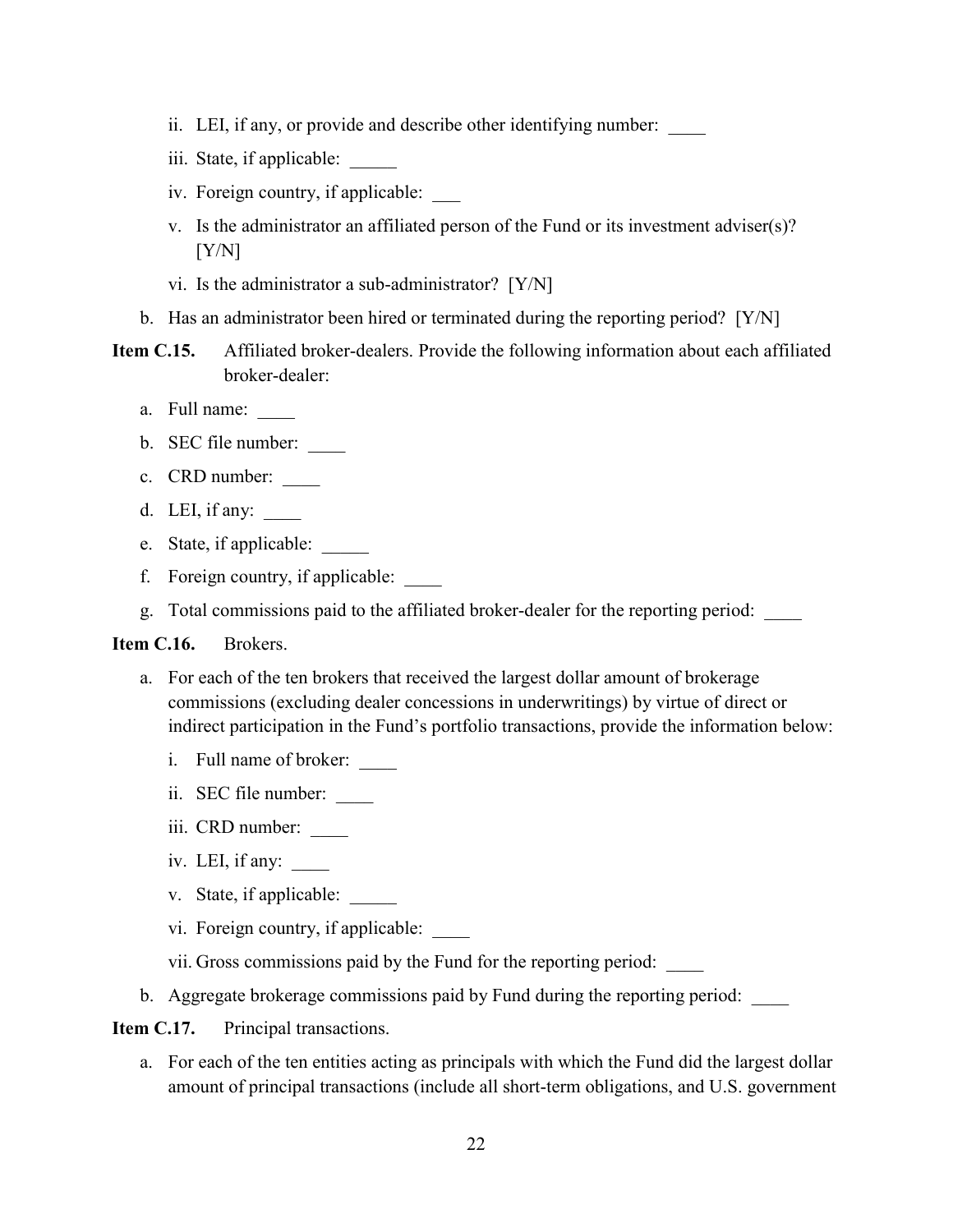and tax-free securities) in both the secondary market and in underwritten offerings, provide the information below:

- i. Full name of dealer:
- ii. SEC file number:
- iii. CRD number:
- iv. LEI, if any:
- v. State, if applicable:
- vi. Foreign country, if applicable:
- vii. Total value of purchases and sales (excluding maturing securities) with Fund:
- b. Aggregate value of principal purchase/sale transactions of Fund during the reporting period: \_\_\_\_

### *Instructions to Item C.16 and Item C.17.*

To help Registrants distinguish between agency and principal transactions, and to promote consistent reporting of the information required by these items, the following criteria should be used:

- considered an agency transaction and included in determining the answers to Item C.16. 1. If a security is purchased or sold in a transaction for which the confirmation specifies the amount of the commission to be paid by the Registrant, the transaction should be
- 2. If a security is purchased or sold in a transaction for which the confirmation specifies only the net amount to be paid or received by the Registrant and such net amount is equal to the market value of the security at the time of the transaction, the transaction should be considered a principal transaction and included in determining the amounts in Item C.17.
- should be considered a principal transaction and included in answering Item C.17 even though the Registrant has knowledge of the amount the underwriters are receiving from the 3. If a security is purchased by the Registrant in an underwritten offering, the acquisition issuer.
- principal transaction and included in answering Item C.17 even though the Registrant has 4. If a security is sold by the Registrant in a tender offer, the sale should be considered a knowledge of the amount the offeror is paying to soliciting brokers or dealers.
- be considered a principal transaction and included in answering Item C.17. 5. If a security is purchased directly from the issuer (such as a bank CD), the purchase should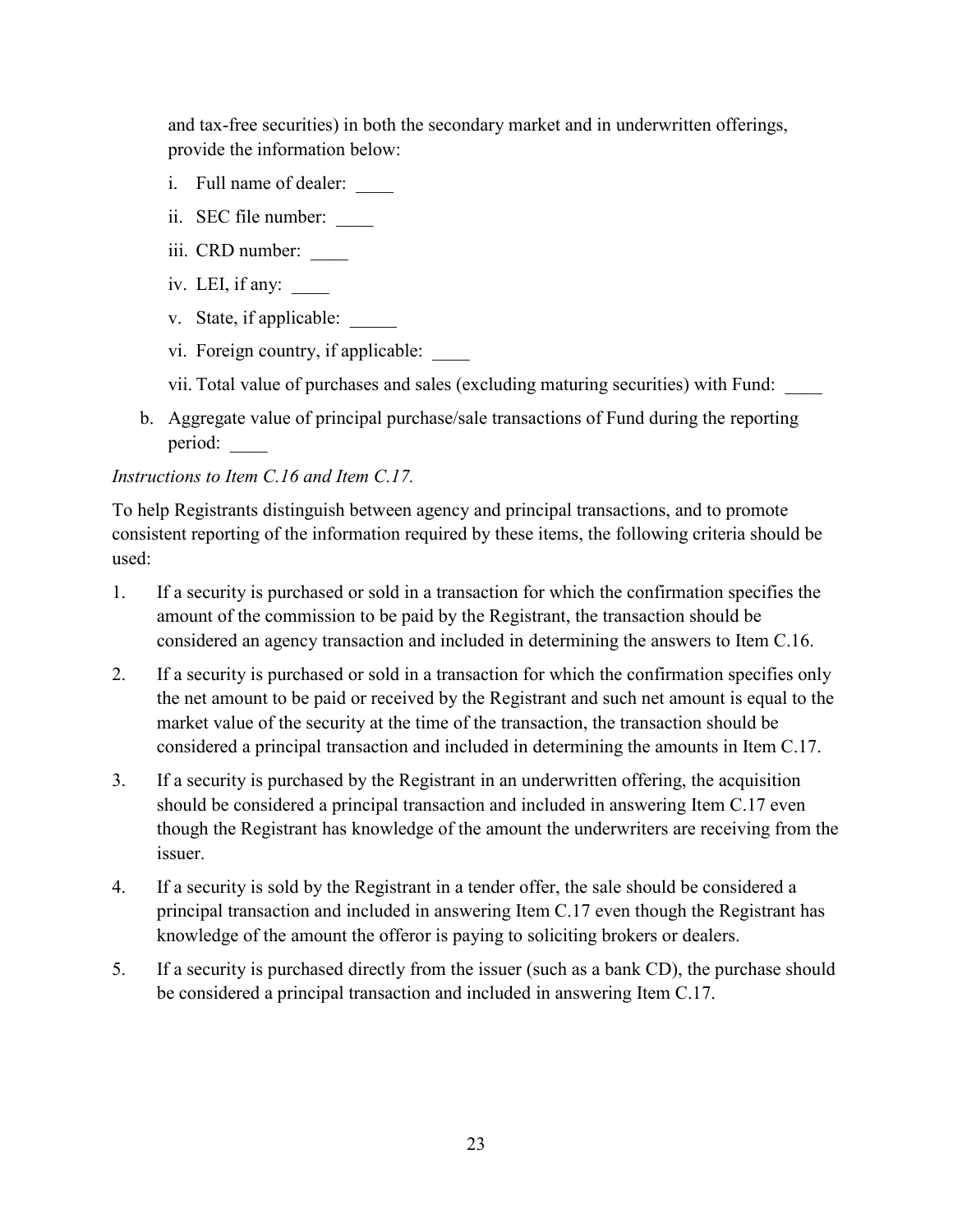- 6. The value of called or maturing securities should not be counted in either agency or principal transactions and should not be included in determining the amounts shown in Item C.16 and Item C.17. This means that the acquisition of a security may be included, but it is possible that its disposition may not be included. Disposition of a repurchase agreement at its expiration date should not be included.
- paragraphs and classified accordingly. The agents considered in Item C.16 may be persons Exchange Act as securities dealers. 7. The purchase or sales of securities in transactions not described in paragraphs (1) through (6) above should be evaluated by the Fund based upon the guidelines established in those or companies not registered under the Exchange Act as securities brokers. The persons or companies from whom the investment company purchased or to whom it sold portfolio instruments on a principal basis may be persons or entities not registered under the
- the meaning of section 28(e) of the Exchange Act (15 U.S.C. 78bb)? [Y/N] **Item C.18.** Payments for brokerage and research. During the reporting period, did the Fund pay commissions to broker-dealers for "brokerage and research services" within
- **Item C.19.** Average net assets.
	- a. Provide the Fund's (other than a money market fund's) monthly average net assets during the reporting period:
	- b. Provide the money market fund's daily average net assets during the reporting period:
- **Item C.20.** Lines of credit, interfund lending, and interfund borrowing. For open-end management investment companies, respond to the following:
	- a. Does the Fund have available a line of credit? [Y/N] If yes, for each line of credit, provide the information requested below:
		- i. Is the line of credit a committed or uncommitted line of credit? [committed/uncommitted]
		- ii. What size is the line of credit? [insert dollar amount]
		- iii. With which institution(s) is the line of credit? [list name(s)]
		- iv. Is the line of credit just for the Fund, or is it shared among multiple funds? [sole/shared]
			- 1. If shared, list the names of other funds that may use the line of credit. [list names and SEC File numbers]
		- v. Did the Fund draw on the line of credit this period? [Y/N]
		- vi. If the Fund drew on the line of credit during this period, what was the average amount outstanding when the line of credit was in use? [insert dollar amount]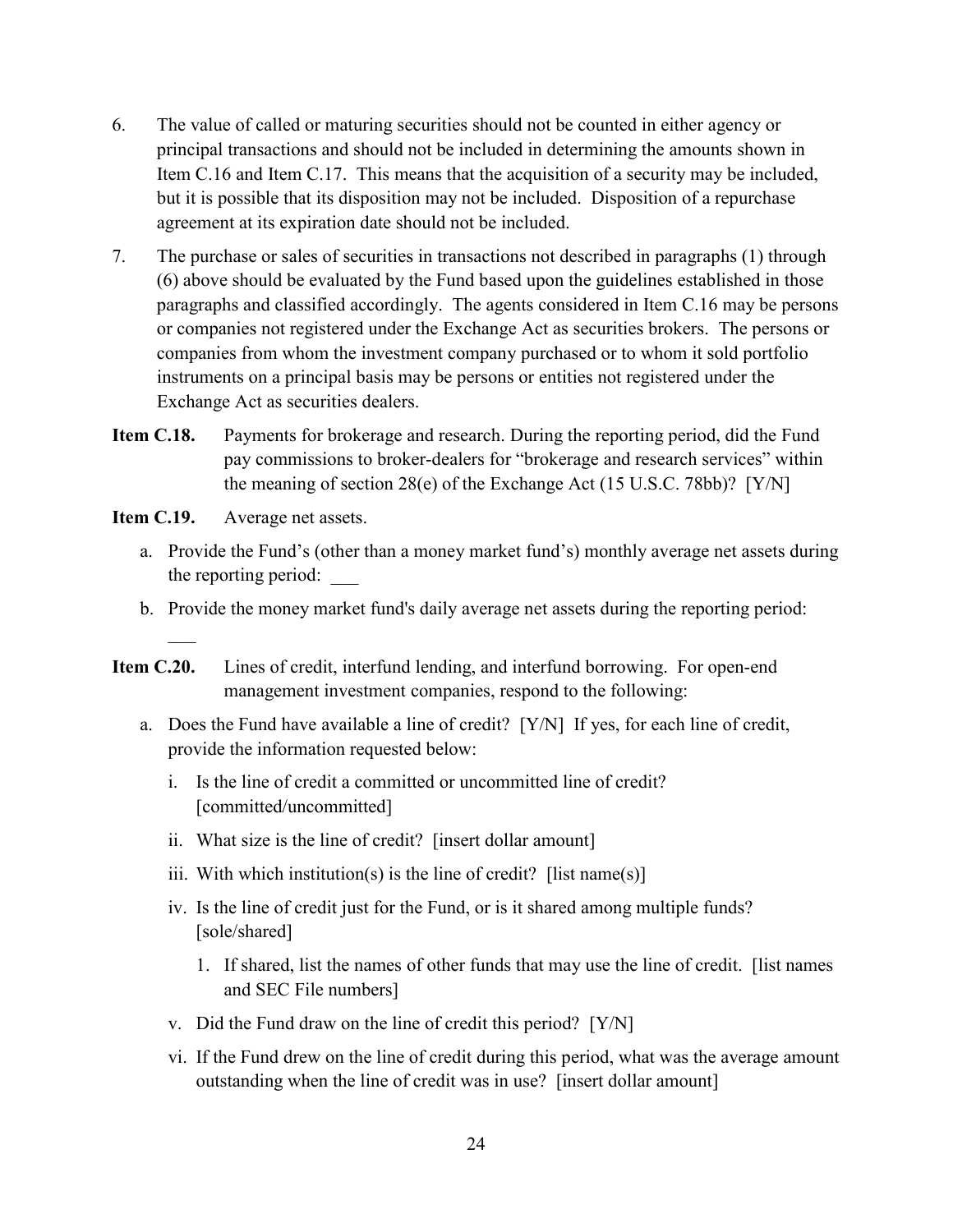- that the line of credit was in use? [insert amount] vii. If the Fund drew on the line of credit during this period, what was the number of days
- b. Did the Fund engage in interfund lending? [Y/N] If yes, for each loan provide the information requested below:
	- i. What was the average amount of the interfund loan when the loan was outstanding? [insert dollar amount]
	- ii. What was the number of days that the interfund loan was outstanding? [insert amount]
- c. Did the Fund engage in interfund borrowing? [Y/N] If yes, for each loan provide the information requested below:
	- i. What was the average amount of the interfund loan when the loan was outstanding? [insert dollar amount]
	- ii. What was the number of days that the interfund loan was outstanding? [insert amount]
- **Item C.21.** Swing pricing. For open-end management investment companies, respond to the following:
	- a. Did the Fund (if not a Money Market Fund, Exchange-Traded Fund, or Exchange-Traded Managed Fund) engage in swing pricing? [Y/N]
		- i. If so, what was the swing factor upper limit?

# **Part D: Additional Questions for Closed-End Management Investment Companies and Small Business Investment Companies**

- **Item D.1.** Securities issued by Registrant. Indicate by checking below which of the following securities have been issued by the Registrant. Indicate all that apply.
	- a. Common stock:
		- i. Title of class:
		- ii. Exchange where listed:
		- iii. Ticker symbol:
	- b. Preferred stock:
		- i. Title of class:
		- ii. Exchange where listed:
		- iii. Ticker symbol: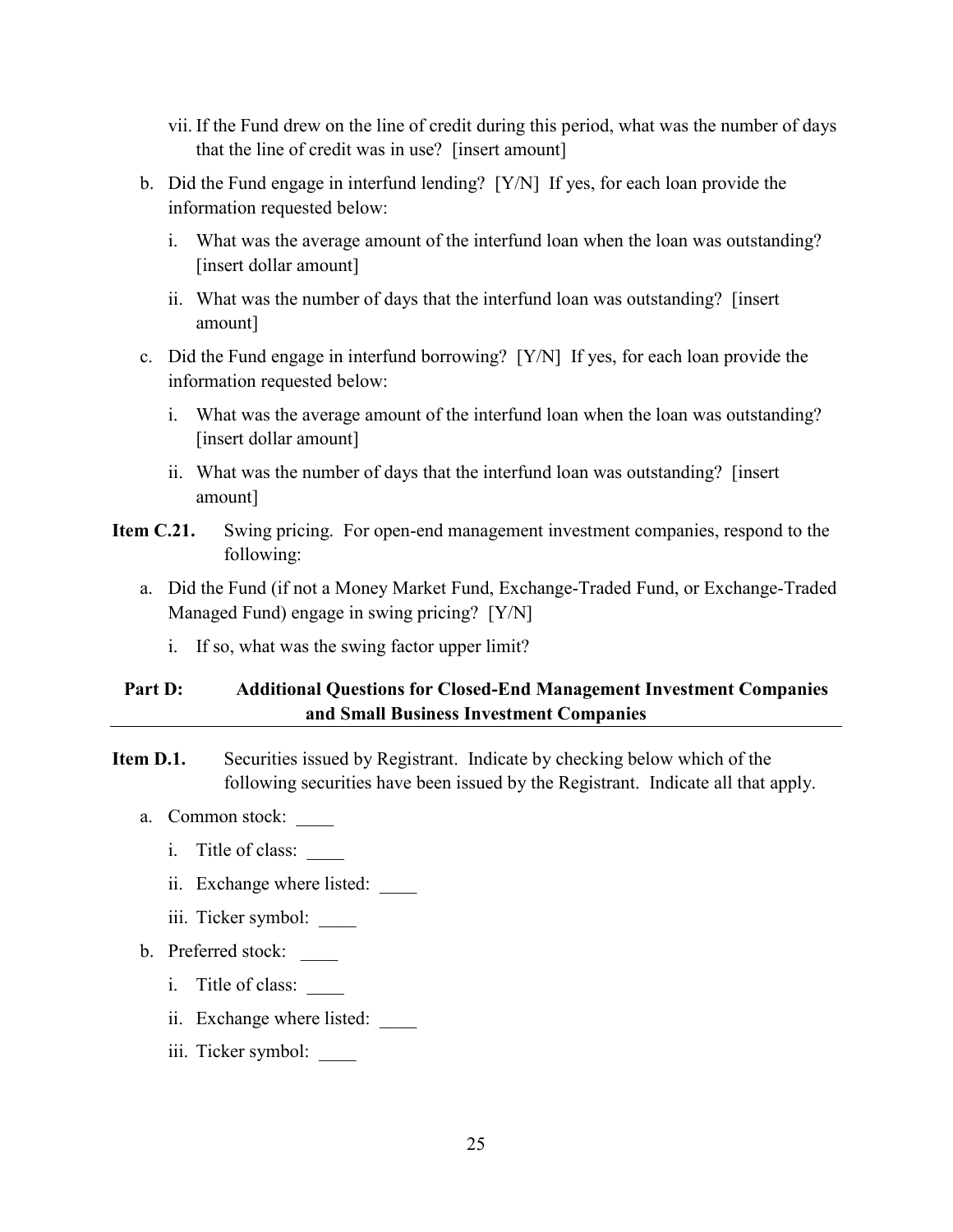### c. Warrants:

- i. Title of class: \_\_\_\_\_
- ii. Exchange where listed:
- iii. Ticker symbol:
- d. Convertible securities:
	- i. Title of class: \_\_\_\_\_
	- ii. Exchange where listed:
	- iii. Ticker symbol:
- e. Bonds: \_\_\_\_
	- i. Title of class:
	- ii. Exchange where listed: \_\_\_\_\_
	- iii. Ticker symbol:
- f. Other: \_\_\_\_\_. If other, describe: \_\_\_\_\_\_.
	- i. Title of class:
	- ii. Exchange where listed:
	- iii. Ticker symbol:

*Instruction.* For any security issued by the Fund that is not listed on a securities exchange but that has a ticker symbol, provide that ticker symbol.

#### **Item D.2.** Rights offerings.

- reporting period? [Y/N] If yes, answer the following as to each rights offering made by a. Did the Fund make a rights offering with respect to any type of security during the the Fund:
- b. Type of security.
	- i. Common stock: \_\_\_\_
	- ii. Preferred stock:
	- iii. Warrants:
	- iv. Convertible securities:
	- v. Bonds: \_\_\_\_
	- vi. Other: \_\_\_\_\_. If other, describe: \_\_\_\_\_\_.
- c. Percentage of participation in primary rights offering: \_\_\_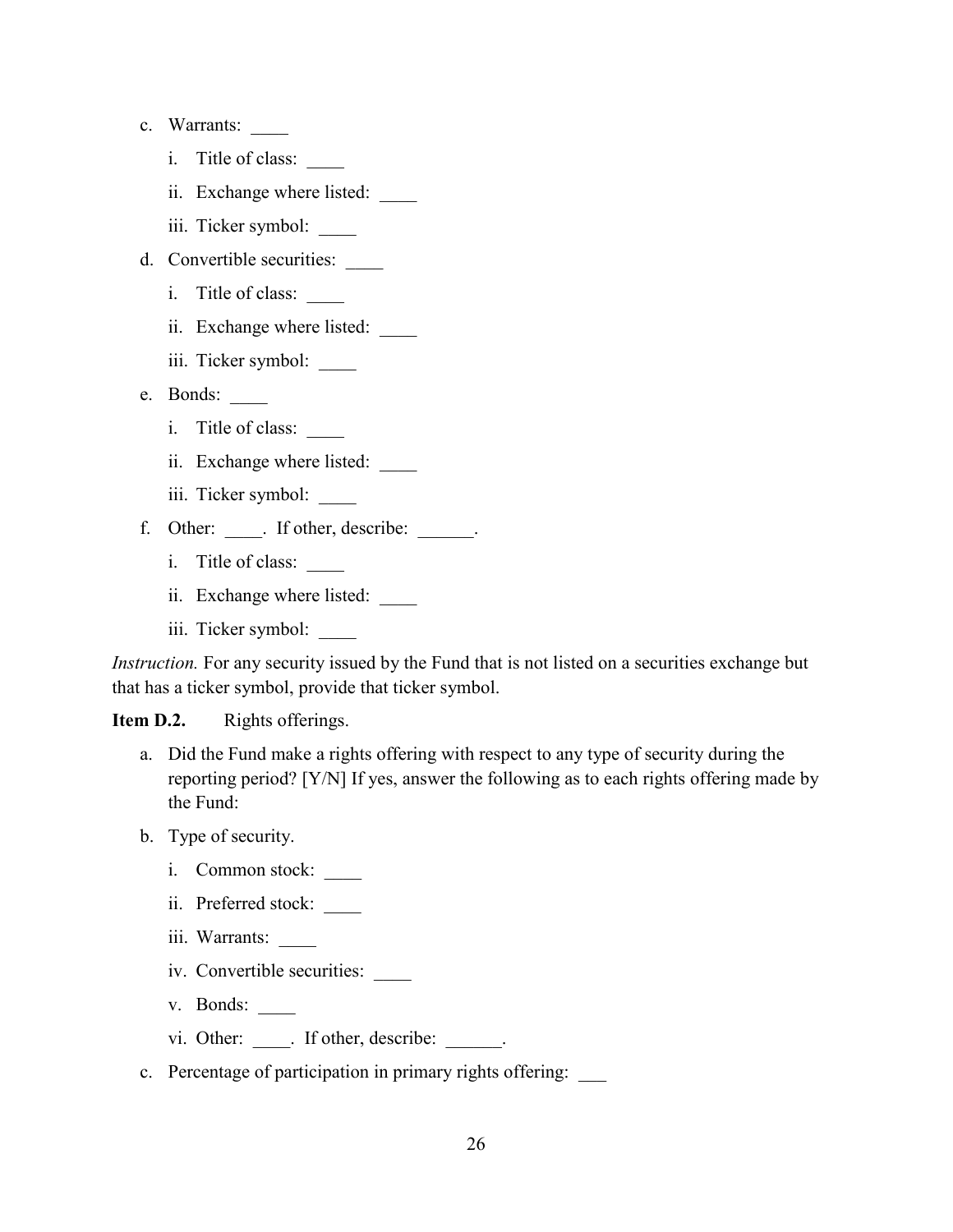*Instruction.* For Item D.2.c., the "percentage of participation in primary rights offering" is calculated as the percentage of subscriptions exercised during the primary rights offering relative to the amount of securities available for primary subscription.

### **Item D.3.** Secondary offerings.

- a. Did the Fund make a secondary offering during the reporting period? [Y/N]
- b. If yes, indicate by checking below the type(s) of security. Indicate all that apply.
	- i. Common stock:
	- ii. Preferred stock:
	- iii. Warrants:
	- iv. Convertible securities: \_\_\_\_
	- v. Bonds: \_\_\_\_
	- vi. Other: \_\_\_\_\_. If other, describe: \_\_\_\_\_\_.

#### **Item D.4.** Repurchases.

- a. Did the Fund repurchase any outstanding securities issued by the Fund during the reporting period? [Y/N]
- b. If yes, indicate by checking below the type(s) of security. Indicate all that apply:
	- i. Common stock:
	- ii. Preferred stock:
	- iii. Warrants:
	- iv. Convertible securities:
	- v. Bonds: \_\_\_\_
	- vi. Other: \_\_\_\_\_. If other, describe: \_\_\_\_\_\_.

**Item D.5.** Default on long-term debt.

- period with respect to the payment of principal, interest, or amortization? [Y/N] If yes, a. Were any issues of the Fund's long-term debt in default at the close of the reporting provide the following:
	- i. Nature of default:
	- ii. Date of default:
	- iii. Amount of default per \$1,000 face amount:
	- iv. Total amount of default: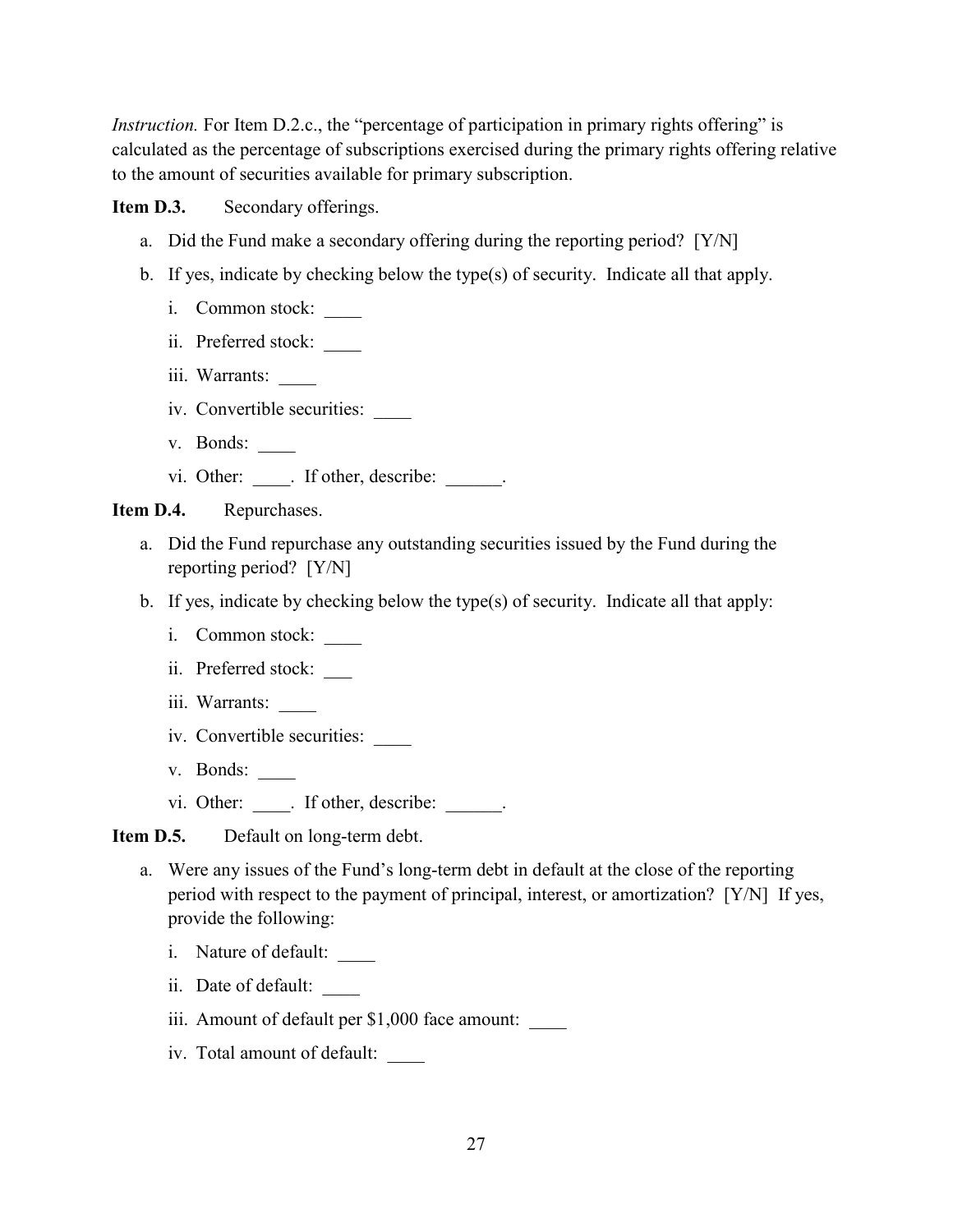*Instruction*. The term "long-term debt" means debt with a period of time from date of initial issuance to maturity of one year or greater.

**Item D.6.** Dividends in arrears.

- of the reporting period? [Y/N] If yes, provide the following: a. Were any accumulated dividends in arrears on securities issued by the Fund at the close
	- i. Title of issue:
	- ii. Amount per share in arrears:

*Instruction.* The term "dividends in arrears" means dividends that have not been declared by the board of directors or other governing body of the Fund at the end of each relevant dividend period set forth in the constituent instruments establishing the rights of the stockholders.

- modified? [Y/N] If yes, provide the attachment required by Item G.1.b.ii. **Item D.7.** Modification of securities. Have the terms of any constituent instruments defining the rights of the holders of any class of the Registrant's securities been materially
- **Item D.8.** Management fee (closed-end companies only). Provide the Fund's advisory fee as of the end of the reporting period as a percentage of net assets:

*Instruction.* Base the percentage on amounts incurred during the reporting period.

**Item D.9.** Net annual operating expenses. Provide the Fund's net annual operating expenses as of the end of the reporting period (net of any waivers or reimbursements) as a percentage of net assets: \_\_\_\_

**Item D.10.** Market price. Market price per share at end of reporting period: \_\_\_\_

*Instruction.* Respond to this item with respect to common stock issued by the Registrant only.

**Item D.11.** Net asset value. Net asset value per share at end of reporting period: \_\_\_\_

*Instruction.* Respond to this item with respect to common stock issued by the Registrant only.

**Item D.12.** Investment advisers (small business investment companies only).

- a. Provide the following information about each investment adviser (other than a subadviser) of the Fund:
	- i. Full name:
	- ii. SEC file number  $(e.g., 801-)$ :
	- iii. CRD number:
	- iv. LEI, if any:
	- v. State, if applicable:
	- vi. Foreign country, if applicable:
	- vii. Was the investment adviser hired during the reporting period? [Y/N]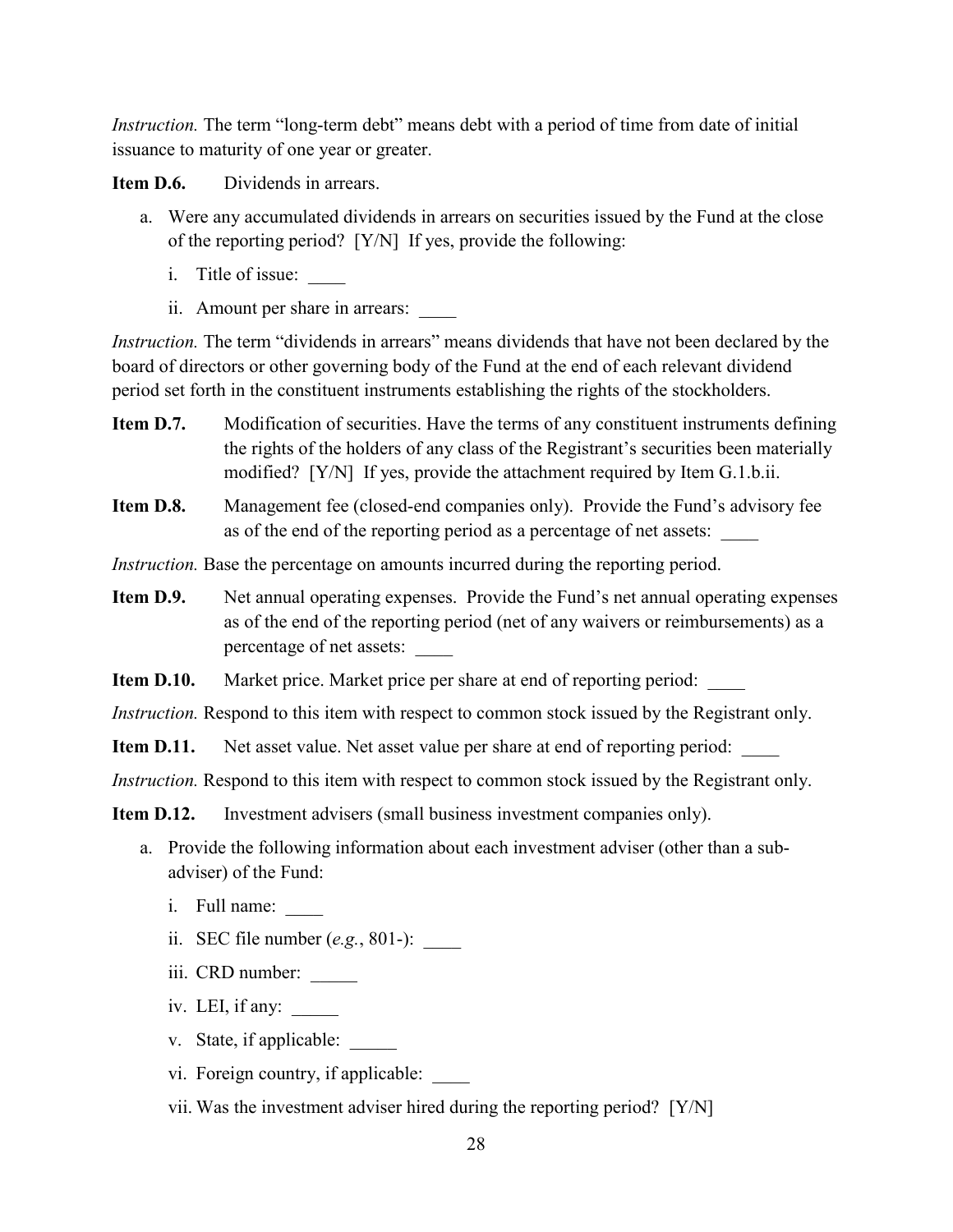- 1. If the investment adviser was hired during the reporting period, indicate the investment adviser's start date: \_\_\_\_
- reporting period, provide the following with respect to each investment adviser:<br>i. Full name: b. If an investment adviser (other than a sub-adviser) to the Fund was terminated during the
	-
	- ii. SEC file number  $(e.g., 801-)$ :
	- iii. CRD number:
	- iv. LEI, if any:
	- v. State, if applicable:
	- vi. Foreign country, if applicable:
	- vii. Termination date:
- c. For each sub-adviser to the Fund, provide the information requested:
	- i. Full name:
	- ii. SEC file number (*e.g.,* 801-): \_\_\_\_
	- iii. CRD number:
	- iv. LEI, if any:
	- v. State, if applicable:
	- vi. Foreign country, if applicable:
	- vii. Is the sub-adviser an affiliated person of the Fund's investment adviser(s)? [Y/N]
	- viii. Was the sub-adviser hired during the reporting period? [Y/N]
		- 1. If the sub-adviser was hired during the reporting period, indicate the sub-adviser's start date: \_\_\_\_
- d. If a sub-adviser was terminated during the reporting period, provide the following with respect to each such sub-adviser:
	- i. Full name:
	- ii. SEC file number  $(e.g., 801-)$ :
	- iii. CRD number:
	- iv. LEI, if any:
	- v. State, if applicable:
	- vi. Foreign country, if applicable:
	- vii. Termination date: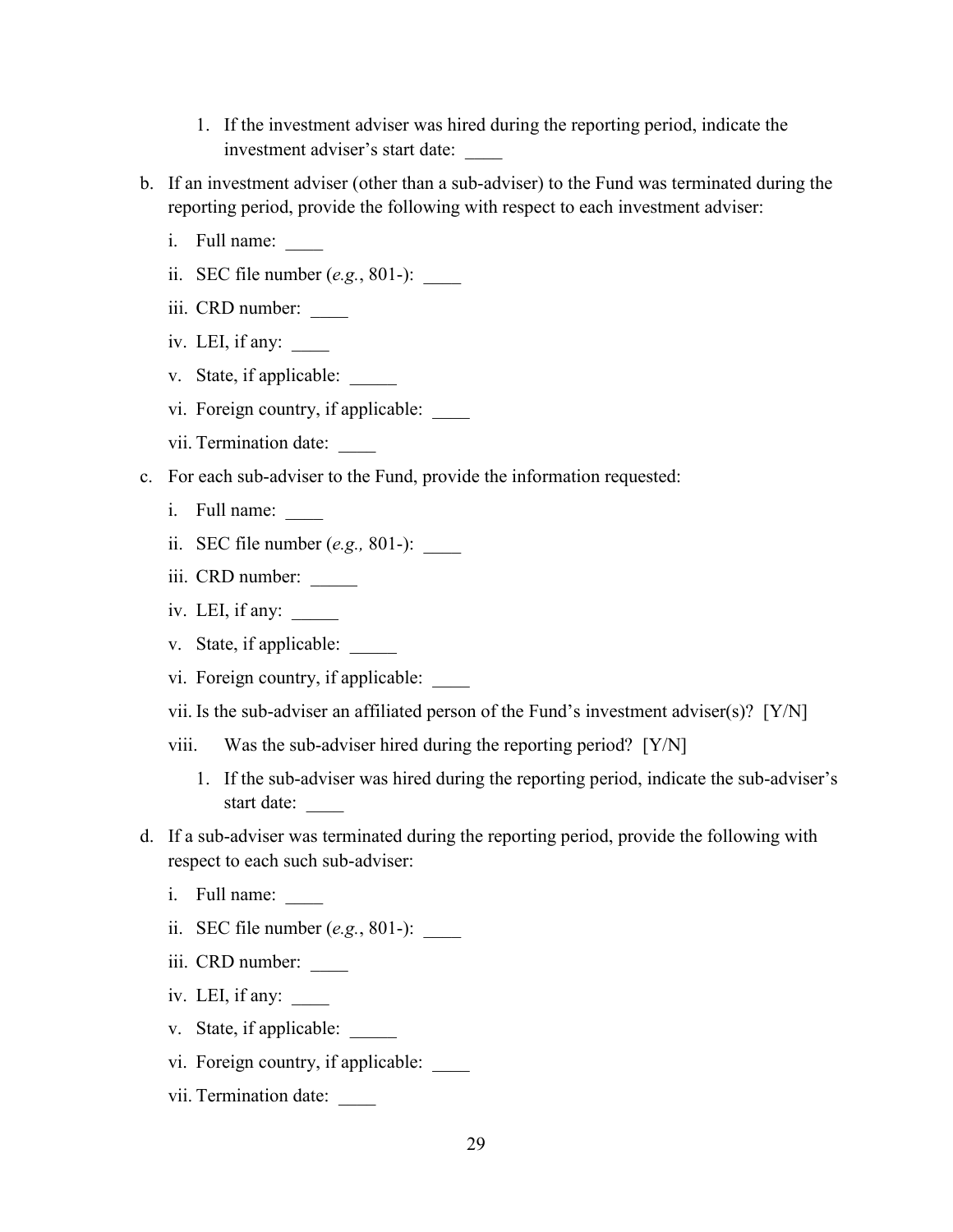**Item D.13.** Transfer agents (small business investment companies only).

- a. Provide the following information about each person providing transfer agency services to the Fund:
	- i. Full name:
	- ii. SEC file number (e.g.,  $84$  or  $85$ -):
	- iii. LEI, if any:
	- iv. State, if applicable:
	- v. Foreign country, if applicable:
	- vi. Is the transfer agent an affiliated person of the Fund or its investment adviser(s)? [Y/N]
	- vii. Is the transfer agent a sub-transfer agent? [Y/N]
- b. Has a transfer agent been hired or terminated during the reporting period? [Y/N]

**Item D.14.** Custodians (small business investment companies only).

- a. Provide the following information about each person that provided custodial services to the Fund during the reporting period:
	- i. Full name:  $\frac{1}{\sqrt{1-\frac{1}{\sqrt{1-\frac{1}{\sqrt{1-\frac{1}{\sqrt{1-\frac{1}{\sqrt{1-\frac{1}{\sqrt{1-\frac{1}{\sqrt{1-\frac{1}{\sqrt{1-\frac{1}{\sqrt{1-\frac{1}{\sqrt{1-\frac{1}{\sqrt{1-\frac{1}{\sqrt{1-\frac{1}{\sqrt{1-\frac{1}{\sqrt{1-\frac{1}{\sqrt{1-\frac{1}{\sqrt{1-\frac{1}{\sqrt{1-\frac{1}{\sqrt{1-\frac{1}{\sqrt{1-\frac{1}{\sqrt{1-\frac{1}{\sqrt{1-\frac{1}{\sqrt{1-\frac{1}{\sqrt{$
	- ii. LEI, if any:
	- iii. State, if applicable:
	- iv. Foreign country, if applicable:
	- v. Is the custodian an affiliated person of the Fund or its investment adviser(s)? [Y/N]
	- vi. Is the custodian a sub-custodian? [Y/N]
	- vii. With respect to the custodian, check below to indicate the type of custody:
		- 1. Bank section  $17(f)(1)$  (15 U.S.C. 80a-17(f)(1)):
		- 2. Member national securities exchange rule 17f-1 (17 CFR 270.17f-1): \_\_\_\_\_
		- 3. Self rule 17f-2 (17 CFR 270.17f-2): \_\_\_\_
		- 4. Securities depository rule 17f-4 (17 CFR 270.17f-4): \_\_\_\_
		- 5. Foreign custodian rule 17f-5 (17 CFR 270.17f-5):
		- 6. Futures commission merchants and commodity clearing organizations rule 17f-6 (17 CFR 270.17f-6): \_\_\_\_
		- 7. Foreign securities depository rule 17f-7 (17 CFR 270.17f-7):
		- 8. Insurance company sponsor rule 26a-2 (17 CFR 270.26a-2): \_\_\_\_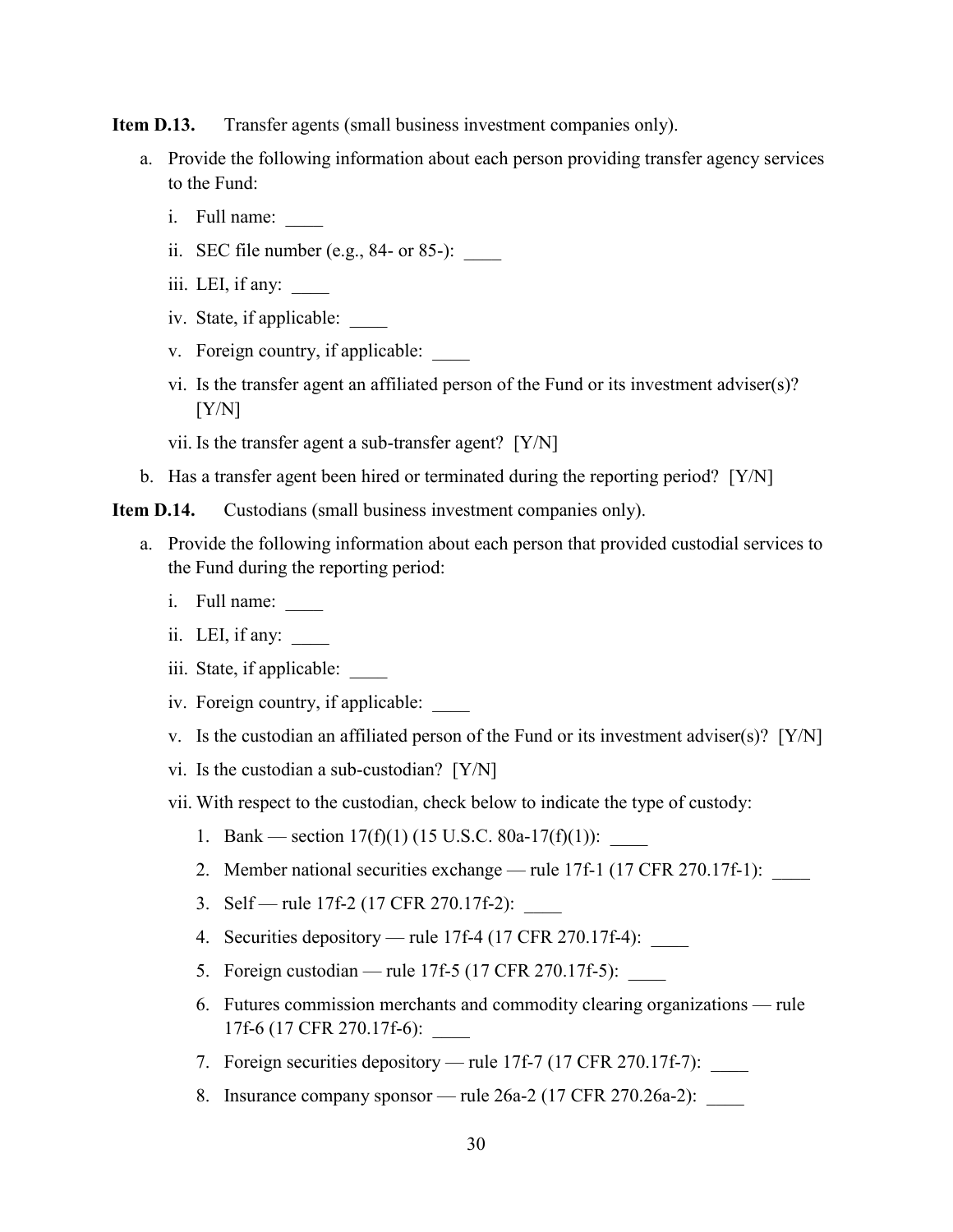9. Other: Figure 1. If other, describe:

b. Has a custodian been hired or terminated during the reporting period? [Y/N]

# **Part E: Additional Questions for Exchange-Traded Funds and Exchange-Traded Managed Funds**

**Item E.1.** Exchange.

- a. Exchange where listed. Provide the name of the national securities exchange on which the Fund's shares are listed: \_\_\_\_
- b. Ticker. Provide the Fund's ticker symbol:
- **Item E.2.** Authorized participants. For each authorized participant of the Fund, provide the following information:
	- a. Full name:
	- b. SEC file number:
	- c. CRD number:
	- d. LEI, if any:
	- e. The dollar value of the Fund shares the authorized participant purchased from the Fund during the reporting period:
	- f. The dollar value of the Fund shares the authorized participant redeemed during the reporting period: \_\_\_\_
	- shares during the reporting period? [Y/N] g. Did the Fund require that an authorized participant post collateral to the Fund or any of its designated service providers in connection with the purchase or redemption of Fund

*Instruction*. The term "authorized participant" means a member or participant of a clearing agency registered with the Commission, which has a written agreement with the Exchange-Traded Fund or Exchange-Traded Managed Fund or one of its service providers that allows the authorized participant to place orders for the purchase and redemption of creation units.

**Item E.3.** Creation units.

- a. Number of Fund shares required to form a creation unit as of the last business day of the reporting period: \_\_\_\_
- b. Based on the dollar value paid for each creation unit purchased by authorized participants during the reporting period, provide:
	- i. The average percentage of that value composed of cash:  $\%$
	- ii. The standard deviation of the percentage of that value composed of cash:  $\frac{9}{6}$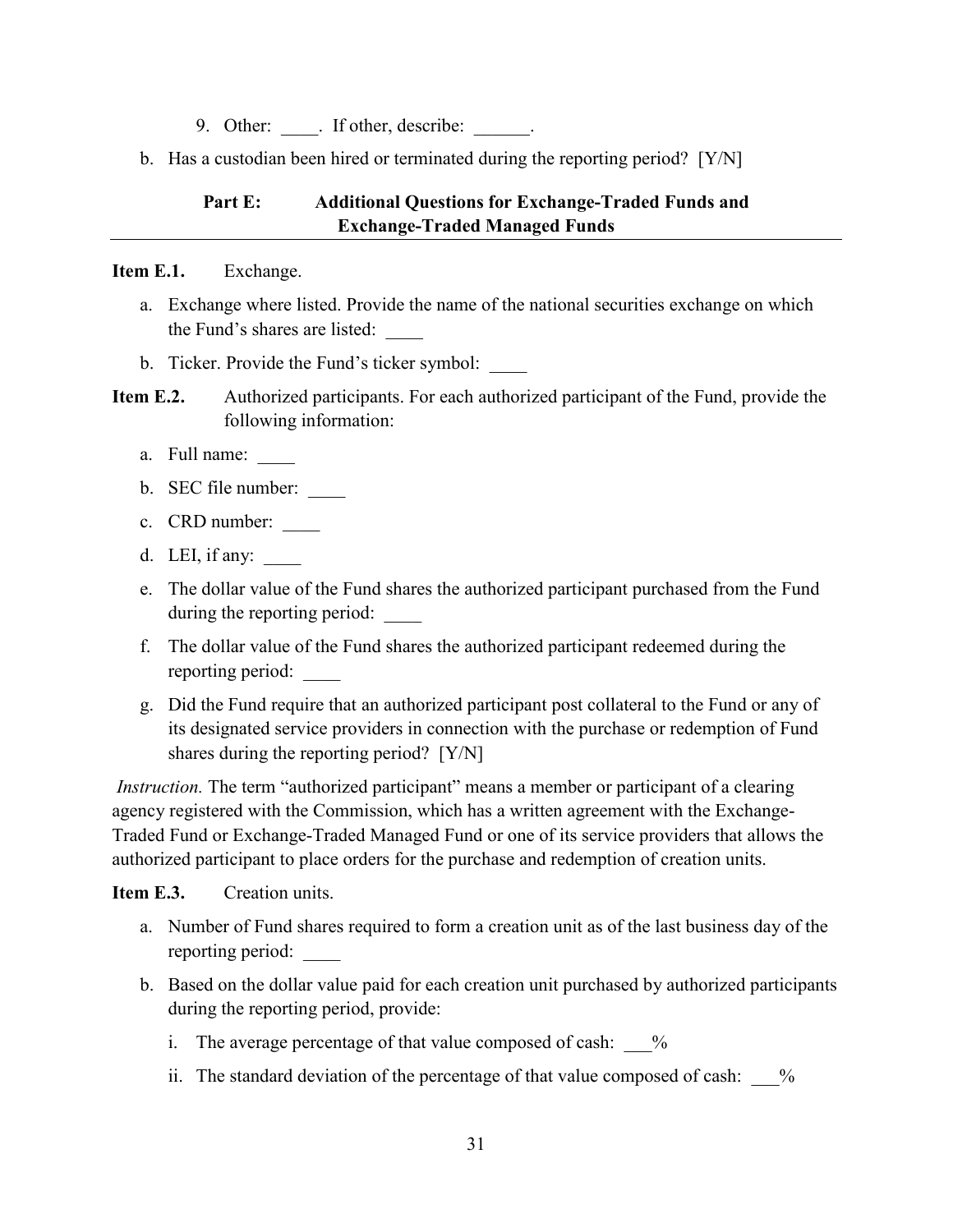- iii. The average percentage of that value composed of non-cash assets and other positions exchanged on an "in-kind" basis:  $\frac{1}{2}$
- iv. The standard deviation of the percentage of that value composed of non-cash assets and other positions exchanged on an "in-kind" basis:  $\%$
- c. Based on the dollar value paid for creation units redeemed by authorized participants during the reporting period, provide:
	- i. The average percentage of that value composed of cash:  $\frac{1}{2}$
	- ii. The standard deviation of the percentage of that value composed of cash:  $\frac{9}{6}$
	- iii. The average percentage of that value composed of non-cash assets and other positions exchanged on an "in-kind" basis: %
	- iv. The standard deviation of the percentage of that value composed of non-cash assets and other positions exchanged on an "in-kind" basis:  $\%$
- d. For creation units purchased by authorized participants during the reporting period, provide:
	- i. The average transaction fee charged to an authorized participant for transacting in the creation units, expressed as:
		- 1. Dollars per creation unit, if charged on that basis: \$\_\_\_
		- that basis:  $\frac{\mathcal{S}}{\mathcal{S}}$ 2. Dollars for one or more creation units purchased on the same day, if charged on
		- 3. A percentage of the value of each creation unit, if charged on that basis: %
	- ii. The average transaction fee charged to an authorized participant for transacting in those creation units the consideration for which was fully or partially composed of cash, expressed as:
		- 1. Dollars per creation unit, if charged on that basis: \$\_\_\_
		- 2. Dollars for one or more creation units purchased on the same day, if charged on that basis:  $\$
		- 3. A percentage of the cash in each creation unit, if charged on that basis:  $\%$
- e. For creation units redeemed by authorized participants during the reporting period, provide:
	- i. The average transaction fee charged to an authorized participant for transacting in the creation units, expressed as:
		- 1. Dollars per creation unit, if charged on that basis: \$\_\_\_
		- that basis:  $\frac{\mathcal{S}}{\mathcal{S}}$ 2. Dollars for one or more creation units redeemed on the same day, if charged on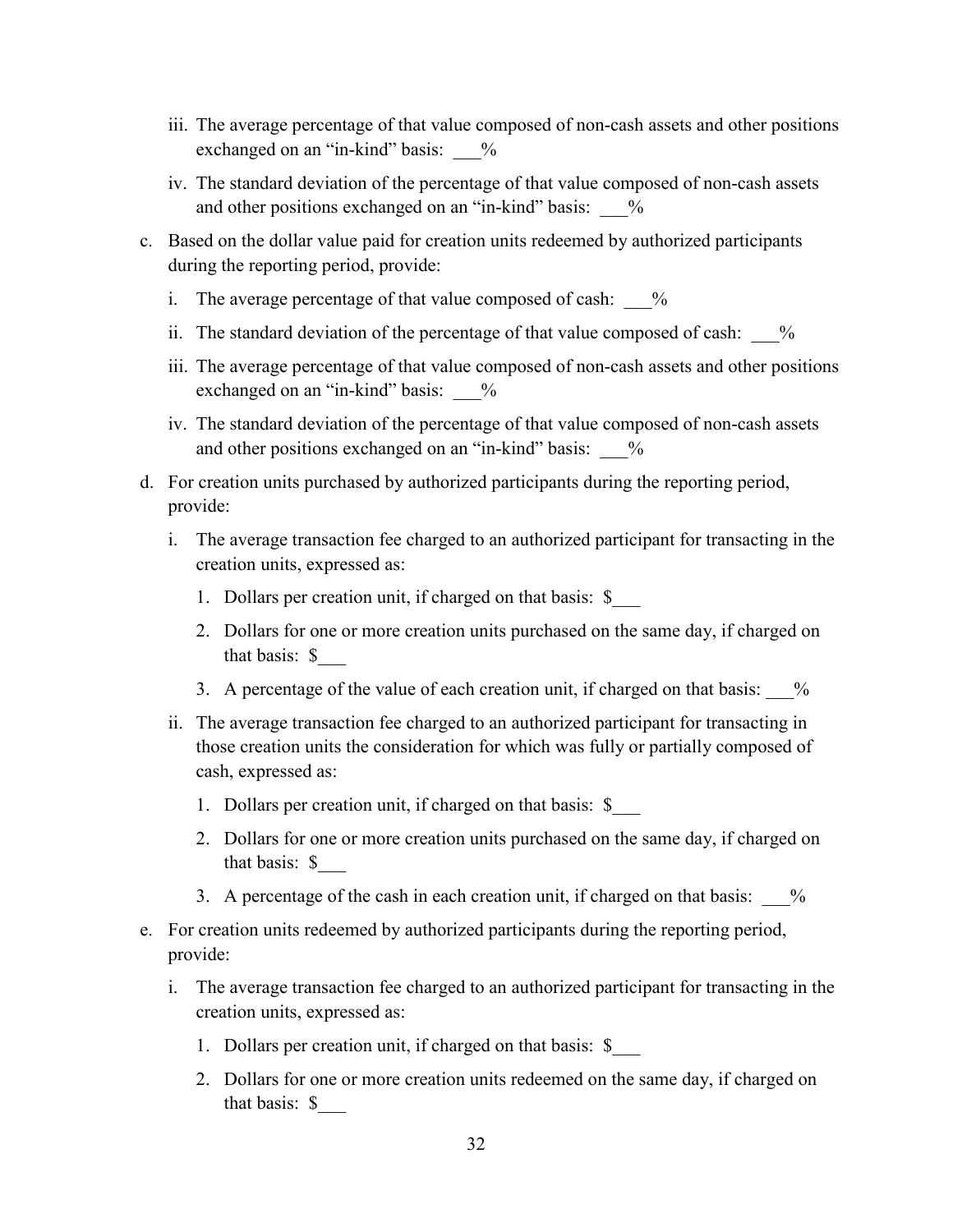- 
- 3. A percentage of the value of each creation unit, if charged on that basis: \_\_\_% ii. The average transaction fee charged to an authorized participant for transacting in those creation units the consideration for which was fully or partially composed of cash, expressed as:
	- 1. Dollars per creation unit, if charged on that basis: \$\_\_\_
	- 2. Dollars for one or more creation units redeemed on the same day, if charged on that basis:  $\$
	- 3. A percentage of the cash in each creation unit, if charged on that basis:  $\%$

*Instruction*. The term "creation unit" means a specified number of Exchange-Traded Fund or Exchange-Traded Managed Fund shares that the fund will issue to (or redeem from) an authorized participant in exchange for the deposit (or delivery) of specified securities, cash, and other assets or positions.

**Item E.4.** Benchmark return difference (unit investment trusts only).

- a. If the Fund is an Index Fund as defined in Item C.3 of this Form, provide the following information:
	- i. Is the index whose performance the Fund tracks, constructed:
		- 1. By an affiliated person of the fund? [Y/N]
		- 2. Exclusively for the fund? [Y/N]
	- index's return): ii. The annualized difference between the Fund's total return during the reporting period and the index's return during the reporting period (i.e., the Fund's total return less the
		- 1. Before Fund fees and expenses:
		- 2. After Fund fees and expenses (*i.e.*, net asset value):
	- iii. The annualized standard deviation of the daily difference between the Fund's total return and the index's return during the reporting period:
		- 1. Before Fund fees and expenses:
		- 2. After Fund fees and expenses *(i.e.*, net asset value):
- **Item E.5.** In-Kind ETF. Is the Fund an "In-Kind Exchange-Traded Fund" as defined in rule 22e-4 under the Act (17 CFR 270.22e-4)? [Y/N]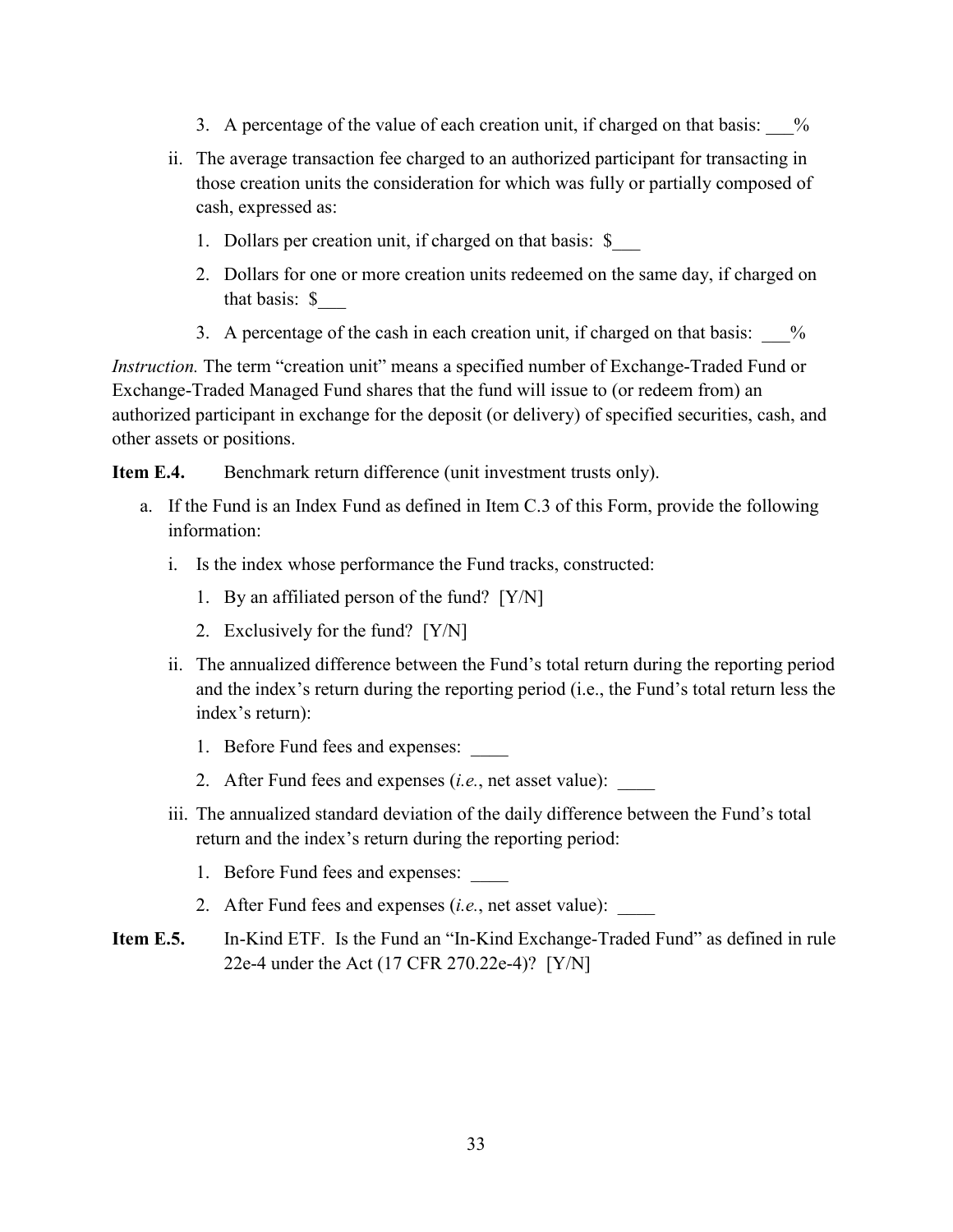**Item F.1.** Depositor. Provide the following information about each depositor:

- a. Full name:
- b. CRD number, if any:
- c. LEI, if any:
- d. State, if applicable: \_\_\_\_
- e. Foreign country, if applicable:
- f. Full name of ultimate parent of depositor: \_\_\_\_

#### **Item F.2.** Administrators.

- a. Provide the following information about each administrator of the Fund:
	- i. Full name:
	- ii. LEI, if any, or provide and describe other identifying number:
	- iii. State, if applicable:
	- iv. Foreign country, if applicable:
	- v. Is the administrator an affiliated person of the Fund or depositor? [Y/N]
	- vi. Is the administrator a sub-administrator? [Y/N]
- b. Has an administrator been hired or terminated during the reporting period? [Y/N]
- **Item F.3.** Insurance company separate accounts. Is the Registrant a separate account of an insurance company? [Y/N]

 *Instruction.* If the answer to Item F.3 is yes, respond to Item F.12 through Item F.17. If the answer to Item F.3 is no, respond to Item F.4 through Item F.11, and Item F.17.

**Item F.4.** Sponsor. Provide the following information about each sponsor:

- a. Full name:
- b. CRD number, if any:
- c. LEI, if any:  $\frac{1}{\sqrt{2\pi}}$
- d. State, if applicable:
- e. Foreign country, if applicable:

**Item F.5.** Trustees. Provide the following information about each trustee:

- a. Full name:
- b. State, if applicable: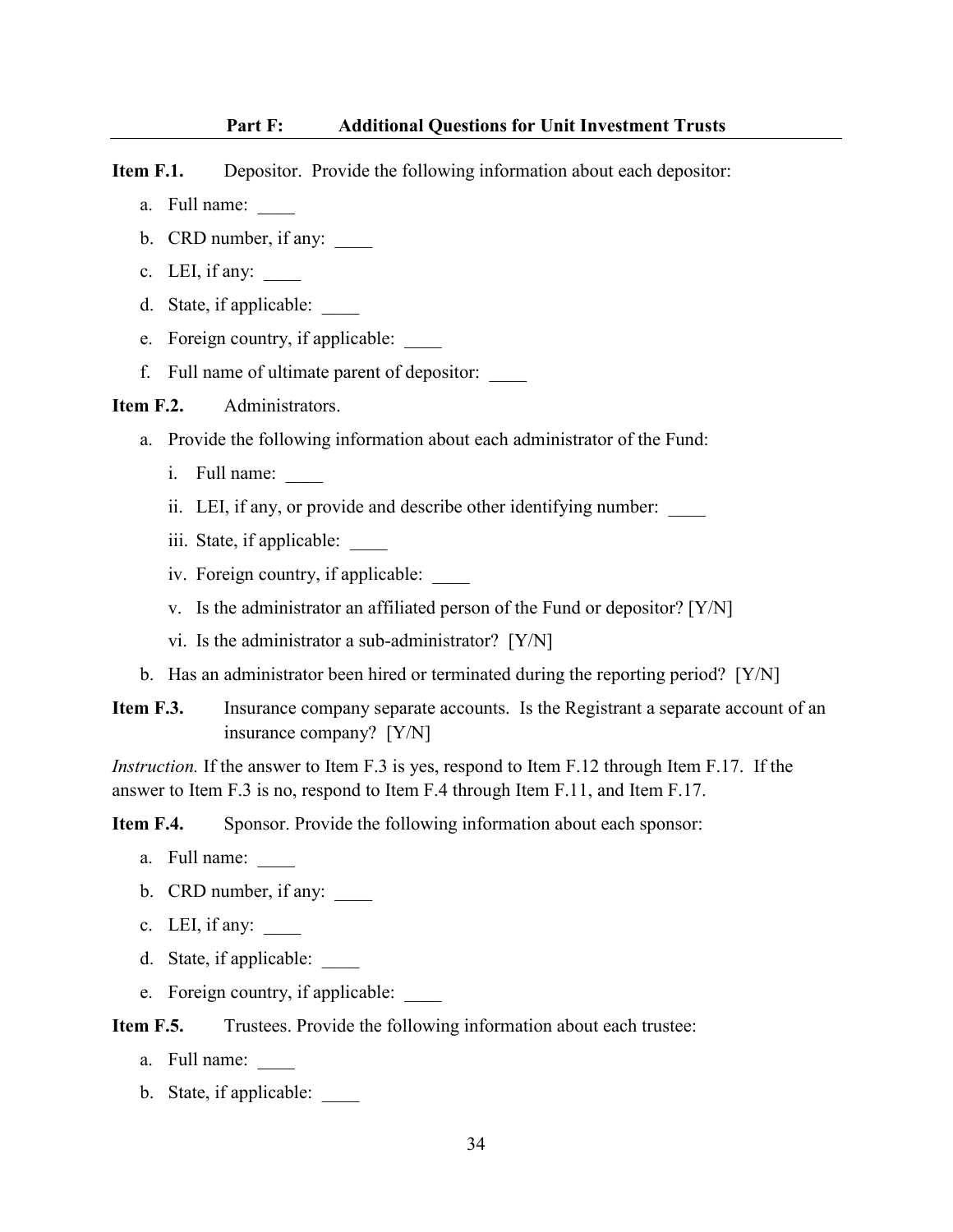c. Foreign country, if applicable:

**Item F.6.** Securities Act registration.

- a. Provide the number of series existing at the end of the reporting period that had outstanding securities registered under the Securities Act: \_\_\_\_
- b. Provide the CIK for each of these existing series:

**Item F.7.** New series.

- a. Number of new series for which registration statements under the Securities Act became effective during the reporting period: \_\_\_\_
- b. Total aggregate value of the portfolio securities on the date of deposit for the new series:
- **Item F.8.** Series with a current prospectus. Number of series for which a current prospectus was in existence at the end of the reporting period:
- **Item F.9.** Number of existing series for which additional units were registered under the Securities Act.
	- a. Number of existing series for which additional units were registered under the Securities Act during the reporting period:
	- b. Total value of additional units: \_\_\_\_\_

 $\frac{1}{2}$ 

- reporting period (the value of these units is to be measured on the date they were **Item F.10.** Value of units placed in portfolios of subsequent series. Total value of units of prior series that were placed in the portfolios of subsequent series during the placed in the subsequent series): \_\_\_\_
- **Item F.11.** Assets. Provide the total assets of all series of the Registrant combined as of the end of the reporting period:
- **Item F.12.** Series ID of separate account. Series identification number:
- **Item F.13.** Number of contracts. For each security that has a contract identification number number of individual contracts that are in force at the end of the reporting period: assigned pursuant to rule 313 of Regulation S-T (17 CFR 232.313), provide the

 security that has a contract identification number assigned pursuant to rule 313 of Regulation S-T (17 CFR 232.313), provide the following information as of the **Item F.14.** Information on the security issued through the separate account. For each end of the reporting period:

 *Instruction.* In the case of group contracts, each participant certificate should be counted as an individual contract.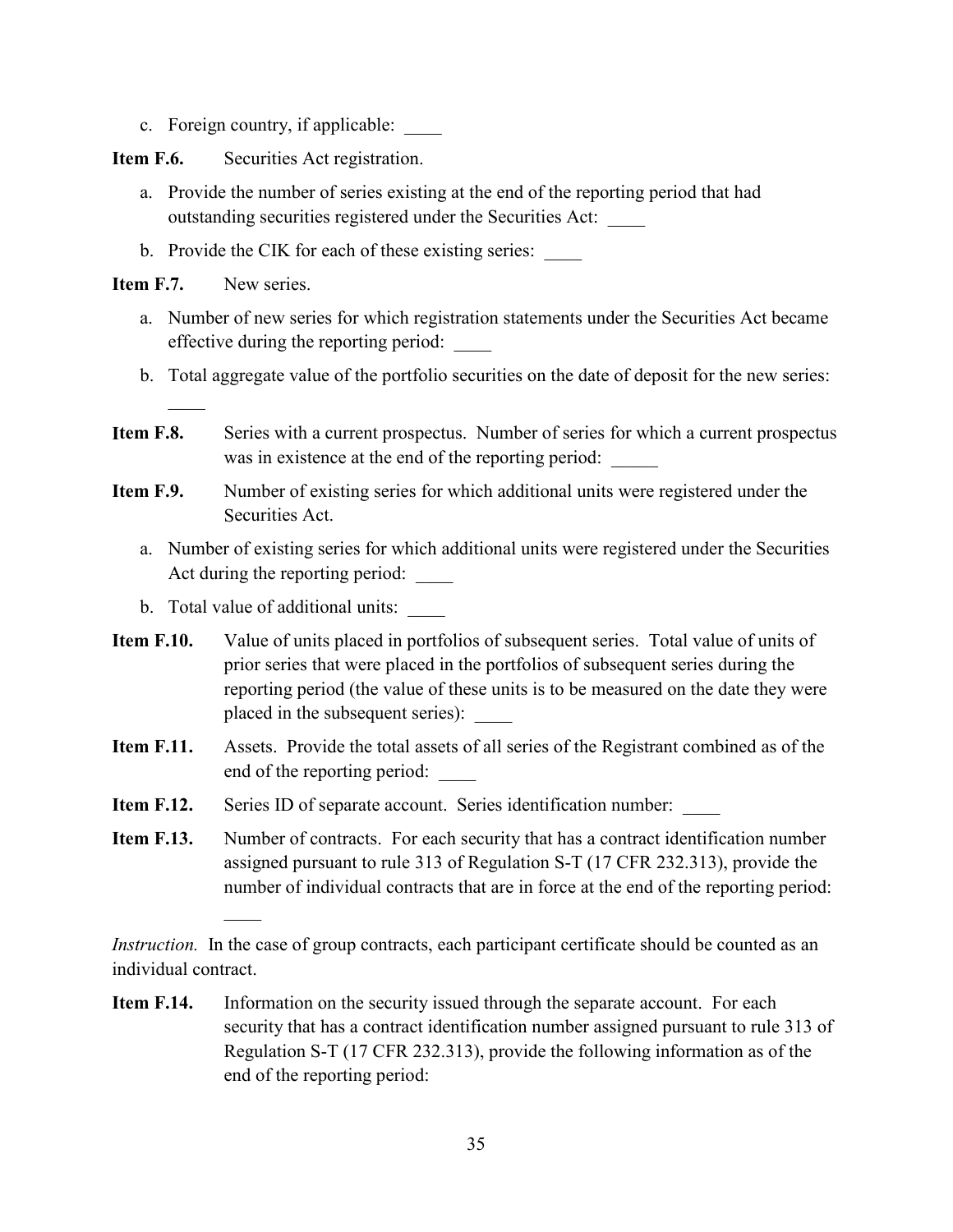- a. Full name of the security:
- b. Contract identification number:
- c. Total assets attributable to the security:
- d. Number of contracts sold during the reporting period:
- e. Gross premiums received during the reporting period:
- f. Gross premiums received pursuant to section 1035 exchanges:
- g. Number of contracts affected in connection with premiums paid in pursuant to section 1035 exchanges:
- h. Amount of contract value redeemed during the reporting period:
- i. Amount of contract value redeemed pursuant to section 1035 exchanges:
- section 1035 exchanges: \_\_\_\_\_ j. Number of contracts affected in connection with contract value redeemed pursuant to

 *Instruction.* In the case of group contracts, each participant certificate should be counted as an individual contract.

- 270.6c-7) during the reporting period? [Y/N] **Item F.15.** Reliance on rule 6c-7. Did the Registrant rely on rule 6c-7 under the Act (17 CFR)
- CFR 270.11a-2) during the reporting period? [Y/N] **Item F.16.** Reliance on rule 11a-2. Did the Registrant rely on rule 11a-2 under the Act (17
- **Item F.17.** Divestments under section 13(c) of the Act.
	- Act (15 U.S.C. 80a-13(c)) since the end of the reporting period immediately prior to the a. If the Registrant has divested itself of securities in accordance with section 13(c) of the current reporting period and before filing of the current report, disclose the information requested below for each such divested security:
		- i. Full name of the issuer:
		- ii. Ticker symbol:
		- iii. CUSIP number: \_\_\_\_
		- iv. Total number of shares or, for debt securities, principal amount divested: \_\_\_\_
		- v. Date that the securities were divested:
		- vi. Name of the statute that added the provision of section  $13(c)$  in accordance with which the securities were divested:
	- b. If the Registrant holds any securities of the issuer on the date of the filing, provide the information requested below:
		- i. Ticker symbol: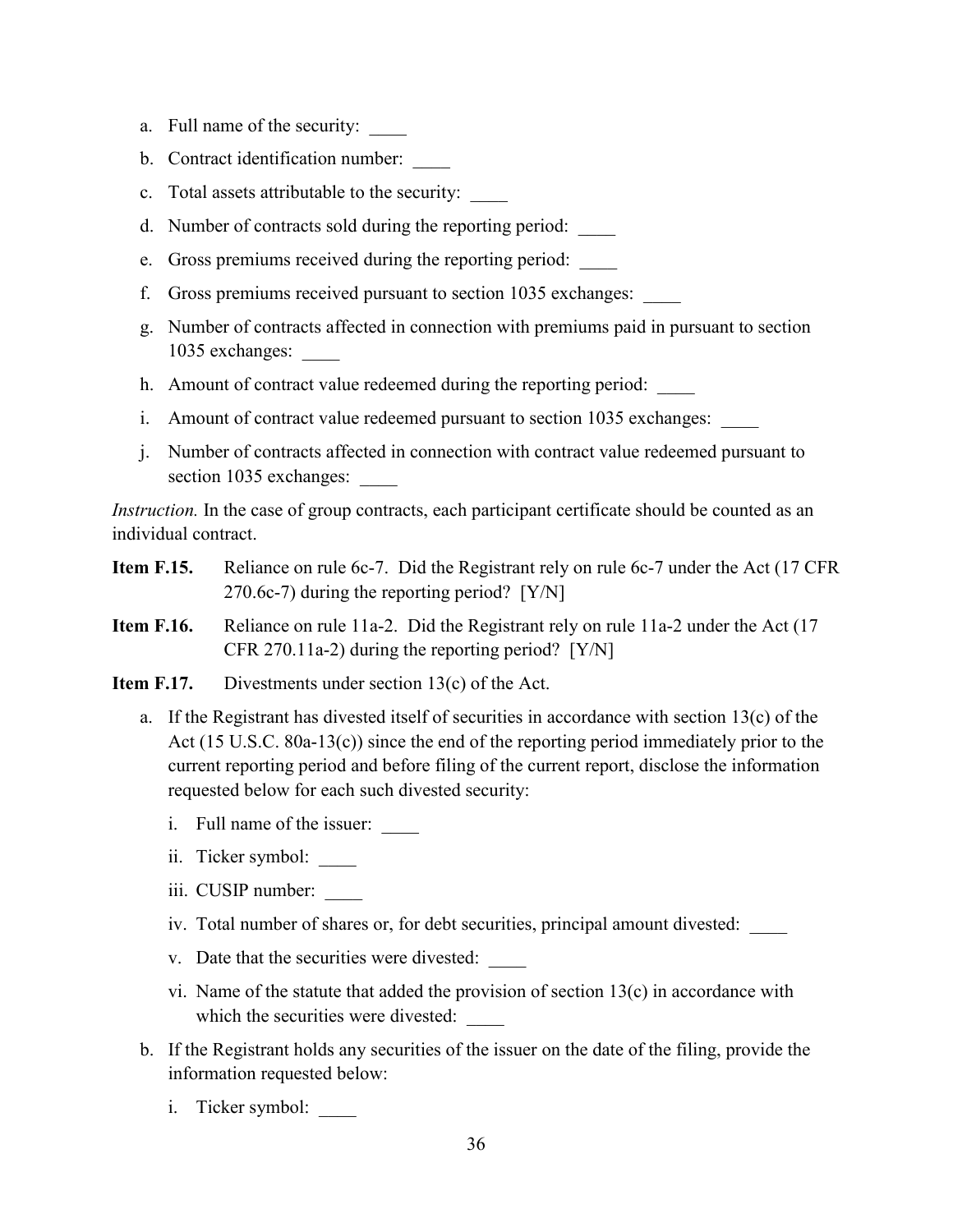- ii. CUSIP number:
- iii. Total number of shares or, for debt securities, principal amount held on the date of the filing:
- **Item F.18.** Reliance on rule 12d1-4. Did the registrant rely on rule 12d1-4 under the Act (17 CFR 270.12d1) during the reporting period? [Y/N]
- reporting period? [Y/N]] **Item F.19.** Reliance on section  $12(d)(1)(G)$ . Did the Registrant rely on the statutory exception in section  $12(d)(1)(G)$  of the Act (15 USC 80a-12(d)(1)(G)) during the

### *Instructions.*

This item may be used by a unit investment trust that divested itself of securities in accordance with section  $13(c)$ . A unit investment trust is not required to include disclosure under this item; however, the limitation on civil, criminal, and administrative actions under section 13(c) does not apply with respect to a divestment that is not disclosed under this item.

If a unit investment trust divests itself of securities in accordance with section  $13(c)$  during the period that begins on the fifth business day before the date of filing a report on Form N-CEN and ends on the date of filing, the unit investment trust may disclose the divestment in either the report or an amendment thereto that is filed not later than five business days after the date of filing the report.

For purposes of determining when a divestment should be reported under this item, if a unit investment trust divests its holdings in a particular security in a related series of transactions, the unit investment trust may deem the divestment to occur at the time of the final transaction in the series. In that case, the unit investment trust should report each transaction in the series on a single report on Form N-CEN, but should separately state each date on which securities were divested and the total number of shares or, for debt securities, principal amount divested, on each such date.

 Item F.17 shall terminate one year after the first date on which all statutory provisions that underlie section 13(c) have terminated.

# **Part G: Attachments**

### **Item G.1.** Attachments.

- a. Attachments applicable to all Registrants. All Registrants shall file the following attachments, as applicable, with the current report. Indicate the attachments filed with the current report by checking the applicable items below:
	- i. Legal proceedings:
	- ii. Provision of financial support: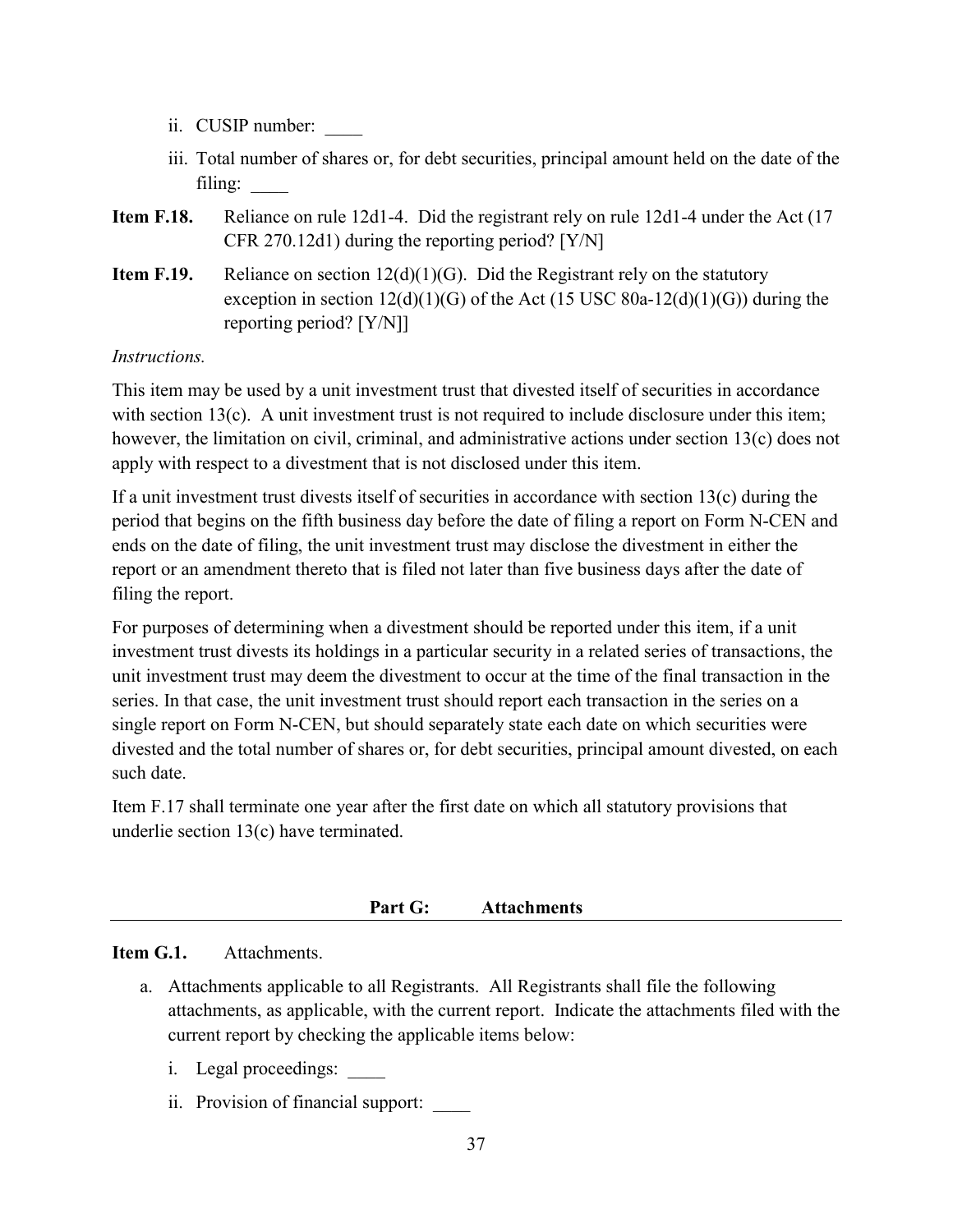- iii. Independent public accountant's report on internal control (management investment companies other than small business investment companies only): \_\_\_\_
- iv. Change in accounting principles and practices:
- v. Information required to be filed pursuant to exemptive orders:
- vi. Other information required to be included as an attachment pursuant to Commission rules and regulations: \_\_\_\_

### *Instructions.*

- 1. Item G.1.a.i. Legal proceedings.
- (a) If the Registrant responded "YES" to Item B.11.a., provide a brief description of the proceedings. As part of the description, provide the case or docket number (if any), and the full names of the principal parties to the proceeding.
- (b) If the Registrant responded "YES" to Item B.11.b., identify the proceeding and give its date of termination.
- 2. Item G.1.a.ii. Provision of financial support. If the Registrant responded "YES" to Item B.14., provide the following information (unless the Registrant is a Money Market Fund):
- (a) Description of nature of support.
- (b) Person providing support.
- (c) Brief description of relationship between the person providing support and the Registrant.
- (d) Date support provided.
- (e) Amount of support.
- issue (including coupon or yield, if applicable) and at least two identifiers, if available (*e.g.*, CIK, CUSIP, ISIN, LEI). (f) Security supported (if applicable). Disclose the full name of the issuer, the title of the
- (g) Value of security supported on date support was initiated (if applicable).
- (h) Brief description of reason for support.
- (i) Term of support.
- (j) Brief description of any contractual restrictions relating to support.
- accounting controls, and procedures for safeguarding securities made during the audit of 3. Item G.1.a.iii. Independent public accountant's report on internal control (management investment companies other than small business investment companies only). Each management investment company shall furnish a report of its independent public accountant on the company's system of internal accounting controls. The accountant's report shall be based on the review, study and evaluation of the accounting system, internal the financial statements for the reporting period. The report should disclose any material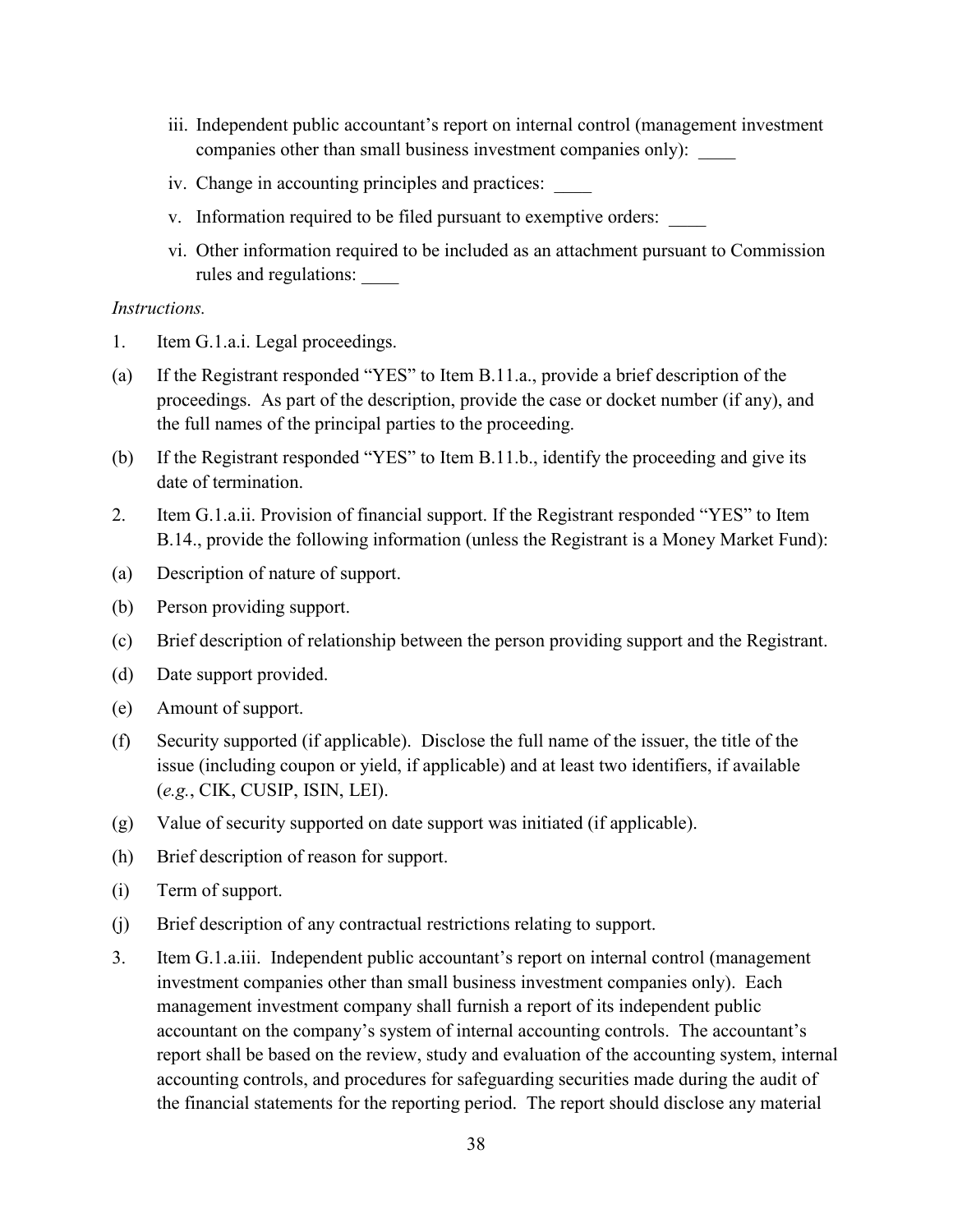weaknesses in: (a) the accounting system; (b) system of internal accounting control; or (c) procedures for safeguarding securities which exist as of the end of the Registrant's fiscal year.

 signed manually; and (4) indicate the city and state where issued. The accountant's report shall be furnished as an exhibit to the form and shall: (1) be addressed to the Registrant's shareholders and board of directors; (2) be dated; (3) be

 Attachments that include a report that discloses a material weakness should include an indication by the Registrant of any corrective action taken or proposed.

The fact that an accountant's report is attached to this form shall not be regarded as acknowledging any review of this form by the independent public accountant.

- "YES" to Item B.21, provide an attachment that describes the change in accounting 4. Item G.1.a.iv. Change in accounting principles and practices. If the Registrant responded principles or practices, or the change in the method of applying any such accounting principles or practices. State the date of the change and the reasons therefor. A letter from the Registrant's independent accountants, approving or otherwise commenting on the change, shall accompany the description.
- attachment any information required to be reported on Form N-CEN or any predecessor 5. Item G.1.a.v. Information required to be filed pursuant to exemptive orders. File as an form to Form N-CEN (e.g., Form N-SAR) pursuant to exemptive orders issued by the Commission and relied on by the Registrant.
- 6. Item G.1.a.vi. Other information required to be included as an attachment pursuant to Commission rules and regulations. File as an attachment any other information required to be included as an attachment pursuant to Commission rules and regulations.
	- b. Attachments to be filed by closed-end management investment companies and small business investment companies. Registrants shall file the following attachments, as applicable, with the current report. Indicate the attachments filed with the current report by checking the applicable items below.
		- i. Material amendments to organizational documents:
		- ii. Instruments defining the rights of the holders of any new or amended class of securities:
		- iii. New or amended investment advisory contracts:
		- iv. Information called for by Item 405 of Regulation S-K:
		- v. Code of ethics (small business investment companies only):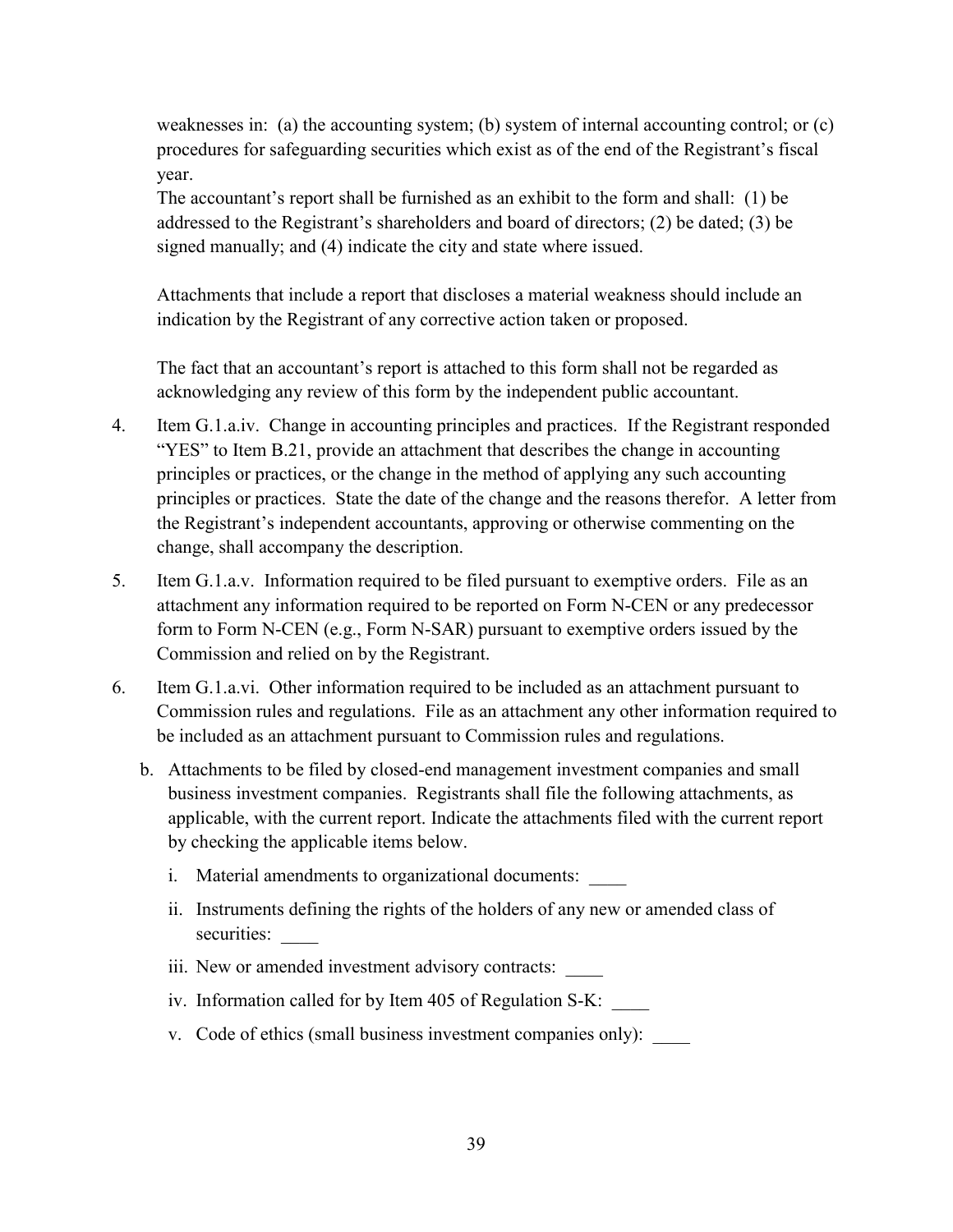### *Instructions.*

- 7. Item G.1.b.i. Material amendments to organizational documents. Provide copies of all material amendments to the Registrant's charters, by-laws, or other similar organizational documents that occurred during the reporting period.
- securities. Provide copies of all constituent instruments defining the rights of the holders of any new or amended class of securities for the current reporting period. If the have been materially modified during the reporting period, give the title of the class 8. Item G.1.b.ii. Instruments defining the rights of the holders of any new or amended class of Registrant has issued a new class of securities other than short-term paper, furnish a description of the class called for by the applicable item of Form N-2. If the constituent instruments defining the rights of the holders of any class of the Registrant's securities involved and state briefly the general effect of the modification upon the rights of the holders of such securities.
- 9. Item G.1.b.iii. New or amended investment advisory contracts. Provide copies of any new or amended investment advisory contracts that became effective during the reporting period.
- 10. Item G.1.b.iv. Information called for by Item 405 of Regulation S-K. Provide the information called for by Item 405 of Regulation S-K concerning failure of certain closedend management investment company and small business investment company shareholders to file certain ownership reports.
- 11. Item G.1.b.v. Code of ethics (small business investment companies only).
- (a) (1) Disclose whether, as of the end of the period covered by the report, the Registrant has adopted a code of ethics that applies to the Registrant's principal executive officer, principal financial officer, principal accounting officer or controller, or persons performing similar functions, regardless of whether these individuals are employed by the Registrant or a third party. If the Registrant has not adopted such a code of ethics, explain why it has not done so.
- code; and (v) accountability for adherence to the code. (2) For purposes of this instruction, the term "code of ethics" means written standards that are reasonably designed to deter wrongdoing and to promote: (i) honest and ethical conduct, including the ethical handling of actual or apparent conflicts of interest between personal and professional relationships; (ii) full, fair, accurate, timely, and understandable disclosure in reports and documents that a Registrant files with, or submits to, the Commission and in other public communications made by the Registrant; (iii) compliance with applicable governmental laws, rules, and regulations; (iv) the prompt internal reporting of violations of the code to an appropriate person or persons identified in the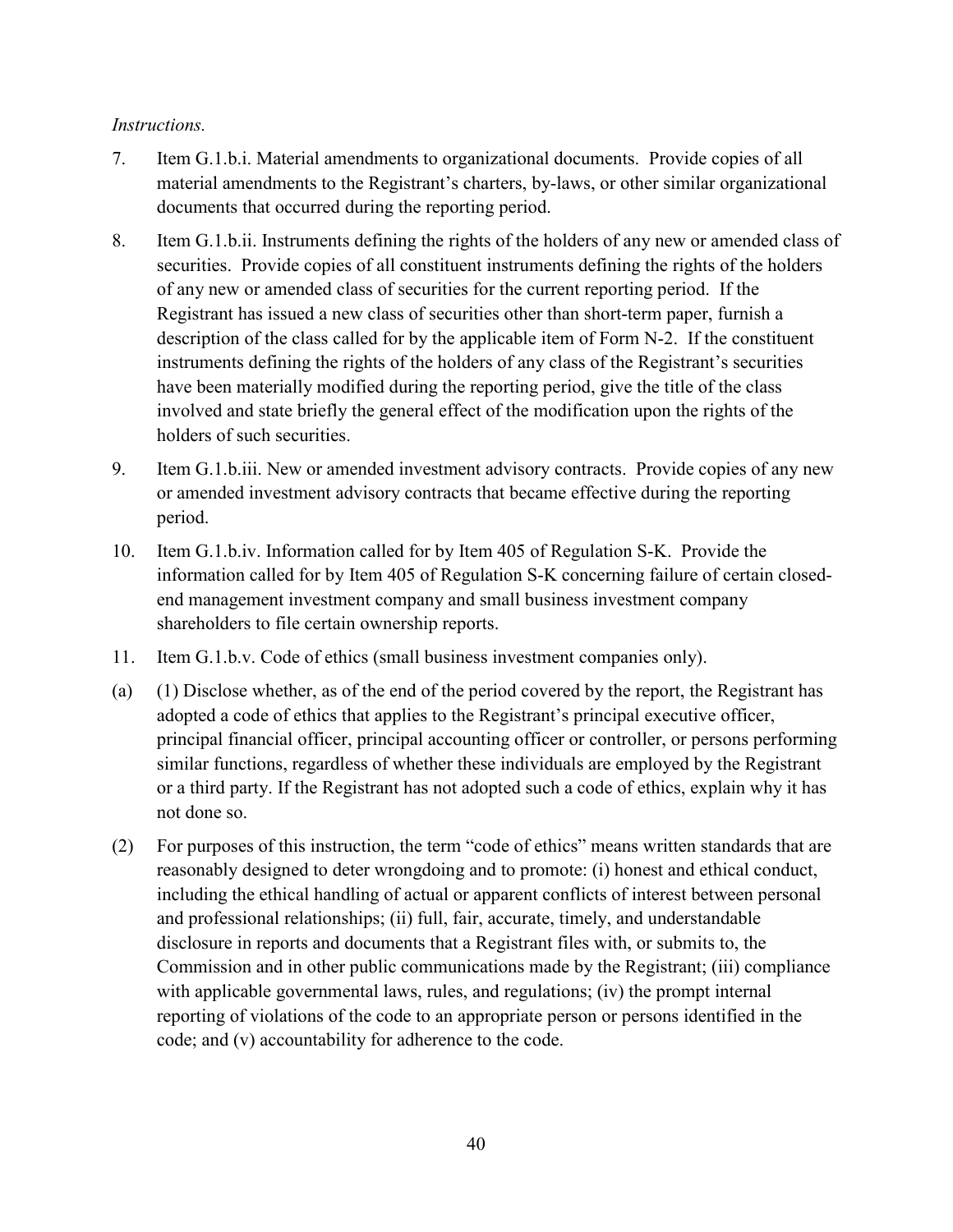- principal executive officer, principal financial officer, principal accounting officer or ethics on its website pursuant to paragraph (a)(6)(ii) of this Instruction, or by undertaking (3) The Registrant must briefly describe the nature of any amendment, during the period covered by the report, to a provision of its code of ethics that applies to the Registrant's controller, or persons performing similar functions, regardless of whether these individuals are employed by the Registrant or a third party, and that relates to any element of the code of ethics definition enumerated in paragraph (a)(2) of this instruction. The Registrant must file a copy of any such amendment as an exhibit to this report on Form N-CEN, unless the Registrant has elected to satisfy paragraph (a)(6) of this instruction by posting its code of to provide its code of ethics to any person without charge, upon request, pursuant to paragraph  $(a)(6)(iii)$  of this instruction.
- (4) If the Registrant has, during the period covered by the report, granted a waiver, including an implicit waiver, from a provision of the code of ethics to the Registrant's principal executive officer, principal financial officer, principal accounting officer or controller, or persons performing similar functions, regardless of whether these individuals are employed by the Registrant or a third party, that relates to one or more of the items set forth in paragraph (a)(2) of this instruction, the Registrant must briefly describe the nature of the waiver, the name of the person to whom the waiver was granted, and the date of the waiver.
- relates to any element of the code of ethics definition enumerated in paragraph (a)(2) of (5) If the Registrant intends to satisfy the disclosure requirement under paragraph (a)(3) or (4) of this instruction regarding an amendment to, or a waiver from, a provision of its code of ethics that applies to the Registrant's principal executive officer, principal financial officer, principal accounting officer or controller, or persons performing similar functions and that this instruction by posting such information on its Internet website, disclose the Registrant's Internet address and such intention.
- and the fact that it has posted such code of ethics on its Internet website; or (iii) undertake (6) The Registrant must: (i) file with the Commission a copy of its code of ethics that applies to the Registrant's principal executive officer, principal financial officer, principal accounting officer or controller, or persons performing similar functions, as an exhibit to its report on this Form N-CEN; (ii) post the text of such code of ethics on its Internet website and disclose, in its most recent report on this Form N-CEN, its Internet address in its most recent report on this Form N-CEN to provide to any person without charge, upon request, a copy of such code of ethics and explain the manner in which such request may be made.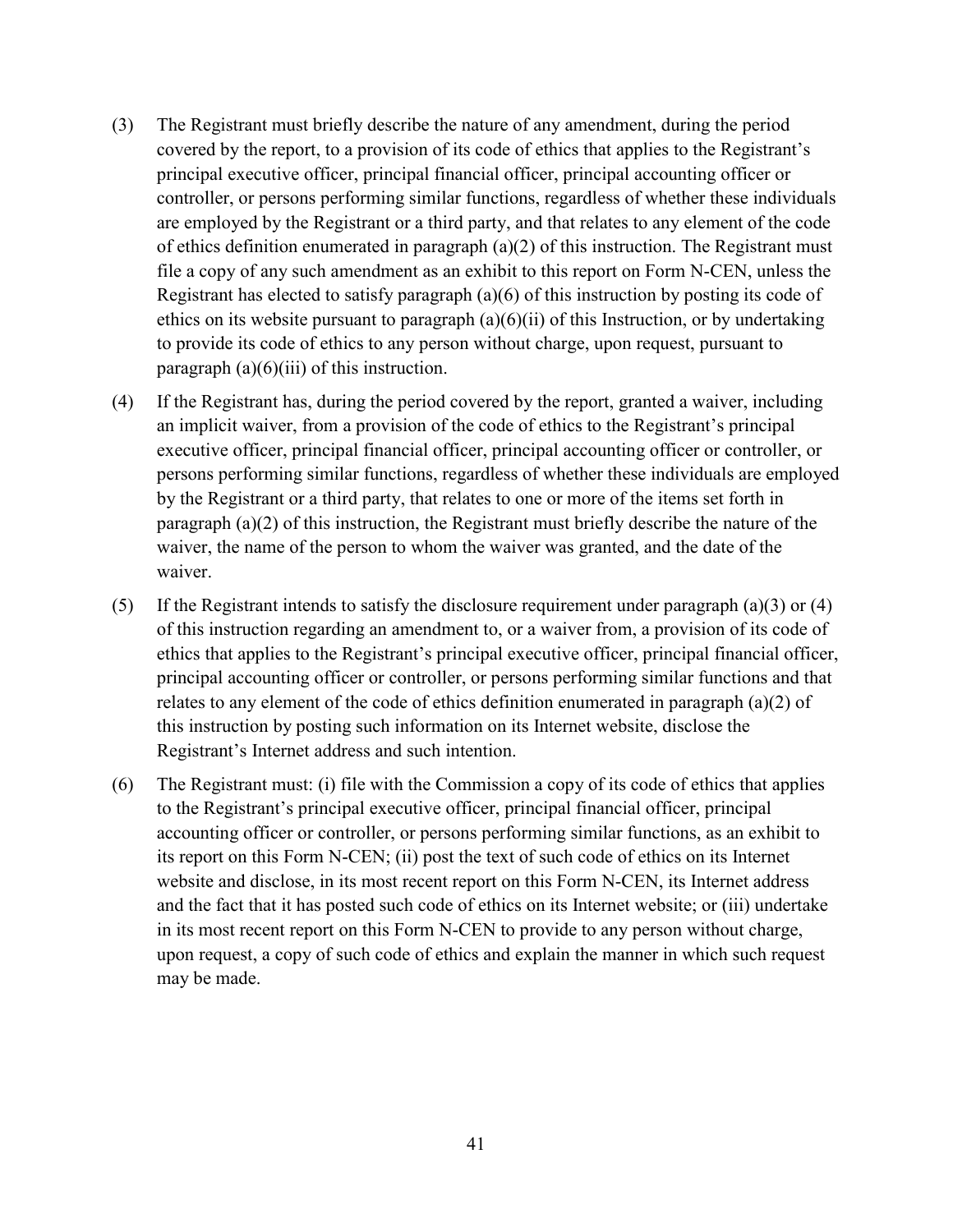- requirements of paragraph (a)(6) of this instruction, a Registrant need only file, post, or (7) A Registrant may have separate codes of ethics for different types of officers. Furthermore, a "code of ethics" within the meaning of paragraph (a)(2) of this instruction may be a portion of a broader document that addresses additional topics or that applies to more persons than those specified in paragraph (a)(1) of this instruction. In satisfying the provide the portions of a broader document that constitutes a "code of ethics" as defined in paragraph (a)(2) of this instruction and that apply to the persons specified in paragraph  $(a)(1)$  of this instruction.
- (8) If a Registrant elects to satisfy paragraph  $(a)(6)$  of this instruction by posting its code of ethics on its Internet website pursuant to paragraph  $(a)(6)(ii)$ , the code of ethics must remain accessible on its website for as long as the Registrant remains subject to the requirements of this instruction and chooses to comply with this instruction by posting its code on its Internet website pursuant to paragraph  $(a)(6)(ii)$ .
- disclosed in its most recently filed report on this Form N-CEN its Internet website address furnish to the Commission or its staff a copy of any or all information retained pursuant to (9) The Registrant does not need to provide any information pursuant to paragraphs (a)(3) and (4) of this instruction if it discloses the required information on its Internet website within five business days following the date of the amendment or waiver and the Registrant has and intention to provide disclosure in this manner. If the amendment or waiver occurs on a Saturday, Sunday, or holiday on which the Commission is not open for business, then the five business day period shall begin to run on and include the first business day thereafter. If the Registrant elects to disclose this information through its website, such information must remain available on the website for at least a 12-month period. The Registrant must retain the information for a period of not less than six years following the end of the fiscal year in which the amendment or waiver occurred. Upon request, the Registrant must this requirement.
- (10) The Registrant does not need to disclose technical, administrative, or other non-substantive amendments to its code of ethics.
- regarding a material departure from a provision of the code of ethics that has been made (11) For purposes of this instruction: (i) the term "waiver" means the approval by the Registrant of a material departure from a provision of the code of ethics; and (ii) the term "implicit waiver" means the Registrant's failure to take action within a reasonable period of time known to an executive officer, as defined in rule 3b-7 under the Exchange Act (17 CFR 240.3b-7), of the Registrant.
- (b) (1) Disclose that the Registrant's board of directors has determined that the Registrant either: (i) has at least one audit committee financial expert serving on its audit committee; or (ii) does not have an audit committee financial expert serving on its audit committee.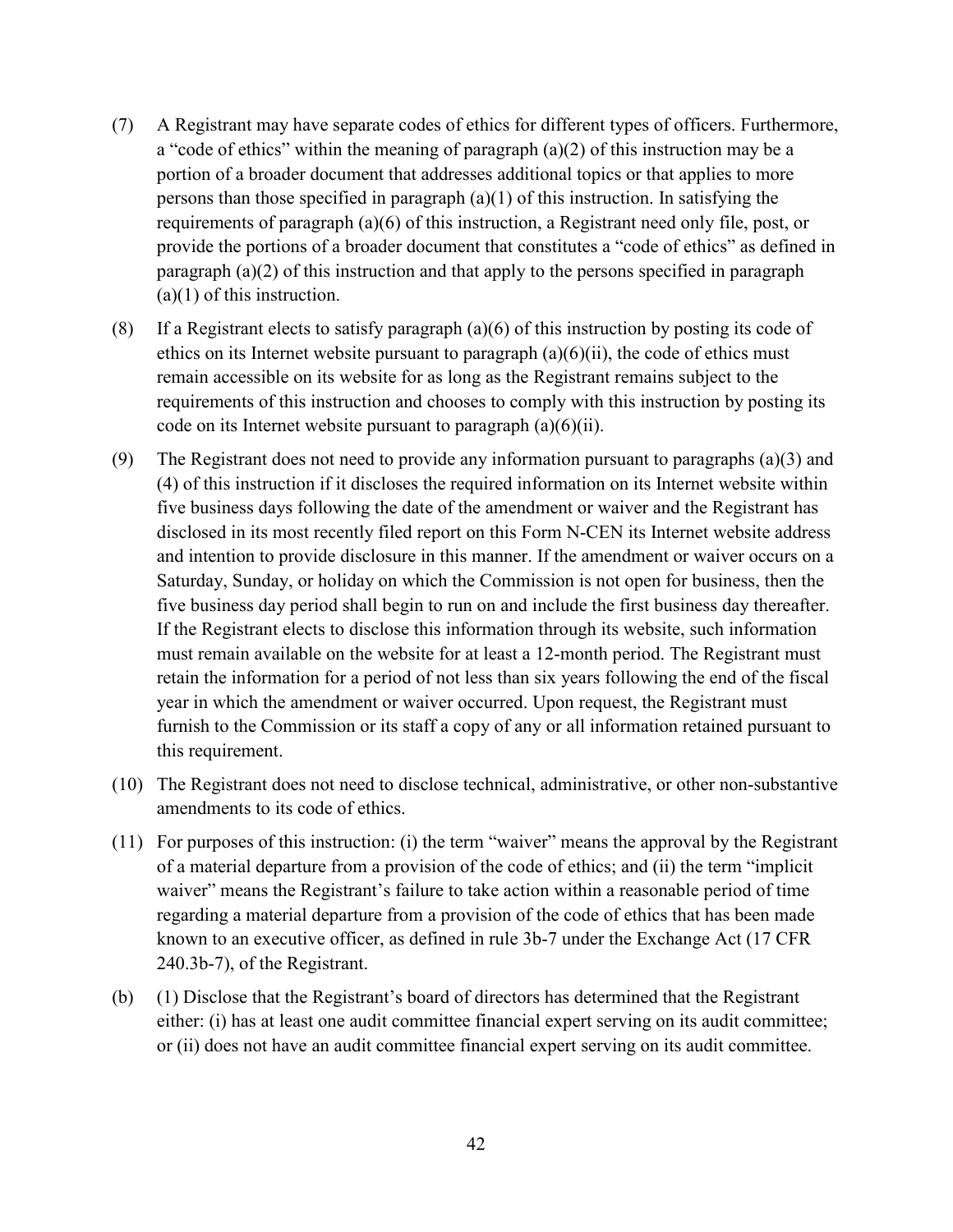- (2) If the Registrant provides the disclosure required by paragraph  $(b)(1)(i)$  of this instruction, it must disclose the name of the audit committee financial expert and whether that person is "independent." In order to be considered "independent" for purposes of this instruction, a member of an audit committee may not, other than in his or her capacity as a member of the audit committee, the board of directors, or any other board committee: (i) accept directly or indirectly any consulting, advisory, or other compensatory fee from the issuer; or (ii) be an "interested person" of the investment company as defined in Section  $2(a)(19)$ of the Act (15 U.S.C. 80a-2(a)(19)).
- (3) If the Registrant provides the disclosure required by paragraph  $(b)(1)(ii)$  of this instruction, it must explain why it does not have an audit committee financial expert.
- (4) If the Registrant's board of directors has determined that the Registrant has more than one audit committee financial expert serving on its audit committee, the Registrant may, but is not required to, disclose the names of those additional persons. A Registrant choosing to identify such persons must indicate whether they are independent pursuant to paragraph (b)(2) of this instruction.
- engaged in such activities; (iv) an understanding of internal controls and procedures for financial reporting; and (v) an understanding of audit committee functions. (5) For purposes of this instruction, an "audit committee financial expert" means a person who has the following attributes: (i) an understanding of generally accepted accounting principles and financial statements; (ii) the ability to assess the general application of such principles in connection with the accounting for estimates, accruals, and reserves; (iii) experience preparing, auditing, analyzing, or evaluating financial statements that present a breadth and level of complexity of accounting issues that are generally comparable to the breadth and complexity of issues that can reasonably be expected to be raised by the Registrant's financial statements, or experience actively supervising one or more persons
- or (iv) other relevant experience. (6) A person shall have acquired such attributes through: (i) education and experience as a principal financial officer, principal accounting officer, controller, public accountant, or auditor or experience in one or more positions that involve the performance of similar functions; (ii) experience actively supervising a principal financial officer, principal accounting officer, controller, public accountant, auditor, or person performing similar functions; (iii) experience overseeing or assessing the performance of companies or public accountants with respect to the preparation, auditing, or evaluation of financial statements;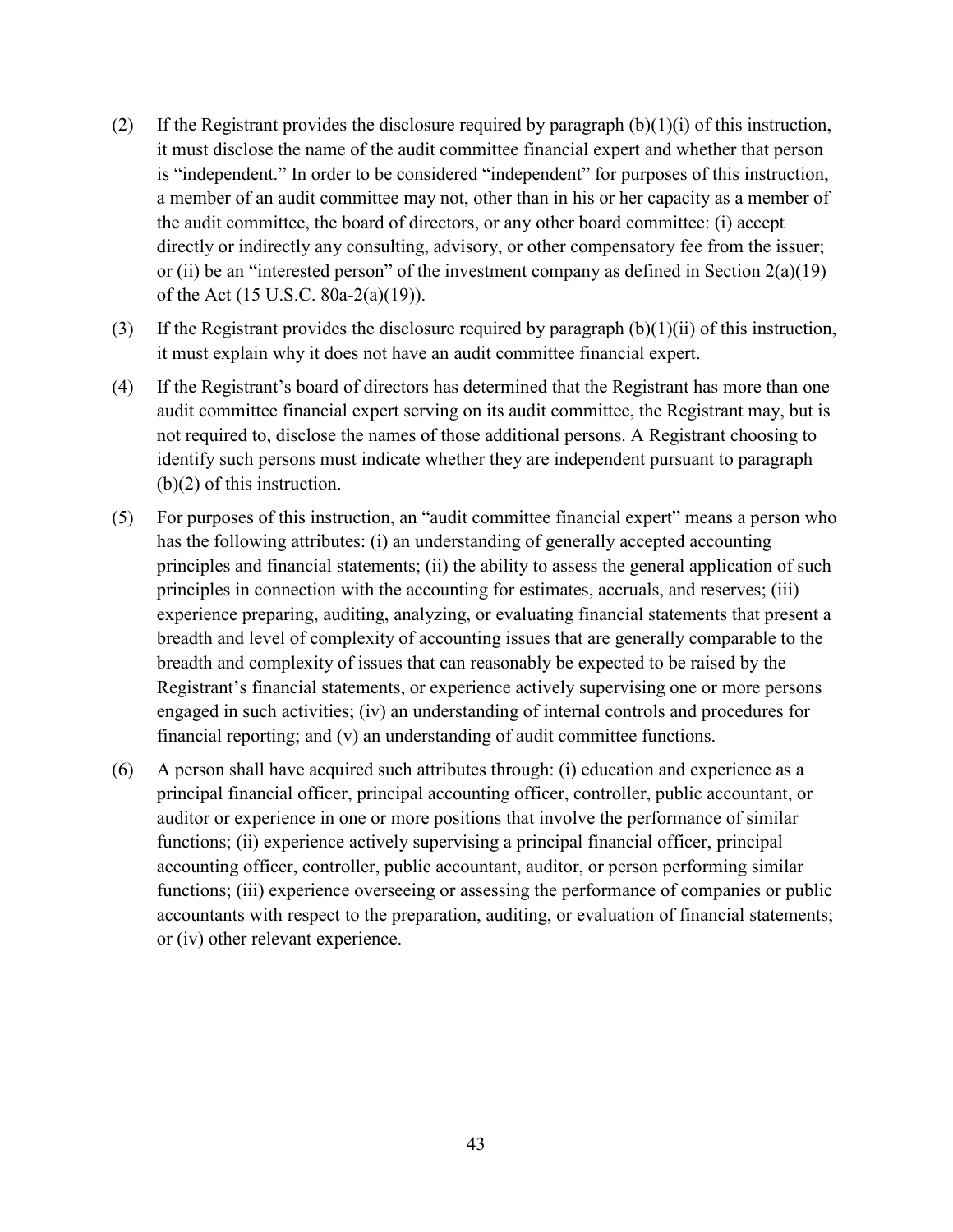- pursuant to this instruction does not affect the duties, obligations, or liability of any other (7) (i) A person who is determined to be an audit committee financial expert will not be deemed an "expert" for any purpose, including without limitation for purposes of Section 11 of the Securities Act (15 U.S.C. 77k), as a result of being designated or identified as an audit committee financial expert pursuant to this instruction; (ii) the designation or identification of a person as an audit committee financial expert pursuant to this instruction does not impose on such person any duties, obligations, or liability that are greater than the duties, obligations, and liability imposed on such person as a member of the audit committee and board of directors in the absence of such designation or identification; (iii) the designation or identification of a person as an audit committee financial expert member of the audit committee or board of directors.
- (8) If a person qualifies as an audit committee financial expert by means of having held a position described in paragraph (b)(6)(iv) of this Instruction, the Registrant shall provide a brief listing of that person's relevant experience.